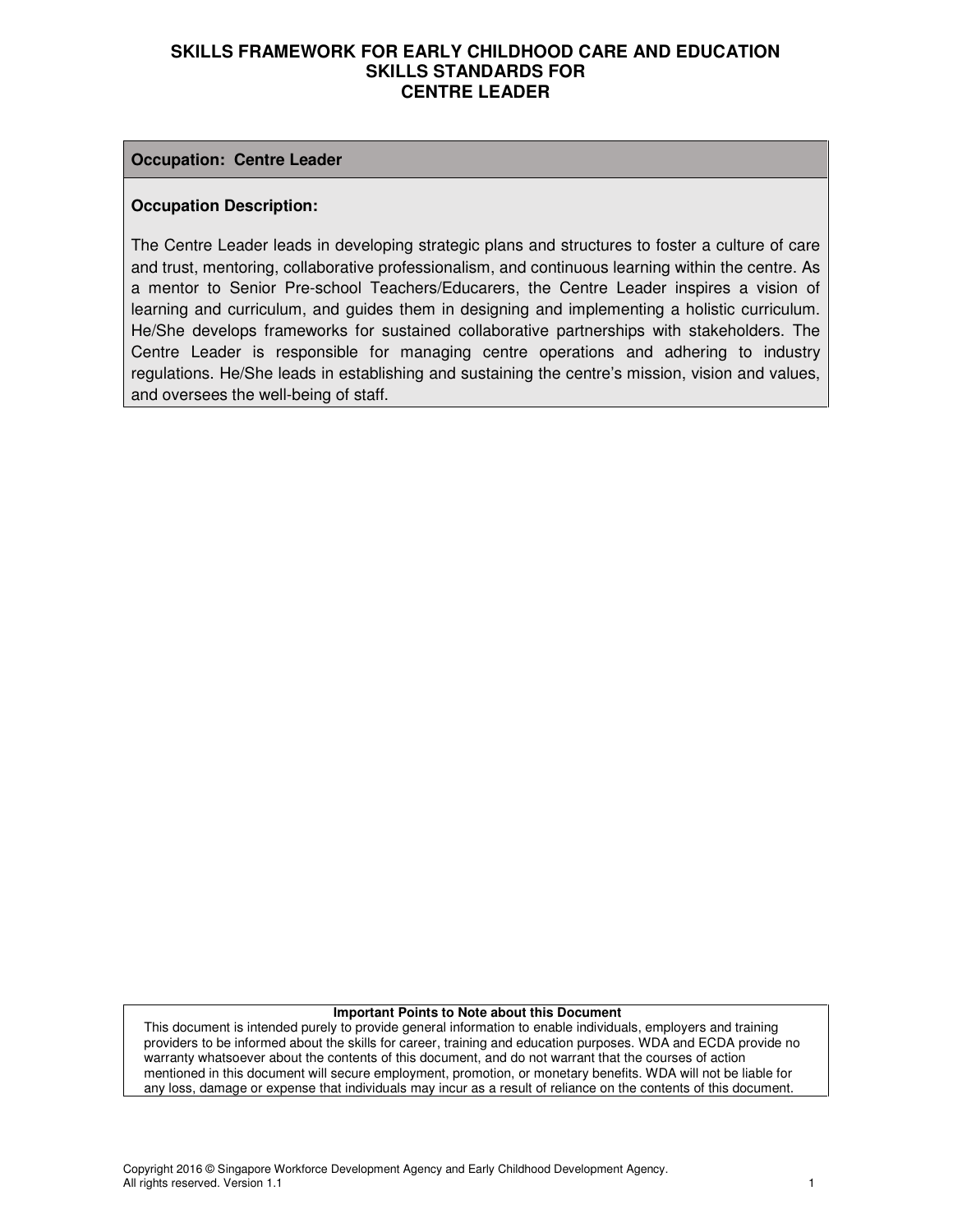The skills expected of the Centre Leader are summarised as below<sup>1</sup>:

| Skill Category*                                           | <b>Skills</b>                              |                                                                                                                                                              |  |
|-----------------------------------------------------------|--------------------------------------------|--------------------------------------------------------------------------------------------------------------------------------------------------------------|--|
|                                                           | <b>Curriculum &amp; Pedagogy</b>           |                                                                                                                                                              |  |
|                                                           |                                            | <b>ECC-DCH-6008-1.1</b> Drive the Design, Implementation and Evaluation of<br>Teaching and Learning Approaches (Centre Leader)                               |  |
|                                                           |                                            | <b>ECC-DCH-6009-1.1</b> Inspire a Love for Learning Through Leading the Design<br>of Curricula and Programmes at the Centre (Centre<br>Leader)               |  |
|                                                           |                                            | <b>ECC-DCH-6010-1.1</b> Lead in Integrating the Core Values of Early Childhood<br>Education within Curricula and Programmes at the<br>Centre (Centre Leader) |  |
| <b>Developing</b><br>the Child<br><b>Holistically</b>     | <b>Learning Environment</b>                | <b>ECC-DCH-6011-1.1</b> Work with the Lead Teacher to Establish Quality<br>Learning Environments to Support Learning of Children                             |  |
|                                                           | <b>Interactions &amp; Relationships</b>    | <b>ECC-DCH-6012-1.1</b> Mentor Staff to Enhance Caring, Trusting and Respectful<br>Relationships with Children (Centre Leader)                               |  |
|                                                           | <b>Health, Safety &amp; Nutrition</b>      | ECC-DCH-6013-1.1 Establish Policies and Processes on Appropriate Course<br>of Action for the Protection of Children (Centre Leader)                          |  |
|                                                           |                                            | <b>ECC-DCH-6014-1.1</b> Establish Health, Safety, Nutritional and Hygiene<br><b>Standards and Procedures</b>                                                 |  |
|                                                           | <b>Family &amp; Community Partnerships</b> |                                                                                                                                                              |  |
| Collaborating<br>with Families                            |                                            | <b>ECC-CFC-6003-1.1</b> Lead in Developing Strategies to Establish Partnerships<br>with Families (Centre Leader)                                             |  |
| and<br><b>Community</b>                                   |                                            | <b>ECC-CFC-6004-1.1</b> Establish a Centre-wide Culture of Professional<br><b>Collaboration with Community Stakeholders (Centre</b><br>Leader)               |  |
|                                                           | <b>Professional Mastery</b>                |                                                                                                                                                              |  |
|                                                           | ECC-BPC-6005-1.1                           | Establish a Culture of Continuous Learning (Centre<br>Leader)                                                                                                |  |
| <b>Building</b><br><b>Professional</b><br><b>Capacity</b> | <b>LPM-DEV-401C-0</b>                      | Develop Team Leaders Through Capability Development<br>and Coaching                                                                                          |  |
|                                                           | <b>ES-PMD-404G-1</b>                       | Contribute Towards a Learning Organisation                                                                                                                   |  |
|                                                           | <b>ES-ACE-301G-1</b>                       | Foster Initiative and Enterprise in Teams                                                                                                                    |  |

 $^1$  The skills standards for each job role assume the attainment of knowledge and skills of the prior job roles (cumulative).

Copyright 2016 © Singapore Workforce Development Agency and Early Childhood Development Agency. All rights reserved. Version 1.1 .2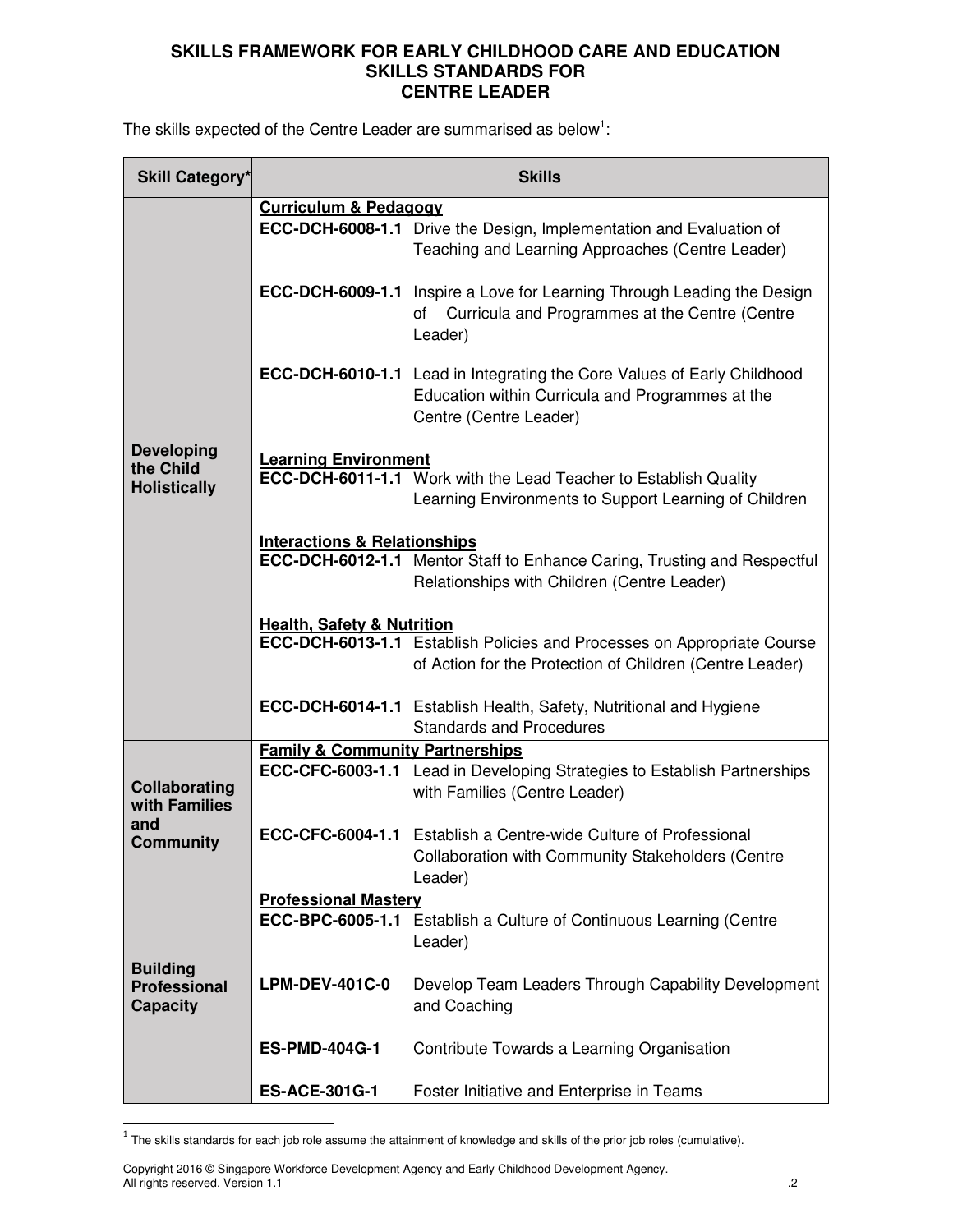| <b>Skill Category*</b>                               | <b>Skills</b>                           |                                                                                                                     |  |
|------------------------------------------------------|-----------------------------------------|---------------------------------------------------------------------------------------------------------------------|--|
|                                                      |                                         | <b>ECC-BPC-6006-1.1</b> Establish Strategic Processes and Structures to<br>Engender a Culture of Mentoring          |  |
|                                                      | <b>Professional Values &amp; Ethics</b> | <b>ECC-BPC-6007-1.1</b> Establish a Culture of Professionalism (Centre Leader)                                      |  |
|                                                      |                                         |                                                                                                                     |  |
|                                                      | <b>Teamwork &amp; Collaboration</b>     | ECC-BOC-6003-1.1 Establish a Culture of Collaboration within the Centre<br>(Centre Leader)                          |  |
|                                                      | <b>ES-IP-401G-1</b>                     | Lead Workplace Communication and Engagement                                                                         |  |
| <b>Building</b><br>Organisational<br><b>Capacity</b> | <b>ES-ACE-402G-1</b>                    | Solve Problems and Make Decisions at Managerial<br>Level                                                            |  |
|                                                      | <b>Visioning &amp; Planning</b>         | ECC-BOC-6004-1.1 Establish Buy-in and Uphold the Vision, Mission and<br>Values of the Centre                        |  |
|                                                      |                                         | ECC-BOC-6005-1.1 Drive Centre's Initiatives, Systems and Processes and<br>Look Into Coherence of Plans              |  |
|                                                      | <b>BM-SPI-402E-1</b>                    | Manage and Review Systems and Processes                                                                             |  |
|                                                      | <b>BM-SPI-406E-1</b>                    | Manage Resource Planning                                                                                            |  |
|                                                      | <b>BM-SPI-304E-1</b>                    | Display Critical Thinking and Analytical Skills                                                                     |  |
|                                                      |                                         | <b>ECC-BOC-6006-1.1</b> Build Capacity of Colleagues Through Effective Human<br>Resource Management and Development |  |
|                                                      | <b>LPM-VIS-401C-0</b>                   | Lead Team Leaders to Develop Business Strategies and<br>Governance Management                                       |  |

\* The definition of the ECCE Skill Category can be found in Annex 1.

The required performance needed to demonstrate achievement of each skill is further developed in terms of the 5 domains (Knowledge and Analysis, Application and Adaptation, Innovation and Value Creation, Social Intelligence and Ethics, and Learning to Learn), and the critical circumstances and contexts that the skill may be demonstrated (Range of Application). The detailed definitions of the 5 domains can be found in Annex 1.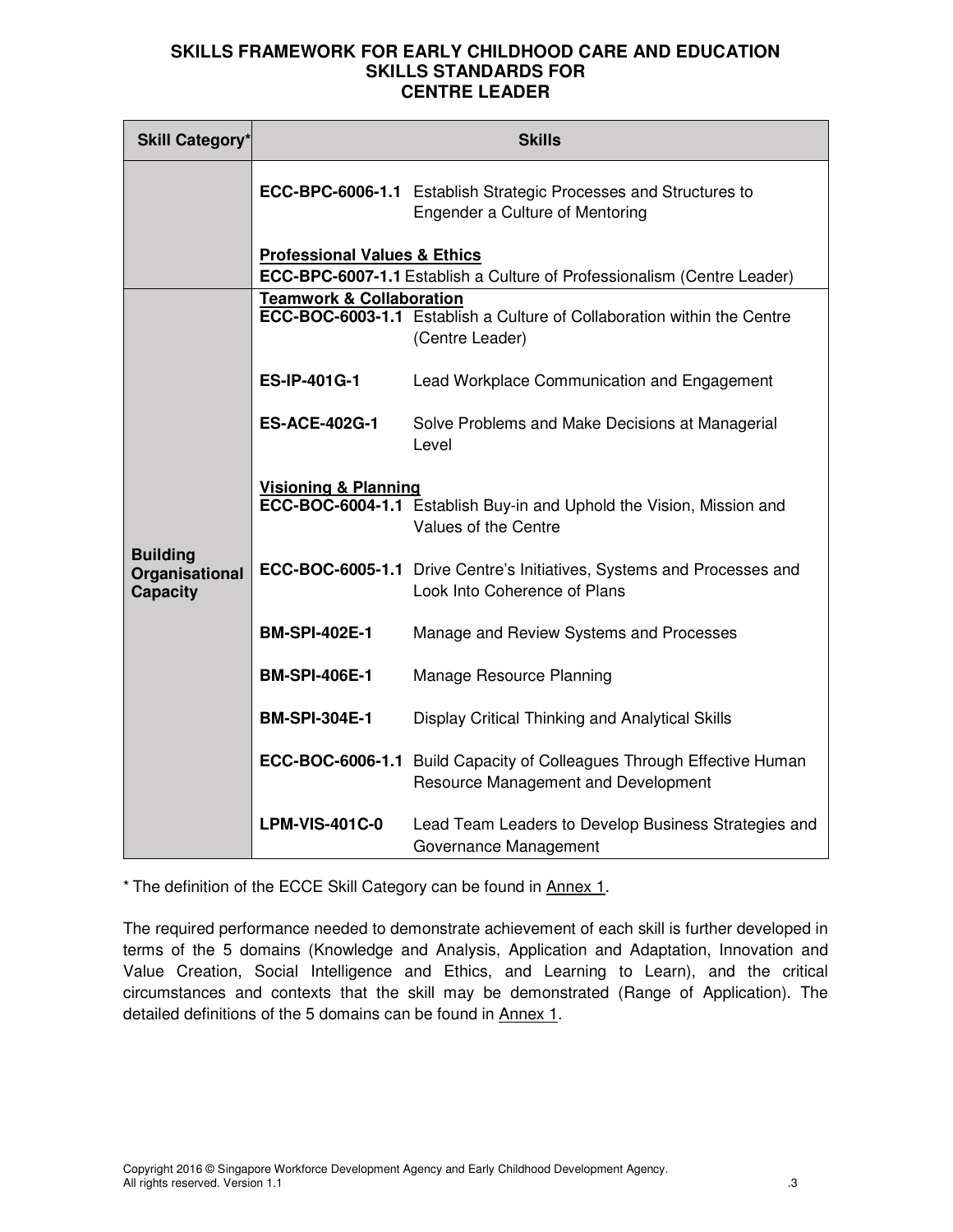|                                                        | ECC-DCH-6008-1.1<br><b>Skill Code</b>                                                                                 | <b>Skill Category</b>                                        | Developing the Child<br>Holistically                                                                                                        |
|--------------------------------------------------------|-----------------------------------------------------------------------------------------------------------------------|--------------------------------------------------------------|---------------------------------------------------------------------------------------------------------------------------------------------|
|                                                        |                                                                                                                       | <b>Sub-Skill Category</b><br>(if applicable)                 | Curriculum & Pedagogy                                                                                                                       |
| <b>Skill</b>                                           | Drive the Design, Implementation and Evaluation of Teaching and                                                       |                                                              |                                                                                                                                             |
|                                                        | <b>Learning Approaches (Centre Leader)</b><br>The skill describes the ability to implement, review and adapt teaching |                                                              |                                                                                                                                             |
| <b>Skill Description</b>                               |                                                                                                                       |                                                              | and learning approaches based on current research and key trends in                                                                         |
|                                                        |                                                                                                                       |                                                              | child development, teaching and learning and curriculum leadership in                                                                       |
|                                                        |                                                                                                                       |                                                              | ECCE. It also includes applying strategies to drive successful                                                                              |
|                                                        |                                                                                                                       |                                                              | implementation of teaching and learning approaches, as well as reflecting                                                                   |
|                                                        |                                                                                                                       |                                                              | on the effectiveness of these strategies. It also includes designing a                                                                      |
|                                                        |                                                                                                                       |                                                              | robust evaluation process to review teaching and learning approaches.                                                                       |
| Knowledge and                                          | The ability to understand:                                                                                            |                                                              |                                                                                                                                             |
| <b>Analysis</b><br>It refers to gathering,             |                                                                                                                       |                                                              | Strategies to drive successful implementation of teaching and learning                                                                      |
| cognitive processing,                                  | approaches                                                                                                            |                                                              |                                                                                                                                             |
| integration and inspection<br>of facts and information | $\bullet$                                                                                                             |                                                              | Different methodologies to analyse and evaluate teaching and                                                                                |
| required to perform the                                | learning approaches                                                                                                   |                                                              |                                                                                                                                             |
| work tasks and activities.                             |                                                                                                                       |                                                              | Current research and key trends in child development, teaching and<br>learning, curriculum leadership in early childhood care and education |
|                                                        | $\bullet$                                                                                                             | Professional knowledge and skills of staff                   |                                                                                                                                             |
| <b>Application and</b>                                 | The ability to:                                                                                                       |                                                              |                                                                                                                                             |
| <b>Adaptation</b>                                      |                                                                                                                       |                                                              | Lead Senior Pre-school Teachers and Pre-school Teachers in aligning                                                                         |
| It refers to the ability to<br>perform the work tasks  | the teaching and learning approaches to the centre's strategic goals,                                                 |                                                              |                                                                                                                                             |
| and activities required of                             | drawing on relevant current research and key trends                                                                   |                                                              |                                                                                                                                             |
| the occupation, and the<br>ability to react to and     | Design a robust evaluation process to review teaching and learning                                                    |                                                              |                                                                                                                                             |
| manage the changes at<br>work.                         |                                                                                                                       | approaches, in collaboration with Lead Teacher               |                                                                                                                                             |
|                                                        | $\bullet$                                                                                                             | Work with Lead Teacher and staff to stage changes            |                                                                                                                                             |
|                                                        | approaches                                                                                                            |                                                              | Communicate with parents on changes in teaching and learning                                                                                |
| <b>Innovation and</b>                                  | The ability to:                                                                                                       |                                                              |                                                                                                                                             |
| <b>Value Creation</b><br>It refers to the ability to   |                                                                                                                       |                                                              | Collaborate with Lead Teacher to create a culture that encourages                                                                           |
| generate purposive ideas                               |                                                                                                                       | and supports continuous development in teaching and learning |                                                                                                                                             |
| to improve work<br>performance and/or                  |                                                                                                                       |                                                              |                                                                                                                                             |
| enhance business values<br>that are aligned to         |                                                                                                                       |                                                              |                                                                                                                                             |
| organisational goals.                                  |                                                                                                                       |                                                              |                                                                                                                                             |
| <b>Social Intelligence</b>                             | The ability to:                                                                                                       |                                                              |                                                                                                                                             |
| and Ethics<br>It refers to the ability to              |                                                                                                                       |                                                              | Drive collaborations among colleagues to enhance quality of teaching                                                                        |
| use affective factors in                               |                                                                                                                       | and learning through innovative approaches                   |                                                                                                                                             |
| leadership, relationship<br>and diversity              |                                                                                                                       |                                                              |                                                                                                                                             |
| management guided by<br>professional codes of          |                                                                                                                       |                                                              |                                                                                                                                             |
| ethics.                                                |                                                                                                                       |                                                              |                                                                                                                                             |
| <b>Learning to Learn</b>                               | The ability to:                                                                                                       |                                                              |                                                                                                                                             |
| It refers to the ability to<br>develop and improve     | Reflect<br>on<br>$\bullet$                                                                                            | effectiveness<br>οf<br>strategies                            | drive<br>successful<br>to                                                                                                                   |
| one's self within and                                  |                                                                                                                       | implementation of teaching and learning approaches           |                                                                                                                                             |

Copyright 2016 © Singapore Workforce Development Agency and Early Childhood Development Agency. All rights reserved. Version 1.1 4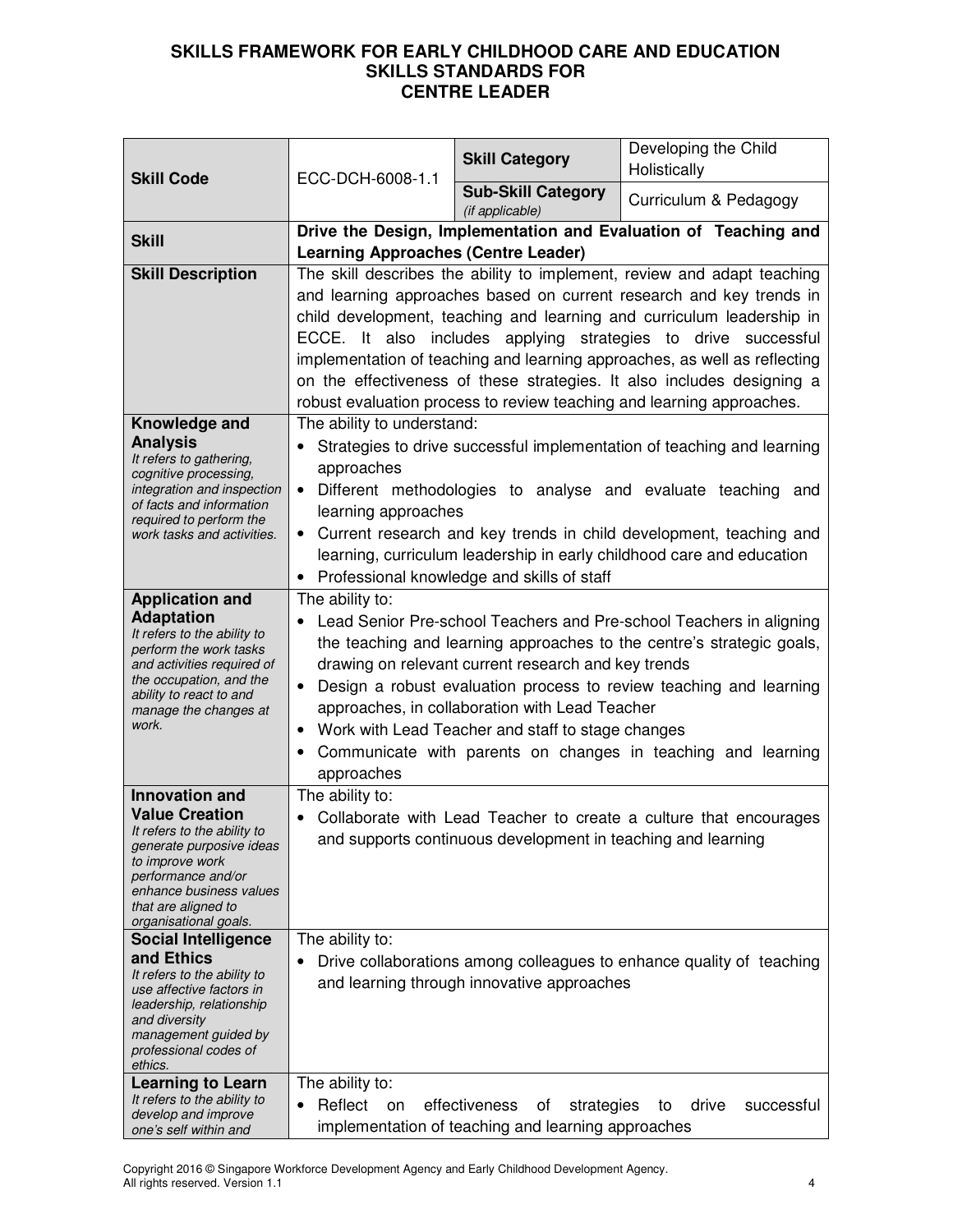| outside of one's area of<br>work.                                                                                                                         |                                                                                                                                                                                                                                                                                                                                                                                                                          |
|-----------------------------------------------------------------------------------------------------------------------------------------------------------|--------------------------------------------------------------------------------------------------------------------------------------------------------------------------------------------------------------------------------------------------------------------------------------------------------------------------------------------------------------------------------------------------------------------------|
| Range of<br><b>Application</b><br>(where applicable)<br>It refers to the critical<br>circumstances and<br>contexts that the skill<br>may be demonstrated. | Strategies to drive successful implementation of teaching and learning<br>approaches may include, but are not limited to:<br>• Having clear goals<br>• Communicating strategic plans and work plans to colleagues through<br>various means<br>Planning how colleagues can take on different roles in implementation<br>٠<br>• Creating space for feedback to be given and received<br>• Facilitating reflective practice |
|                                                                                                                                                           | Different methodologies to analyse and evaluate teaching and learning<br>approaches may include, but are not limited to:<br>• Receiving feedback from children and families<br>• Evaluating effectiveness of teaching and learning approaches in the<br>centre and attainment of learning outcomes<br>• Reviewing teaching and learning approaches through<br>team<br>discussions or with centre mentor                  |
|                                                                                                                                                           | A culture that encourages and supports innovation in teaching and<br>learning may include, but is not limited to:<br>• Valuing suggestions for improvements<br>• Valuing teamwork<br>• Teachers feel comfortable to have conversations with colleagues<br>about their work<br>• Seeking help is not seen as a weakness<br>Focusing of efforts on the purpose and process as much as the<br>outcomes                      |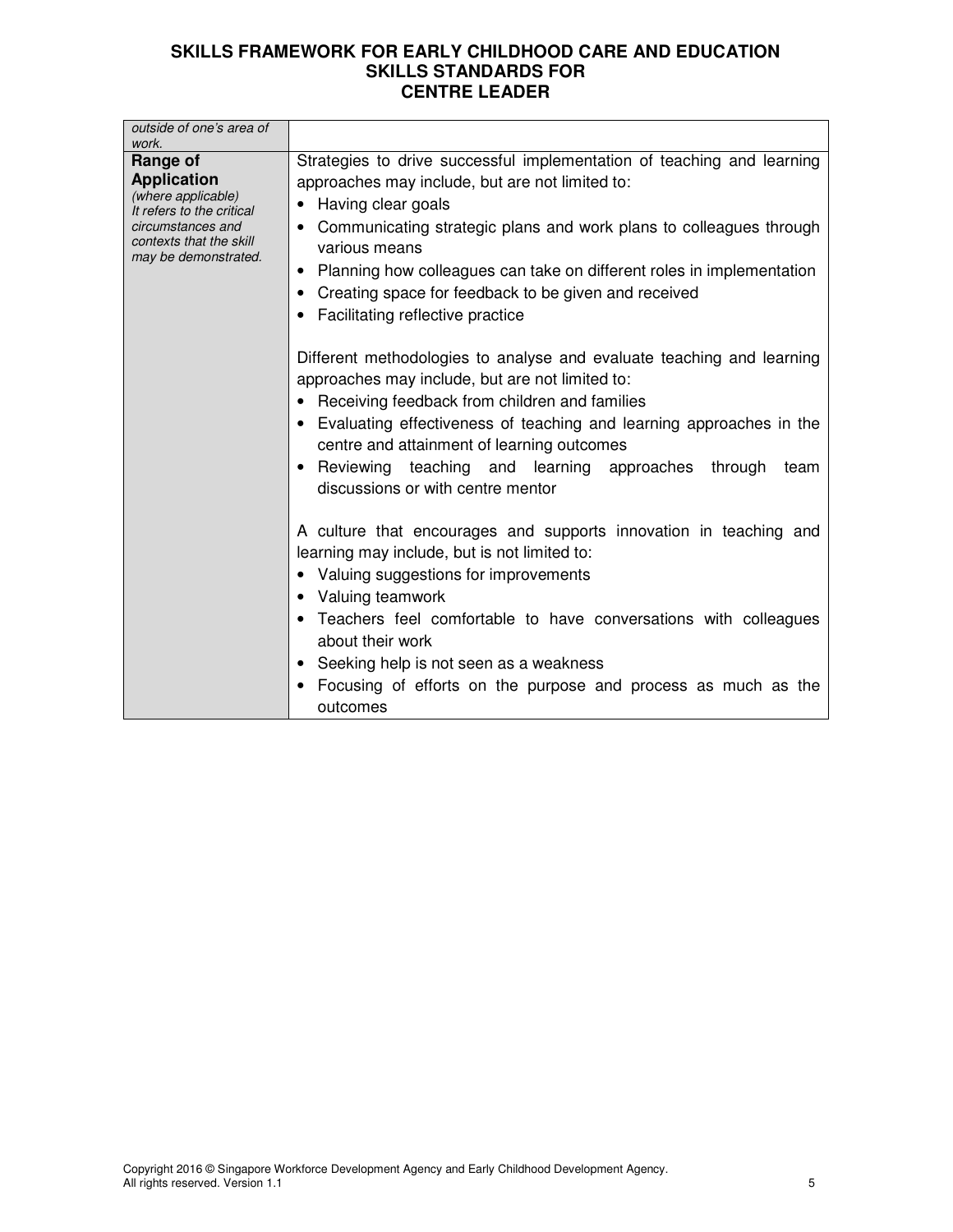| <b>Skill Category</b><br>Holistically                                                                                             | Developing the Child                                      |  |  |
|-----------------------------------------------------------------------------------------------------------------------------------|-----------------------------------------------------------|--|--|
| <b>Skill Code</b><br>ECC-DCH-6009-1.1<br><b>Sub-Skill Category</b><br>Curriculum & Pedagogy<br>(if applicable)                    |                                                           |  |  |
|                                                                                                                                   | Inspire a Love for Learning Through Leading the Design of |  |  |
| <b>Skill</b><br><b>Curricula and Programmes at the Centre (Centre Leader)</b>                                                     |                                                           |  |  |
| <b>Skill Description</b><br>The skill describes the ability to lead the design of curricula and                                   |                                                           |  |  |
| programmes aligned to the goals and objectives of the centre, based on                                                            |                                                           |  |  |
| children's learning styles and developmental needs. It also includes                                                              |                                                           |  |  |
| establishing coherence in plans, and reflecting on the effectiveness of                                                           |                                                           |  |  |
| leadership in designing centre-wide curricula and programmes. It also                                                             |                                                           |  |  |
| includes establishing structures for continuous enhancement of curricula                                                          |                                                           |  |  |
| and programmes, role modelling a love for learning and sharing<br>strategies to engage and motivate children.                     |                                                           |  |  |
| The ability to understand:<br>Knowledge and                                                                                       |                                                           |  |  |
| <b>Analysis</b><br>Learning styles and developmental needs of children in the centre                                              |                                                           |  |  |
| It refers to gathering,<br>The goals and objectives of centre's curricula and programmes                                          |                                                           |  |  |
| cognitive processing,<br>integration and inspection<br>The role of leadership in designing centre-wide curricula and              |                                                           |  |  |
| of facts and information<br>programmes that would facilitate purposeful engagement of learning                                    |                                                           |  |  |
| required to perform the<br>Curricula and programme design and its components<br>work tasks and activities.<br>٠                   |                                                           |  |  |
| Strategies to lead in the design of curricula and programmes<br>٠                                                                 |                                                           |  |  |
| Indicators of effective curricula and programmes                                                                                  |                                                           |  |  |
| Features of coherence in plans for centre-wide curricula and                                                                      |                                                           |  |  |
| programmes                                                                                                                        |                                                           |  |  |
| The ability to:<br><b>Application and</b>                                                                                         |                                                           |  |  |
| <b>Adaptation</b><br>Collaborate with Lead Teacher to lead in designing centre-wide                                               |                                                           |  |  |
| It refers to the ability to<br>curricula and programmes aligned to the goals and objectives of the<br>perform the work tasks      |                                                           |  |  |
| taking<br>children's<br>and activities required of<br>into<br>account<br>learning<br>centre,<br>styles<br>the occupation, and the | and                                                       |  |  |
| developmental needs<br>ability to react to and                                                                                    |                                                           |  |  |
| Collaborate with Lead Teacher to establish coherence in plans for<br>manage the changes at<br>work.                               |                                                           |  |  |
| centre-wide curricula and programmes                                                                                              |                                                           |  |  |
| Collaborate with Lead Teacher to establish structures for continuous<br>$\bullet$<br>enhancement of curricula and programmes      |                                                           |  |  |
|                                                                                                                                   |                                                           |  |  |
| <b>Innovation and</b><br>The ability to:                                                                                          |                                                           |  |  |
| <b>Value Creation</b><br>Contextualise centre-wide curricula and programmes based on current                                      |                                                           |  |  |
| It refers to the ability to<br>research and key trends<br>generate purposive ideas                                                |                                                           |  |  |
| to improve work                                                                                                                   |                                                           |  |  |
| performance and/or<br>enhance business values                                                                                     |                                                           |  |  |
| that are aligned to                                                                                                               |                                                           |  |  |
| organisational goals.<br>The ability to:<br><b>Social Intelligence</b>                                                            |                                                           |  |  |
| and Ethics<br>Role model a love for learning                                                                                      |                                                           |  |  |
| It refers to the ability to<br>Share strategies to engage and motivate children                                                   |                                                           |  |  |
| use affective factors in<br>leadership, relationship<br>Facilitate the sharing of strategies amongst teachers to engage and       |                                                           |  |  |
| and diversity<br>motivate children<br>management guided by                                                                        |                                                           |  |  |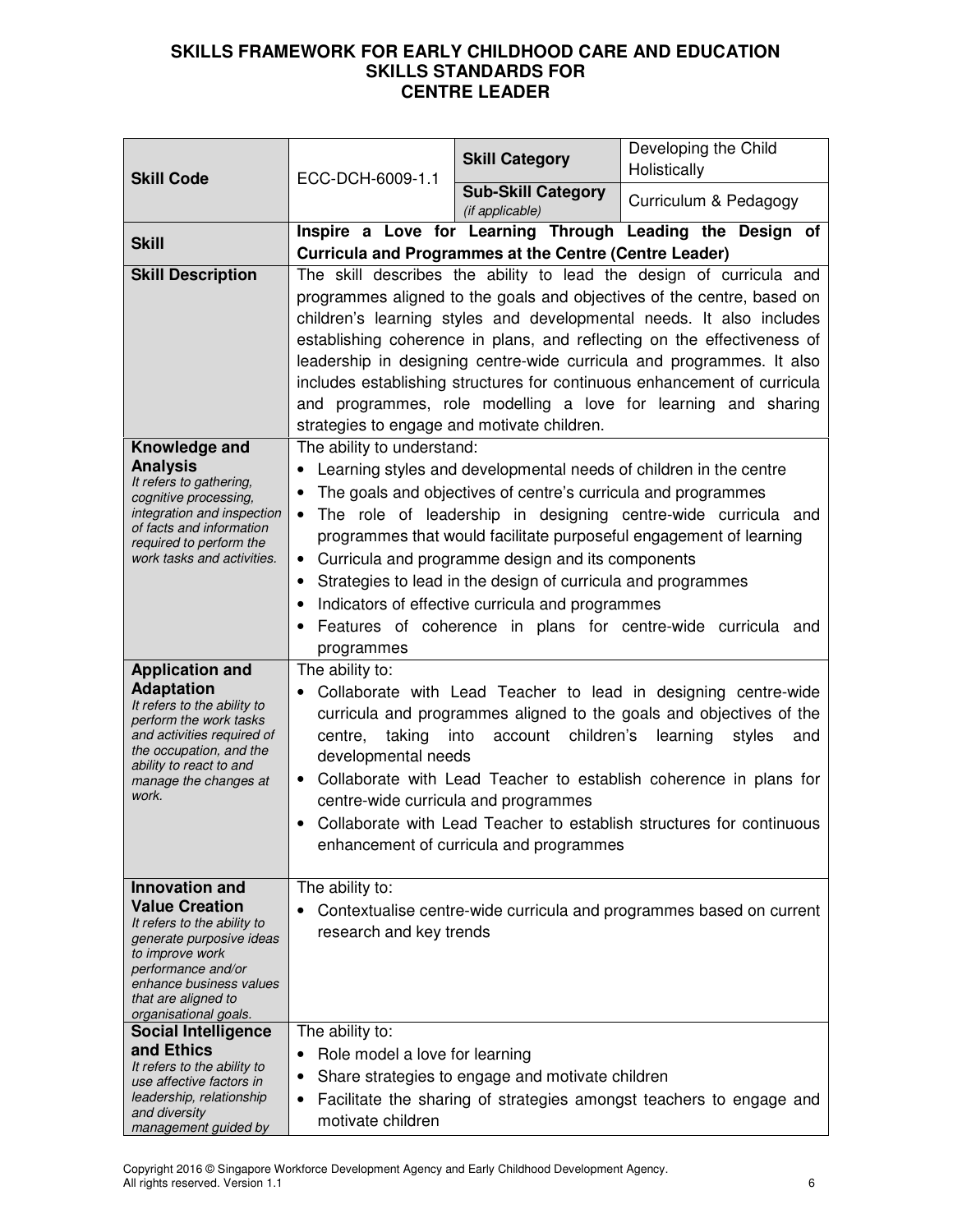| professional codes of<br>ethics.                                                                                                                          |                                                                                                                                                                                                                                                                                                                                                                                                                          |  |
|-----------------------------------------------------------------------------------------------------------------------------------------------------------|--------------------------------------------------------------------------------------------------------------------------------------------------------------------------------------------------------------------------------------------------------------------------------------------------------------------------------------------------------------------------------------------------------------------------|--|
| <b>Learning to Learn</b><br>It refers to the ability to<br>develop and improve<br>one's self within and<br>outside of one's area of<br>work.              | The ability to:<br>Reflect on effectiveness of leadership in designing centre-wide<br>curricula and programmes<br>• Cultivate reflective thinking amongst colleagues to improve centre's<br>curricula and programmes                                                                                                                                                                                                     |  |
| Range of<br><b>Application</b><br>(where applicable)<br>It refers to the critical<br>circumstances and<br>contexts that the skill<br>may be demonstrated. | Curricula and programme design and its components may include, but<br>are not limited to:<br>• Understanding the child<br>Developmental domains<br>$\bullet$<br>The importance of play<br>٠<br>The role of the teacher<br>Planning for curriculum integration<br>$\bullet$<br>Differentiation and inclusion<br>Structures for continuous enhancement of curricula and programmes<br>may include, but are not limited to: |  |
|                                                                                                                                                           | Regular reviews of curricula and programmes<br>Monitoring of curricula and programmes<br>Indicators of effective curricula and programmes may include, but are not                                                                                                                                                                                                                                                       |  |
|                                                                                                                                                           | limited to:<br>Articulation of clear goals<br>Active and engaged children<br>Evidence-based curriculum that is developmentally appropriate for<br>children                                                                                                                                                                                                                                                               |  |
|                                                                                                                                                           | Building on children's prior learning and experiences<br>Alignment to learning goals and appropriate assessments<br>Features of coherence in plans for centre-wide curricula and programmes                                                                                                                                                                                                                              |  |
|                                                                                                                                                           | may include, but are not limited to:<br>• Coherence between curricula and programmes and centre goals<br>Coherence between curricula and programmes and needs of children<br>Coherence between pedagogies and intended learning outcomes<br>Coherence between staff professional development and curricula<br>needs                                                                                                      |  |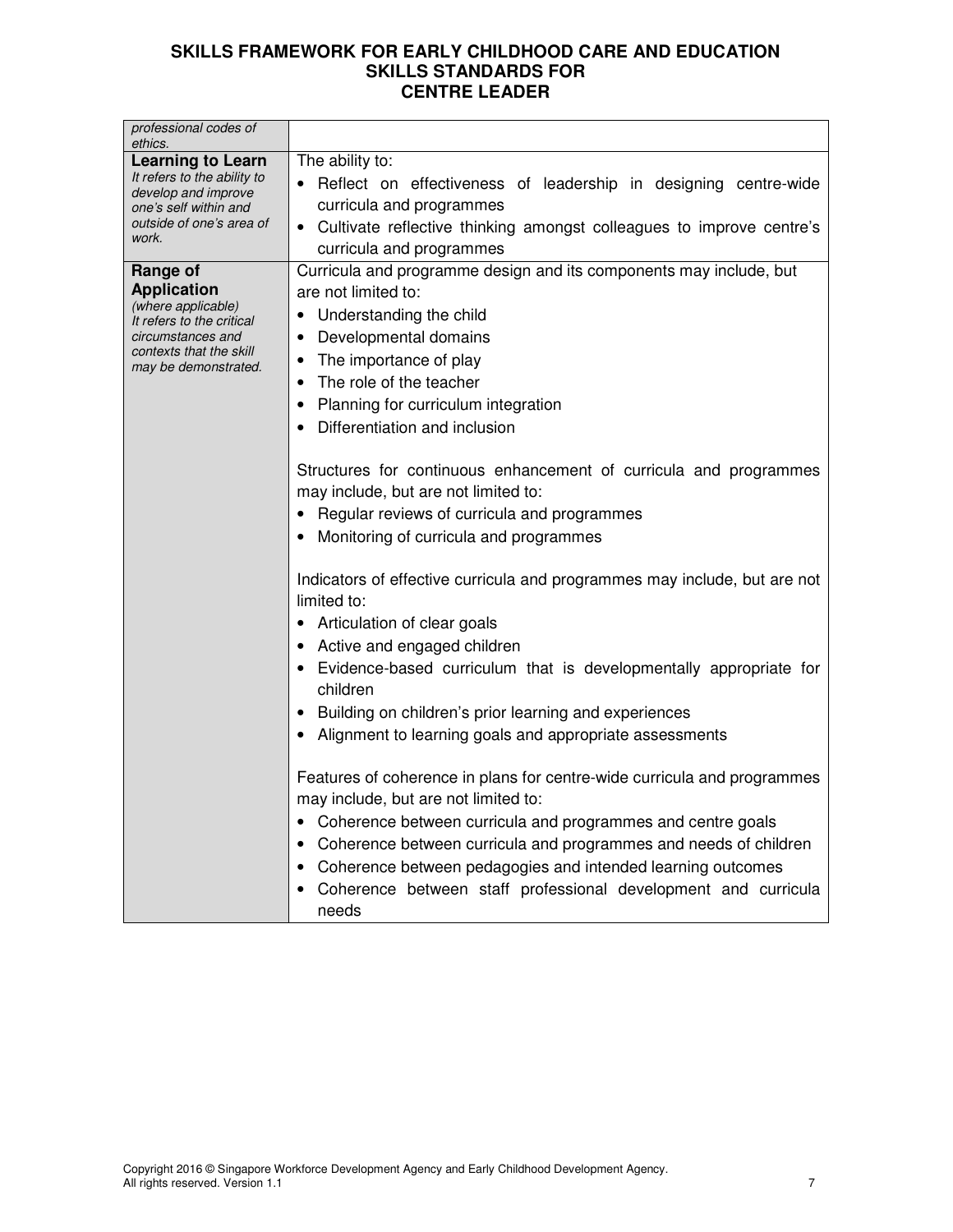|                                                                                                                                                                                                                                                    |                                                                                                                                                                                                                                                                                                                                                                                                                                                                                                                                                                                                     | <b>Skill Category</b>                           | Developing the Child<br>Holistically                                                                                                                                                                                                                                                                                                                                                                                                                                                                                                               |
|----------------------------------------------------------------------------------------------------------------------------------------------------------------------------------------------------------------------------------------------------|-----------------------------------------------------------------------------------------------------------------------------------------------------------------------------------------------------------------------------------------------------------------------------------------------------------------------------------------------------------------------------------------------------------------------------------------------------------------------------------------------------------------------------------------------------------------------------------------------------|-------------------------------------------------|----------------------------------------------------------------------------------------------------------------------------------------------------------------------------------------------------------------------------------------------------------------------------------------------------------------------------------------------------------------------------------------------------------------------------------------------------------------------------------------------------------------------------------------------------|
| <b>Skill Code</b>                                                                                                                                                                                                                                  | ECC-DCH-6010-1.1                                                                                                                                                                                                                                                                                                                                                                                                                                                                                                                                                                                    | <b>Sub-Skill Category</b><br>(if applicable)    | Curriculum & Pedagogy                                                                                                                                                                                                                                                                                                                                                                                                                                                                                                                              |
| <b>Skill</b>                                                                                                                                                                                                                                       | Lead in Integrating the Core Values of Early Childhood Education<br>within Curricula and Programmes at the Centre (Centre Leader)                                                                                                                                                                                                                                                                                                                                                                                                                                                                   |                                                 |                                                                                                                                                                                                                                                                                                                                                                                                                                                                                                                                                    |
| <b>Skill Description</b>                                                                                                                                                                                                                           | integrate them into teaching and learning.                                                                                                                                                                                                                                                                                                                                                                                                                                                                                                                                                          |                                                 | The skill describes the ability to oversee the design and implementation of<br>curricula and programmes that inculcate the core values of early childhood<br>education. It also includes establishing a systematic and comprehensive<br>centre-based structure and framework for the provision and integration of<br>values education into centre-wide curricula and programmes. It also<br>includes determining educational goals and focus on values education and<br>inspiring staff to uphold the core values of early childhood education and |
| Knowledge and<br><b>Analysis</b><br>It refers to gathering,<br>cognitive processing,<br>integration and<br>inspection of facts and<br>information required to<br>perform the work tasks<br>and activities.                                         | The ability to understand:<br>Core values of early childhood education (as outlined in the relevant<br>$\bullet$<br>curriculum framewords utilised in Singapore)<br>Strategies to design and implement centre-wide curricula and<br>$\bullet$<br>programmes that inculcate the core values of early childhood education                                                                                                                                                                                                                                                                             |                                                 |                                                                                                                                                                                                                                                                                                                                                                                                                                                                                                                                                    |
| <b>Application and</b><br><b>Adaptation</b><br>It refers to the ability to<br>perform the work tasks<br>and activities required<br>of the occupation, and<br>the ability to react to<br>and manage the<br>changes at work.                         | The ability to:<br>Articulate core values of early childhood education and share it with<br>$\bullet$<br>colleagues<br>Determine educational goals and focus for values education<br>$\bullet$<br>Collaborate with Lead Teacher to establish a systematic and<br>$\bullet$<br>comprehensive centre-based structure and framework for the provision<br>and integration of values education into centre-wide curricula and<br>programmes<br>Oversee the design and implementation of centre-wide curricula and<br>$\bullet$<br>programmes that inculcate the core values of early childhood education |                                                 |                                                                                                                                                                                                                                                                                                                                                                                                                                                                                                                                                    |
| <b>Innovation and</b><br><b>Value Creation</b><br>It refers to the ability to<br>generate purposive<br>ideas to improve work<br>performance and/or<br>enhance business<br>values that are aligned<br>to organisational goals.                      | The ability to:                                                                                                                                                                                                                                                                                                                                                                                                                                                                                                                                                                                     | values-driven curricula and programmes          | Lead in pedagogical innovation to enhance the design and delivery of                                                                                                                                                                                                                                                                                                                                                                                                                                                                               |
| <b>Social</b><br>Intelligence and<br><b>Ethics</b><br>It refers to the ability to<br>use affective factors in<br>leadership, relationship<br>and diversity<br>management guided by<br>professional codes of<br>ethics.<br><b>Learning to Learn</b> | The ability to:<br>$\bullet$<br>N/A                                                                                                                                                                                                                                                                                                                                                                                                                                                                                                                                                                 | education into teaching and learning approaches | Inspire staff to uphold and integrate the core values of early childhood                                                                                                                                                                                                                                                                                                                                                                                                                                                                           |
| It refers to the ability to                                                                                                                                                                                                                        |                                                                                                                                                                                                                                                                                                                                                                                                                                                                                                                                                                                                     |                                                 |                                                                                                                                                                                                                                                                                                                                                                                                                                                                                                                                                    |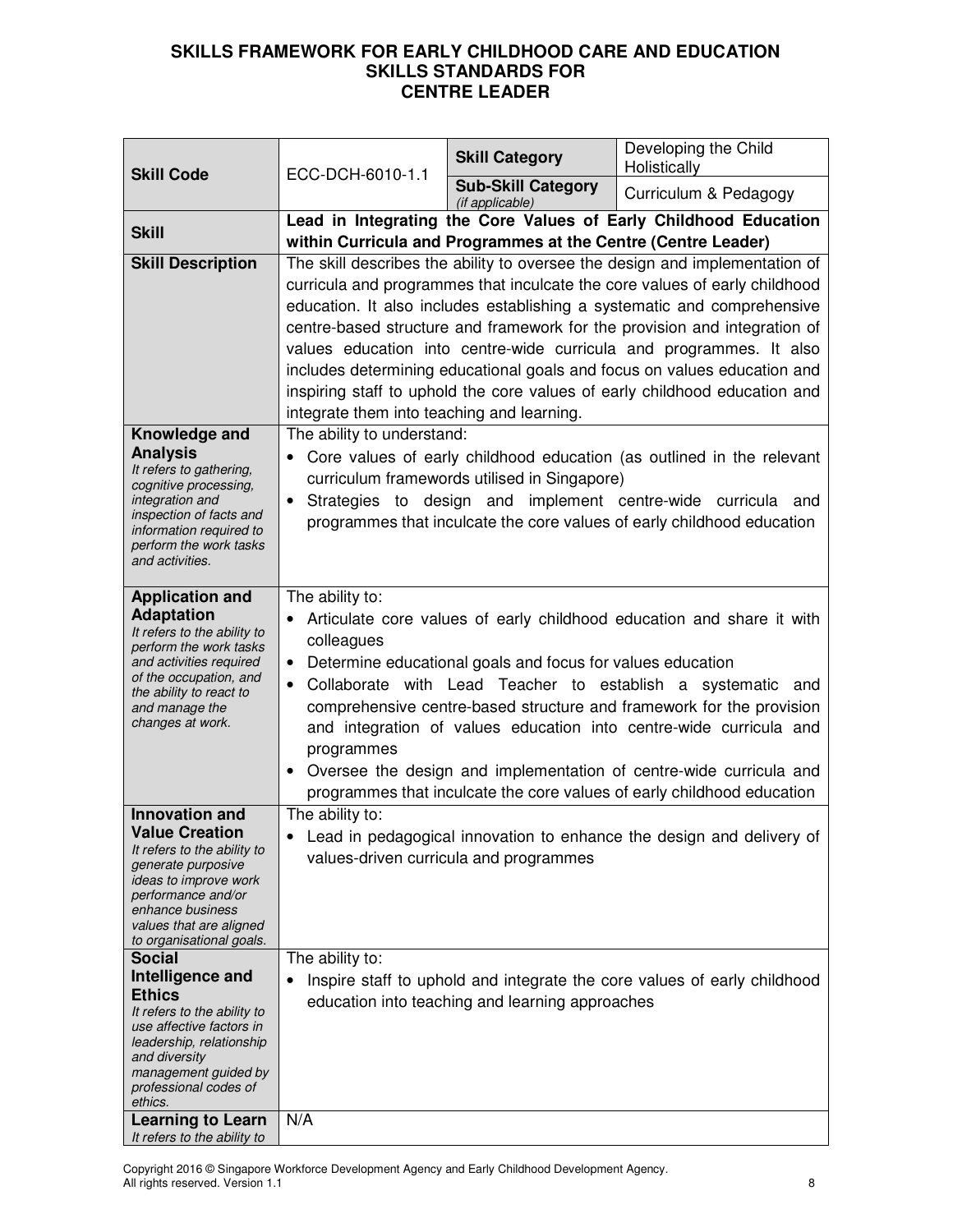| develop and improve<br>one's self within and<br>outside of one's area of<br>work. |     |
|-----------------------------------------------------------------------------------|-----|
| Range of                                                                          | N/A |
| <b>Application</b>                                                                |     |
| (where applicable)                                                                |     |
| It refers to the critical                                                         |     |
| circumstances and                                                                 |     |
| contexts that the skill                                                           |     |
| may be demonstrated.                                                              |     |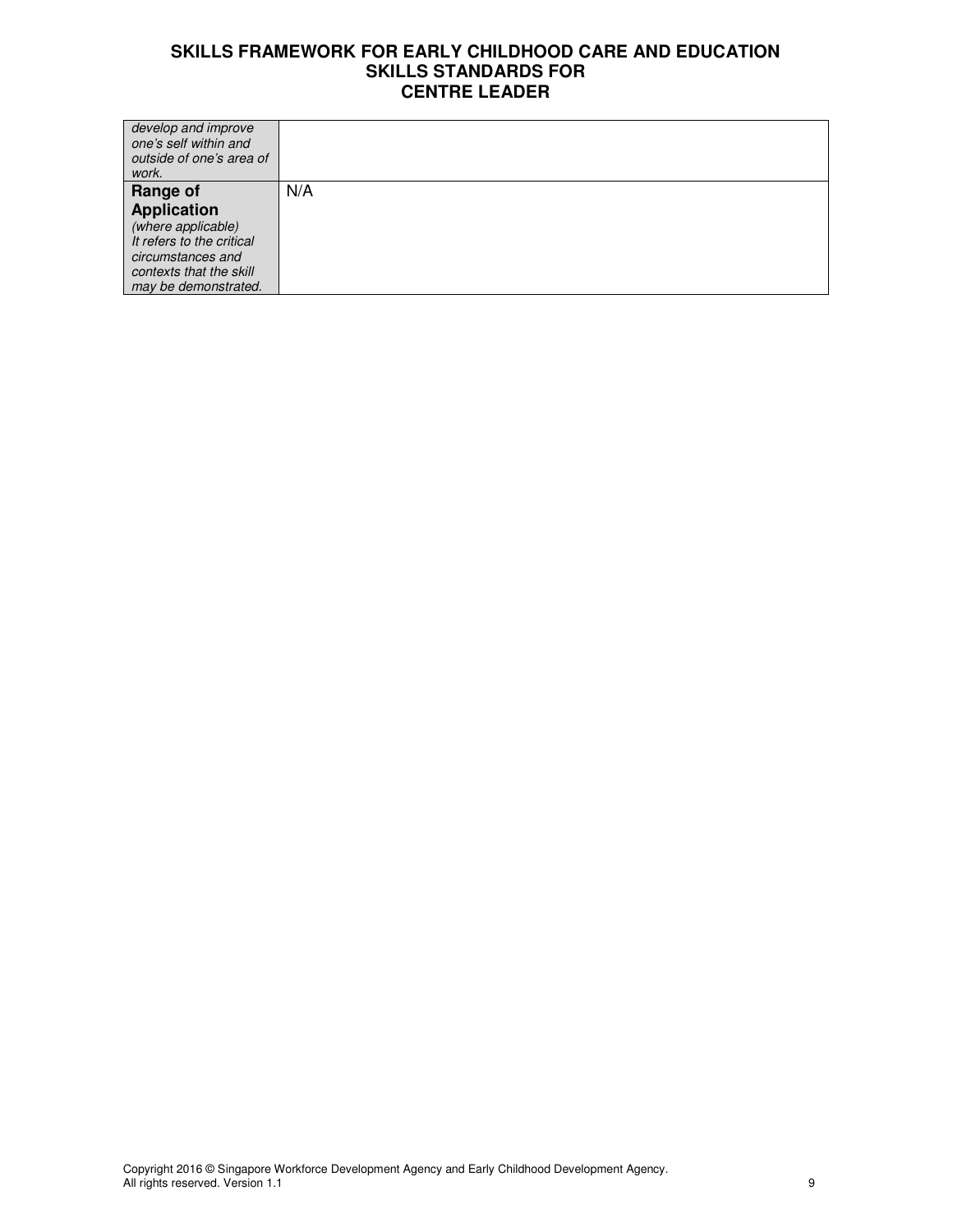| <b>Skill Code</b>                                                                                                                                                                                                                                                                                                                                                                                                                             | ECC-DCH-6011-1.1                                                                                                                                                                                                                                                                                                                                                                                                                                                  | <b>Skill Category</b>                                                                                                                                                                                                                                                                                                                                                                    | Developing the Child<br>Holistically                                                   |
|-----------------------------------------------------------------------------------------------------------------------------------------------------------------------------------------------------------------------------------------------------------------------------------------------------------------------------------------------------------------------------------------------------------------------------------------------|-------------------------------------------------------------------------------------------------------------------------------------------------------------------------------------------------------------------------------------------------------------------------------------------------------------------------------------------------------------------------------------------------------------------------------------------------------------------|------------------------------------------------------------------------------------------------------------------------------------------------------------------------------------------------------------------------------------------------------------------------------------------------------------------------------------------------------------------------------------------|----------------------------------------------------------------------------------------|
|                                                                                                                                                                                                                                                                                                                                                                                                                                               |                                                                                                                                                                                                                                                                                                                                                                                                                                                                   | <b>Sub-Skill Category</b><br>(if applicable)                                                                                                                                                                                                                                                                                                                                             | <b>Learning Environment</b>                                                            |
| <b>Skill</b>                                                                                                                                                                                                                                                                                                                                                                                                                                  | Work with the Lead Teacher to Establish Quality Learning<br><b>Environments to Support Learning of Children</b>                                                                                                                                                                                                                                                                                                                                                   |                                                                                                                                                                                                                                                                                                                                                                                          |                                                                                        |
| <b>Skill Description</b>                                                                                                                                                                                                                                                                                                                                                                                                                      | The skill describes the ability to establish quality learning environments<br>and align them to the centre's teaching and learning philosophy, vision,<br>mission and values. It also includes a values-centred approach in<br>learning and focuses on knowledge such as understanding the process<br>of planning, role of the leader and key trends in creating quality early<br>childhood learning environments.                                                |                                                                                                                                                                                                                                                                                                                                                                                          |                                                                                        |
| Knowledge and<br><b>Analysis</b><br>It refers to gathering,<br>cognitive processing,<br>integration and inspection<br>of facts and information<br>required to perform the<br>work tasks and activities.                                                                                                                                                                                                                                       | The ability to understand:<br>٠<br>$\bullet$<br>environments<br>$\bullet$<br>environments<br>٠<br>٠                                                                                                                                                                                                                                                                                                                                                               | Process of planning and developing centre-wide strategies<br>The role of the leader in driving the planning, development<br>implementation of strategies for quality learning environments<br>Strategies to guide colleagues in managing quality<br>Elements of an effective and high quality learning environment<br>The impact that teachers' learning can have on children's learning | and<br>learning<br>Current research and key trends on quality early childhood learning |
| <b>Application and</b><br><b>Adaptation</b><br>It refers to the ability to<br>perform the work tasks<br>and activities required of<br>the occupation, and the<br>ability to react to and<br>manage the changes at<br>work.                                                                                                                                                                                                                    | The ability to:<br>Establish a culture that focuses on values learning (including learning<br>$\bullet$<br>through play or playful learning)<br>Develop systemic and strategic long-term plans to review and improve<br>٠<br>the quality of the learning environment, aligned to centre's teaching<br>and learning philosophy, vision, mission and values<br>Analyse, review and enhance centre-wide strategies for quality<br>$\bullet$<br>learning environments |                                                                                                                                                                                                                                                                                                                                                                                          |                                                                                        |
| <b>Innovation and</b><br><b>Value Creation</b><br>It refers to the ability to<br>generate purposive ideas<br>to improve work<br>performance and/or<br>enhance business values<br>that are aligned to<br>organisational goals.<br><b>Social Intelligence</b><br>and Ethics<br>It refers to the ability to<br>use affective factors in<br>leadership, relationship<br>and diversity<br>management guided by<br>professional codes of<br>ethics. | N/A<br>The ability to:                                                                                                                                                                                                                                                                                                                                                                                                                                            | enhance classroom learning environments                                                                                                                                                                                                                                                                                                                                                  | Facilitate professional dialogues with colleagues to analyse and                       |
| <b>Learning to Learn</b><br>It refers to the ability to<br>develop and improve<br>one's self within and<br>outside of one's area of                                                                                                                                                                                                                                                                                                           | N/A                                                                                                                                                                                                                                                                                                                                                                                                                                                               |                                                                                                                                                                                                                                                                                                                                                                                          |                                                                                        |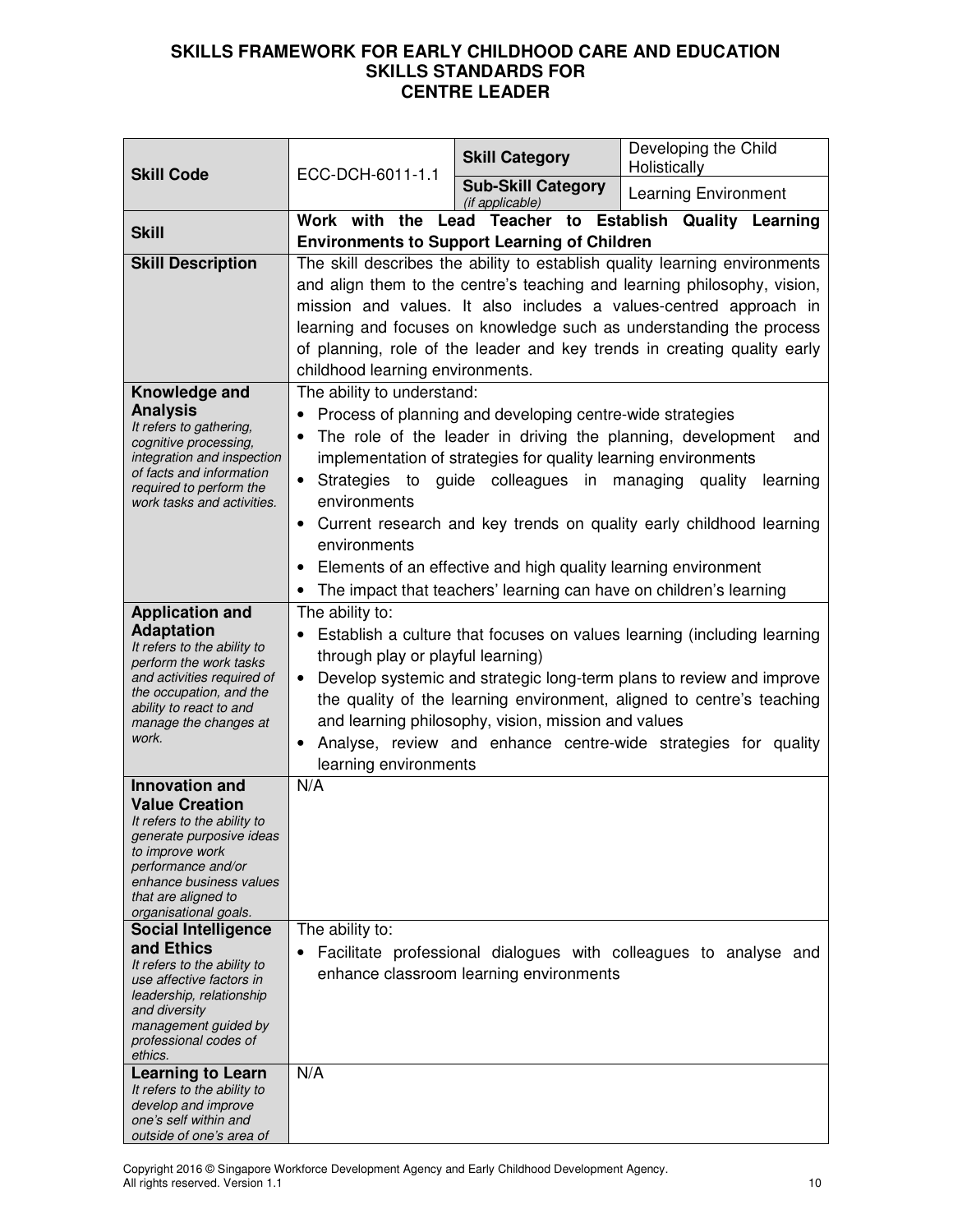| work.                                                                                                                                                     |                                                                                                                                                                                                                                                                                                                                                                                                                                                                                                                                                                                                                                                                                         |
|-----------------------------------------------------------------------------------------------------------------------------------------------------------|-----------------------------------------------------------------------------------------------------------------------------------------------------------------------------------------------------------------------------------------------------------------------------------------------------------------------------------------------------------------------------------------------------------------------------------------------------------------------------------------------------------------------------------------------------------------------------------------------------------------------------------------------------------------------------------------|
| Range of<br><b>Application</b><br>(where applicable)<br>It refers to the critical<br>circumstances and<br>contexts that the skill<br>may be demonstrated. | • A quality learning environment includes the physical, temporal and<br>interactional learning environments.<br>• Process of planning and developing centre-wide strategies must<br>include, but is not limited to:<br>Role modelling learning by centre leader<br>$\circ$<br>Facilitating of the learning of teachers<br>$\circ$<br>Observing and assessing how each learning environment is being<br>$\circ$<br>utilised<br>Discussing with management and various stakeholders to gain<br>$\circ$<br>feedback on the appropriateness and effectiveness of learning<br>environment<br>Ensuring alignment of learning environment to centre's vision,<br>$\circ$<br>mission and values |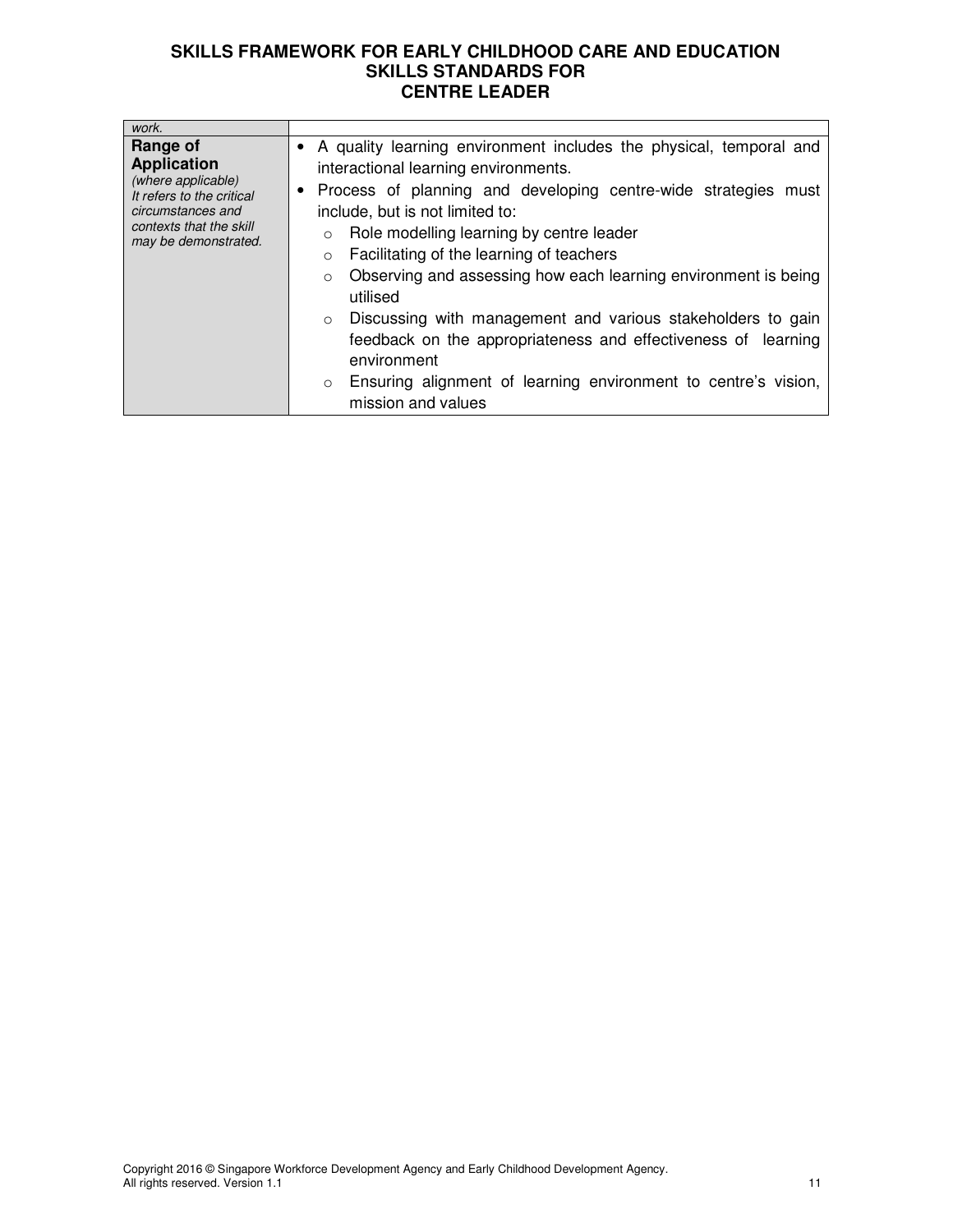|                                                                                                                                                                                                                               |                                                                                                     | <b>Skill Category</b>                                                                                                                                                                                                                    | Developing the Child<br>Holistically                                                                                                                                                                                                                                                                                                                                                                                                                                                                                                     |
|-------------------------------------------------------------------------------------------------------------------------------------------------------------------------------------------------------------------------------|-----------------------------------------------------------------------------------------------------|------------------------------------------------------------------------------------------------------------------------------------------------------------------------------------------------------------------------------------------|------------------------------------------------------------------------------------------------------------------------------------------------------------------------------------------------------------------------------------------------------------------------------------------------------------------------------------------------------------------------------------------------------------------------------------------------------------------------------------------------------------------------------------------|
| <b>Skill Code</b>                                                                                                                                                                                                             | ECC-DCH-6012-1.1                                                                                    | <b>Sub-Skill Category</b><br>(if applicable)                                                                                                                                                                                             | Interactions &<br>Relationships                                                                                                                                                                                                                                                                                                                                                                                                                                                                                                          |
| <b>Skill</b>                                                                                                                                                                                                                  | Mentor Staff to                                                                                     | Enhance Caring, Trusting and<br><b>Relationships with Children (Centre Leader)</b>                                                                                                                                                       | <b>Respectful</b>                                                                                                                                                                                                                                                                                                                                                                                                                                                                                                                        |
| <b>Skill Description</b>                                                                                                                                                                                                      | behaviours and mentoring.                                                                           |                                                                                                                                                                                                                                          | The skill describes the ability to mentor colleagues to enhance caring,<br>trusting and respectful relationships with children by modelling,<br>establishing structures to facilitate interactions, and developing the<br>sensibilities to detect conflicts amongst staff and children. It also includes<br>the understanding of factors that contribute to positive relationships, best<br>practices in development of positive relationships as advocated in current<br>research, and the importance of shared values in guiding daily |
| Knowledge and<br><b>Analysis</b><br>It refers to gathering,<br>cognitive processing,<br>integration and inspection<br>of facts and information<br>required to perform the<br>work tasks and activities.                       | The ability to understand:<br>$\bullet$<br>Mentoring strategies<br>٠<br>relationships with children | behaviours including the interactions with the children<br>The range of indicators of positive interactions and relationships<br>respectful and trusting relationships with children<br>as caring, trusting and respectful relationships | The importance of shared values and how these guide daily<br>Current research, key trends and best practices for interactions and<br>Structures to facilitate interactions and the building of caring,<br>Factors that contribute to the fostering of positive interactions as well                                                                                                                                                                                                                                                      |
| <b>Application and</b><br><b>Adaptation</b><br>It refers to the ability to<br>perform the work tasks<br>and activities required of<br>the occupation, and the<br>ability to react to and<br>manage the changes at<br>work.    | The ability to:<br>$\bullet$<br>children                                                            | research, key trends and best practices<br>interactions and relationships with children<br>Develop structures to facilitate reflective practice                                                                                          | Establish structures to facilitate interactions and the building of caring,<br>respectful and trusting relationships with children, based on current<br>Support teachers in their efforts to improve and enhance in<br>Develop sensibilities to detect tensions among staff and signs of less<br>than positive interactions and relationships between adults and                                                                                                                                                                         |
| <b>Innovation and</b><br><b>Value Creation</b><br>It refers to the ability to<br>generate purposive ideas<br>to improve work<br>performance and/or<br>enhance business values<br>that are aligned to<br>organisational goals. | The ability to:<br>with children                                                                    |                                                                                                                                                                                                                                          | Refine practice through innovative solutions to enhance relationships                                                                                                                                                                                                                                                                                                                                                                                                                                                                    |
| <b>Social Intelligence</b><br>and Ethics<br>It refers to the ability to<br>use affective factors in<br>leadership, relationship                                                                                               | The ability to:                                                                                     | relationships and positive interactions with children                                                                                                                                                                                    | Model and inspire the establishment of caring, respectful and trusting                                                                                                                                                                                                                                                                                                                                                                                                                                                                   |

Copyright 2016 © Singapore Workforce Development Agency and Early Childhood Development Agency. All rights reserved. Version 1.1 12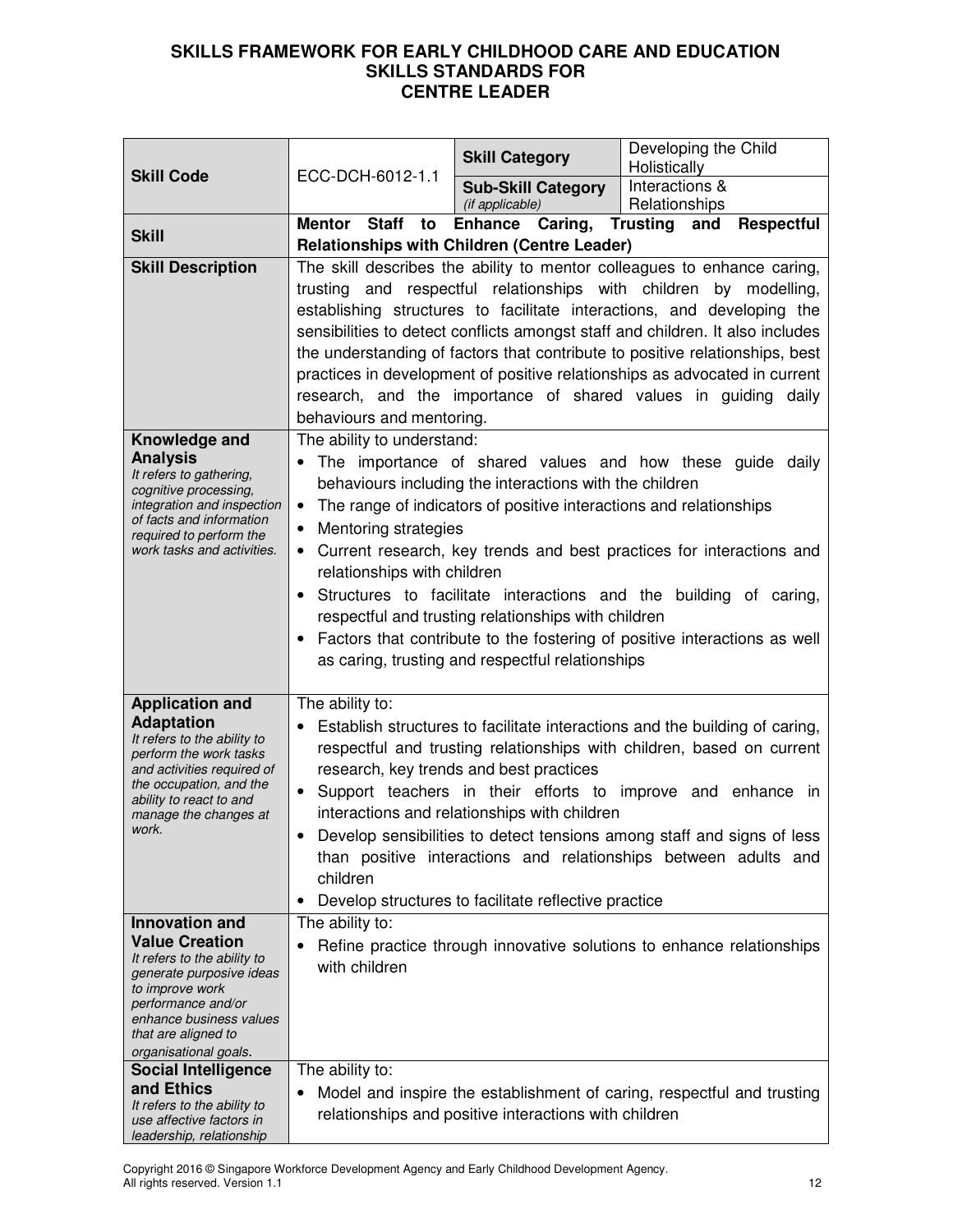| and diversity<br>management guided by<br>professional codes of<br>ethics.                                                                                 | Lead in building caring, respectful and trusting relationships with<br>$\bullet$<br>colleagues, guided by professional code of ethics (e.g. AECES Code<br>of Ethics)                                                                                                                                                                                                                                               |
|-----------------------------------------------------------------------------------------------------------------------------------------------------------|--------------------------------------------------------------------------------------------------------------------------------------------------------------------------------------------------------------------------------------------------------------------------------------------------------------------------------------------------------------------------------------------------------------------|
| <b>Learning to Learn</b><br>It refers to the ability to<br>develop and improve<br>one's self within and<br>outside of one's area of<br>work.              | The ability to:<br>Review own practice through the mentoring relationship                                                                                                                                                                                                                                                                                                                                          |
| Range of<br><b>Application</b><br>(where applicable)<br>It refers to the critical<br>circumstances and<br>contexts that the skill<br>may be demonstrated. | Structures to facilitate interactions and the building of caring, respectful<br>and trusting relationships with children may include, but are not limited to:<br>Setting aside time for teachers to interact with children, including circle<br>time<br>Integration of interaction between children and teachers during routine<br>care                                                                            |
|                                                                                                                                                           | Indicators of positive interactions and relationships may include, but are<br>not limited to:<br>Teachers respond promptly, appropriately and consistently to the<br>needs of each child<br>Teachers display respect for diversity in children's behavioural styles,<br>culture, language and religion<br>Teachers utilise positive guidance techniques to acknowledge and<br>affirm each child's personal efforts |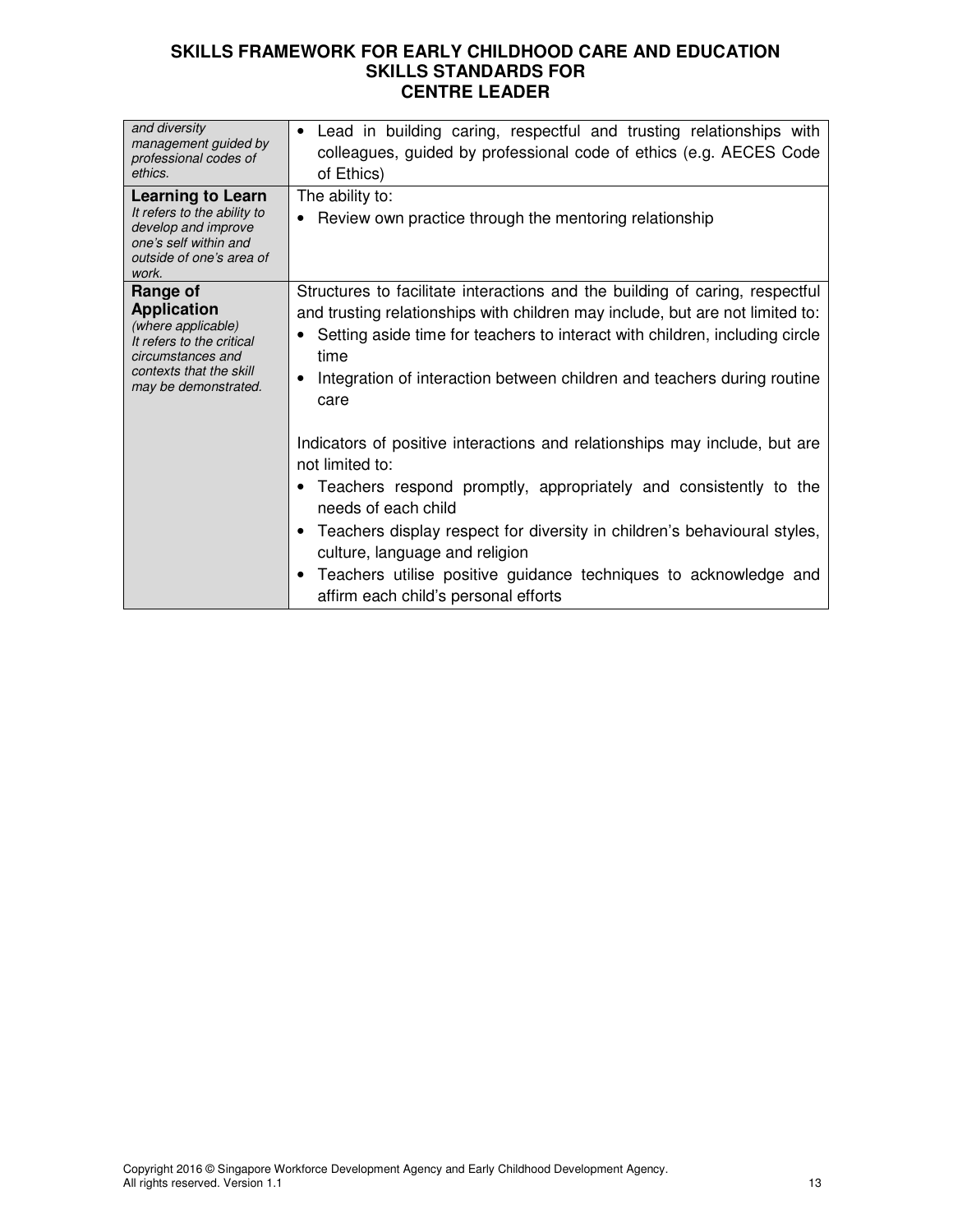| <b>Skill Code</b>                                                                                                                                                                                           | ECC-DCH-6013-1.1                                                                                                                                                                                                                                                                                                                                                                                                                                                                                        | <b>Skill Category</b>                                 | Developing the Child<br>Holistically                                                                                                                                                                                                                                                              |
|-------------------------------------------------------------------------------------------------------------------------------------------------------------------------------------------------------------|---------------------------------------------------------------------------------------------------------------------------------------------------------------------------------------------------------------------------------------------------------------------------------------------------------------------------------------------------------------------------------------------------------------------------------------------------------------------------------------------------------|-------------------------------------------------------|---------------------------------------------------------------------------------------------------------------------------------------------------------------------------------------------------------------------------------------------------------------------------------------------------|
|                                                                                                                                                                                                             |                                                                                                                                                                                                                                                                                                                                                                                                                                                                                                         | <b>Sub-Skill Category</b><br>(if applicable)          | Health, Safety & Nutrition                                                                                                                                                                                                                                                                        |
| <b>Skill</b>                                                                                                                                                                                                | Establish Policies and Processes on Appropriate Course of Action                                                                                                                                                                                                                                                                                                                                                                                                                                        |                                                       |                                                                                                                                                                                                                                                                                                   |
|                                                                                                                                                                                                             |                                                                                                                                                                                                                                                                                                                                                                                                                                                                                                         | for the Protection of Children (Centre Leader)        |                                                                                                                                                                                                                                                                                                   |
| <b>Skill Description</b>                                                                                                                                                                                    | The skill describes the ability to establish policies and processes on<br>appropriate course of action for the protection of children experiencing<br>emotional stress, abuse, or neglect. It also includes knowledge of the<br>implications of child abuse and neglect, policies and action to be taken in<br>instances of child abuse and neglect, and the ability to lead, monitor,<br>evaluate and improve on the centre's policies and processes for<br>managing suspected child abuse or neglect. |                                                       |                                                                                                                                                                                                                                                                                                   |
| Knowledge and                                                                                                                                                                                               | The ability to understand:                                                                                                                                                                                                                                                                                                                                                                                                                                                                              |                                                       |                                                                                                                                                                                                                                                                                                   |
| <b>Analysis</b><br>It refers to gathering,<br>cognitive processing,<br>integration and<br>inspection of facts and<br>information required to<br>perform the work tasks<br>and activities.                   | children<br>$\bullet$<br>neglect<br>Implications of child abuse and neglect<br>$\bullet$<br>of child abuse and/or neglect                                                                                                                                                                                                                                                                                                                                                                               |                                                       | Guidelines, policies and regulations with regard to the protection of<br>Centre policies and processes for the appropriate course of action to<br>protect and support children experiencing emotional stress, abuse, or<br>The process, including agencies to be involved, for referrals of cases |
| <b>Application and</b>                                                                                                                                                                                      | The ability to:                                                                                                                                                                                                                                                                                                                                                                                                                                                                                         |                                                       |                                                                                                                                                                                                                                                                                                   |
| <b>Adaptation</b><br>It refers to the ability to<br>perform the work tasks<br>and activities required of<br>the occupation, and the<br>ability to react to and<br>manage the changes at<br>work.            | Collaborate with Lead Teacher to establish policies and processes to<br>protect and support children experiencing emotional stress, abuse or<br>neglect<br>Monitor, evaluate and improve centre policies and processes on the<br>appropriate courses of action to protect and support children<br>experiencing emotional stress, abuse or neglect<br>Collaborate with Lead Teacher to establish a framework for the<br>identification and reporting of suspected child abuse or neglect                 |                                                       |                                                                                                                                                                                                                                                                                                   |
| <b>Innovation and</b>                                                                                                                                                                                       | N/A                                                                                                                                                                                                                                                                                                                                                                                                                                                                                                     |                                                       |                                                                                                                                                                                                                                                                                                   |
| <b>Value Creation</b><br>It refers to the ability to<br>generate purposive<br><i>ideas to improve work</i><br>performance and/or<br>enhance business<br>values that are aligned<br>to organisational goals. |                                                                                                                                                                                                                                                                                                                                                                                                                                                                                                         |                                                       |                                                                                                                                                                                                                                                                                                   |
| <b>Social Intelligence</b>                                                                                                                                                                                  | The ability to:                                                                                                                                                                                                                                                                                                                                                                                                                                                                                         |                                                       |                                                                                                                                                                                                                                                                                                   |
| and Ethics<br>It refers to the ability to<br>use affective factors in<br>leadership, relationship<br>and diversity<br>management guided by<br>professional codes of<br>ethics.                              | $\bullet$<br>families and community stakeholders                                                                                                                                                                                                                                                                                                                                                                                                                                                        | Support teachers to take appropriate course of action | Advocate for the interest of the child through communication with                                                                                                                                                                                                                                 |
| <b>Learning to Learn</b>                                                                                                                                                                                    | N/A                                                                                                                                                                                                                                                                                                                                                                                                                                                                                                     |                                                       |                                                                                                                                                                                                                                                                                                   |
| It refers to the ability to<br>develop and improve<br>one's self within and                                                                                                                                 |                                                                                                                                                                                                                                                                                                                                                                                                                                                                                                         |                                                       |                                                                                                                                                                                                                                                                                                   |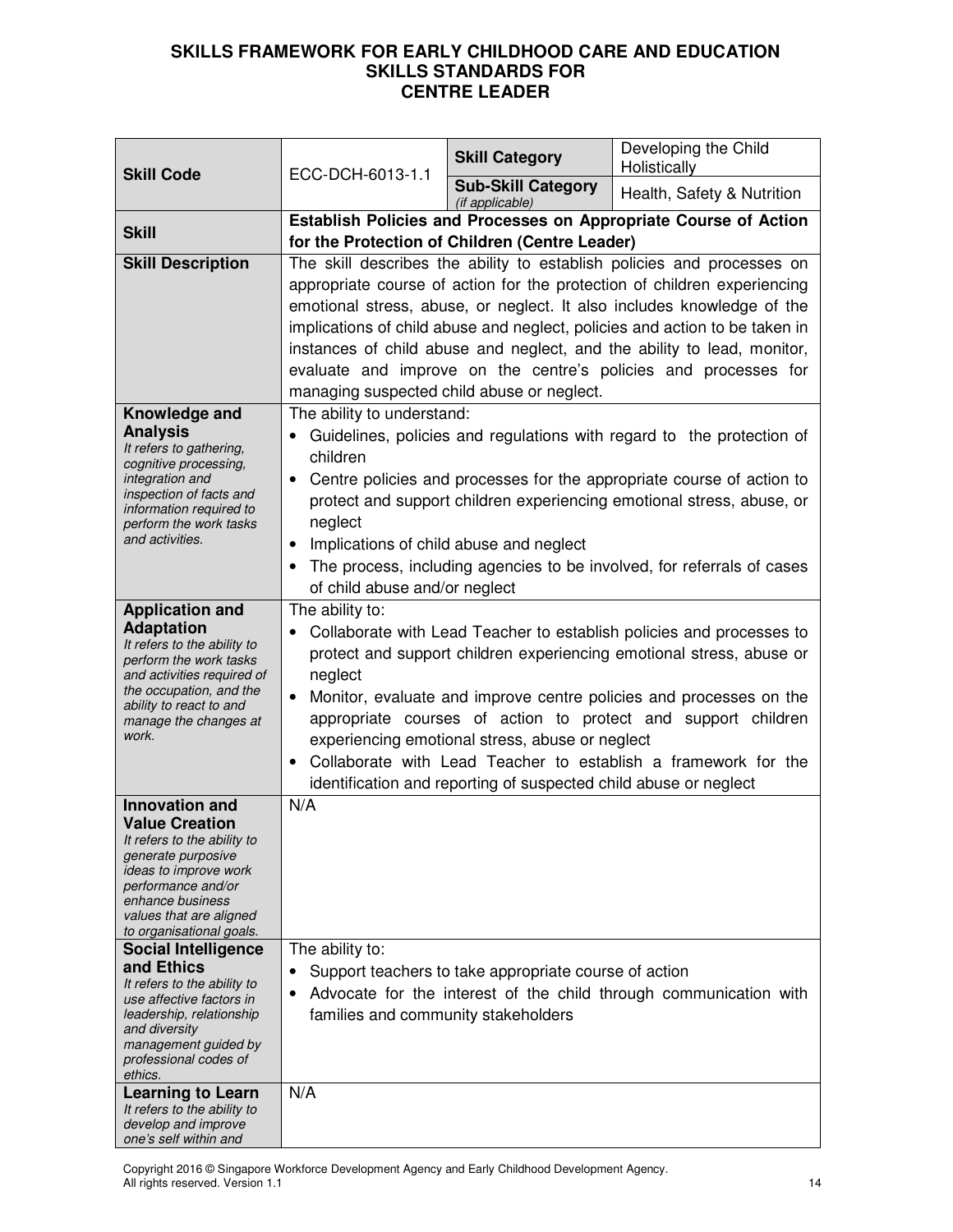| outside of one's area of<br>work.               |                                                                                                              |
|-------------------------------------------------|--------------------------------------------------------------------------------------------------------------|
| Range of                                        | Guidelines and regulations on the protection of the individual child must                                    |
| <b>Application</b>                              | include, but are not limited to:                                                                             |
| (where applicable)<br>It refers to the critical | Child Care Centres Act (for Child Care Centres)                                                              |
| circumstances and                               | Education Act (for Kindergartens)                                                                            |
| contexts that the skill<br>may be demonstrated. | Early Childhood Development Centres Bill                                                                     |
|                                                 | National Standards for Protection of Children (Ministry of Social and<br>Family Development)                 |
|                                                 | Responding to Child Abuse and Neglect (Ministry of Health)<br>$\bullet$                                      |
|                                                 | • United Nations Convention on the Rights of the Child                                                       |
|                                                 |                                                                                                              |
|                                                 | Policies and the processes must include, but are not limited to:                                             |
|                                                 | • Ensure that confidentiality is maintained at all times                                                     |
|                                                 | • Ensure that all staff are alert and aware of signs of emotional stress,<br>abuse or neglect in children    |
|                                                 | Ensure that all staff are equipped to communicate with children facing<br>emotional stress, abuse or neglect |
|                                                 | Ensure that all staff understand the meaning of the protection of the                                        |
|                                                 | individual child, and the different ways in which children can be<br>harmed                                  |
|                                                 | Ensure that all staff are familiar and updated regularly on child                                            |
|                                                 | protection issues and procedures, including action for the abuse of a                                        |
|                                                 | child within the centre and procedures for recording and reporting                                           |
|                                                 | Inform families and relevant authorities of practices and situations<br>$\bullet$                            |
|                                                 | which violate the safety and well-being of children                                                          |
|                                                 |                                                                                                              |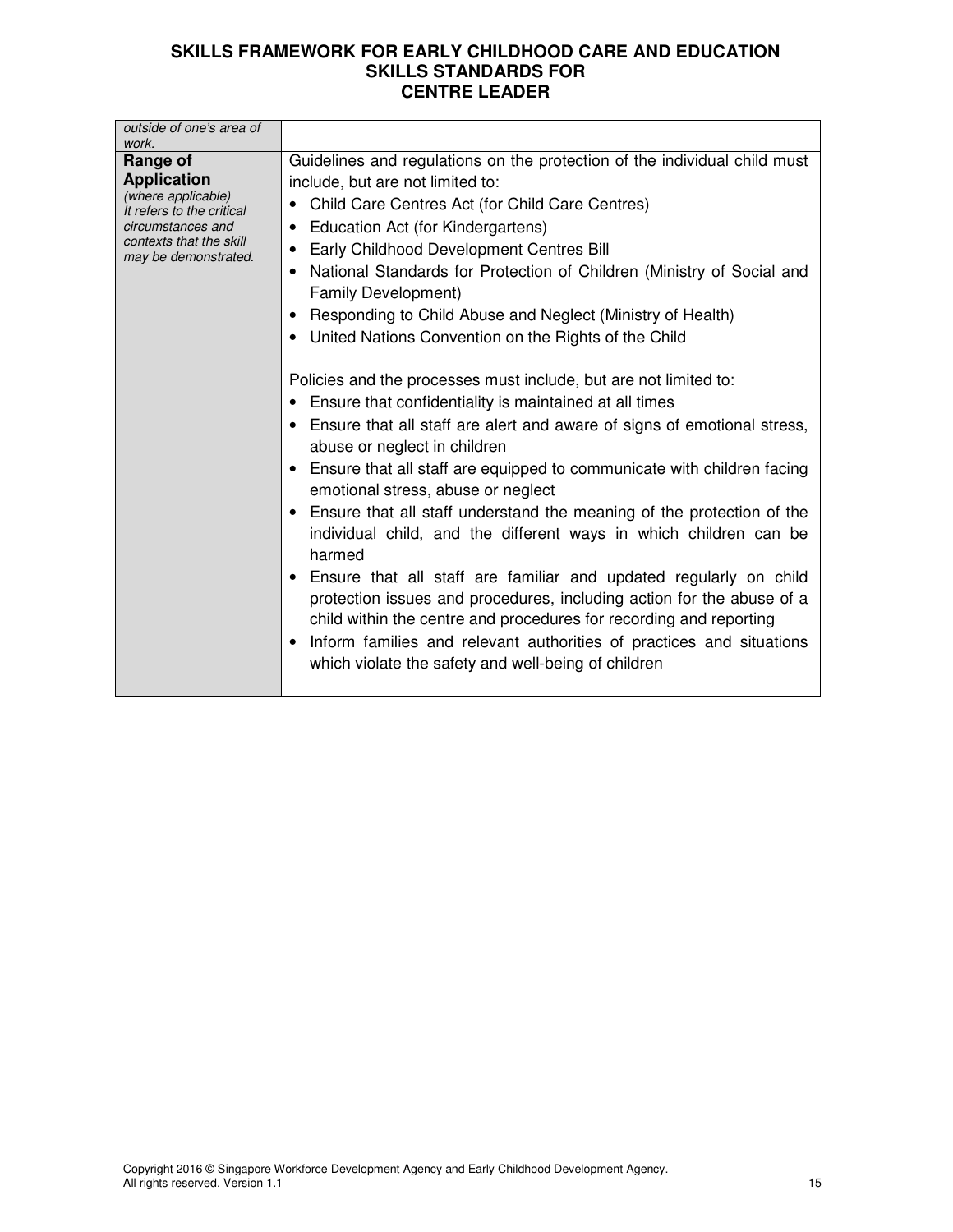| <b>Skill Code</b>                                                                                                                                                                                                          | ECC-DCH-6014-1.1                                                                                                                                                                | <b>Skill Category</b>                                                                                          | Developing the Child<br>Holistically                                                                                                                                                                                                                                                                                                                                                                                                                                                                                                                                                                                                        |
|----------------------------------------------------------------------------------------------------------------------------------------------------------------------------------------------------------------------------|---------------------------------------------------------------------------------------------------------------------------------------------------------------------------------|----------------------------------------------------------------------------------------------------------------|---------------------------------------------------------------------------------------------------------------------------------------------------------------------------------------------------------------------------------------------------------------------------------------------------------------------------------------------------------------------------------------------------------------------------------------------------------------------------------------------------------------------------------------------------------------------------------------------------------------------------------------------|
|                                                                                                                                                                                                                            |                                                                                                                                                                                 | <b>Sub-Skill Category</b><br>(if applicable)                                                                   | Health, Safety & Nutrition                                                                                                                                                                                                                                                                                                                                                                                                                                                                                                                                                                                                                  |
| <b>Skill</b>                                                                                                                                                                                                               | <b>Procedures</b>                                                                                                                                                               |                                                                                                                | Establish Health, Safety, Nutritional and Hygiene Standards and                                                                                                                                                                                                                                                                                                                                                                                                                                                                                                                                                                             |
| <b>Skill Description</b><br>Knowledge and<br><b>Analysis</b><br>It refers to gathering,<br>cognitive processing,                                                                                                           | The ability to understand:<br>$\bullet$                                                                                                                                         | Rationale for ensuring safety and hygiene standards                                                            | This skill describes the ability to establish a safe and healthy environment<br>in a preschool. It also includes establishing standards and procedures<br>relating to health, safety, nutrition and hygiene, ensuring that all staff<br>adheres to the standards and procedures, and constantly reviewing and<br>keeping abreast of current research and key trends on these matters.<br>How to establish procedures for illnesses, accidents and emergencies,                                                                                                                                                                              |
| integration and inspection<br>of facts and information<br>required to perform the<br>work tasks and activities.                                                                                                            | $\bullet$<br>physical and intellectual development<br>hygiene standards and procedures                                                                                          | taking into consideration resources available to centre<br>Guidelines for the health and nutrition of children | The relationship between a nutritionally balanced diet and children's<br>Current research and key trends on health, safety, nutritional and                                                                                                                                                                                                                                                                                                                                                                                                                                                                                                 |
| <b>Application and</b><br><b>Adaptation</b><br>It refers to the ability to<br>perform the work tasks<br>and activities required of<br>the occupation, and the<br>ability to react to and<br>manage the changes at<br>work. | The ability to:<br>taken to ensure children's safety<br>$\bullet$<br>accreditation<br>٠<br>and emergencies<br>with staff<br>Ensure<br>$\bullet$<br>cases of infectious diseases | and emotionally safe environment for the children<br>safety, nutritional and hygiene standards and procedures  | Advocate the need for teachers to ensure and maintain a physically<br>• Evaluate environments and activities, and ensure that actions are<br>Conduct comprehensive assessment of facility for licensing and<br>Provide clarity on the execution of procedures for illnesses, accidents<br>Lead in periodic review of centre-specific health and safety guidelines<br>Monitor and evaluate the effectiveness of centre-specific health,<br>appropriate allocation of manpower for the effective<br>implementation of health, safety, nutritional and hygiene procedures<br>Advise families and public health authorities where necessary, of |
| Innovation and<br><b>Value Creation</b><br>It refers to the ability to<br>generate purposive ideas<br>to improve work<br>performance and/or<br>enhance business values<br>that are aligned to<br>organisational goals.     | N/A                                                                                                                                                                             |                                                                                                                |                                                                                                                                                                                                                                                                                                                                                                                                                                                                                                                                                                                                                                             |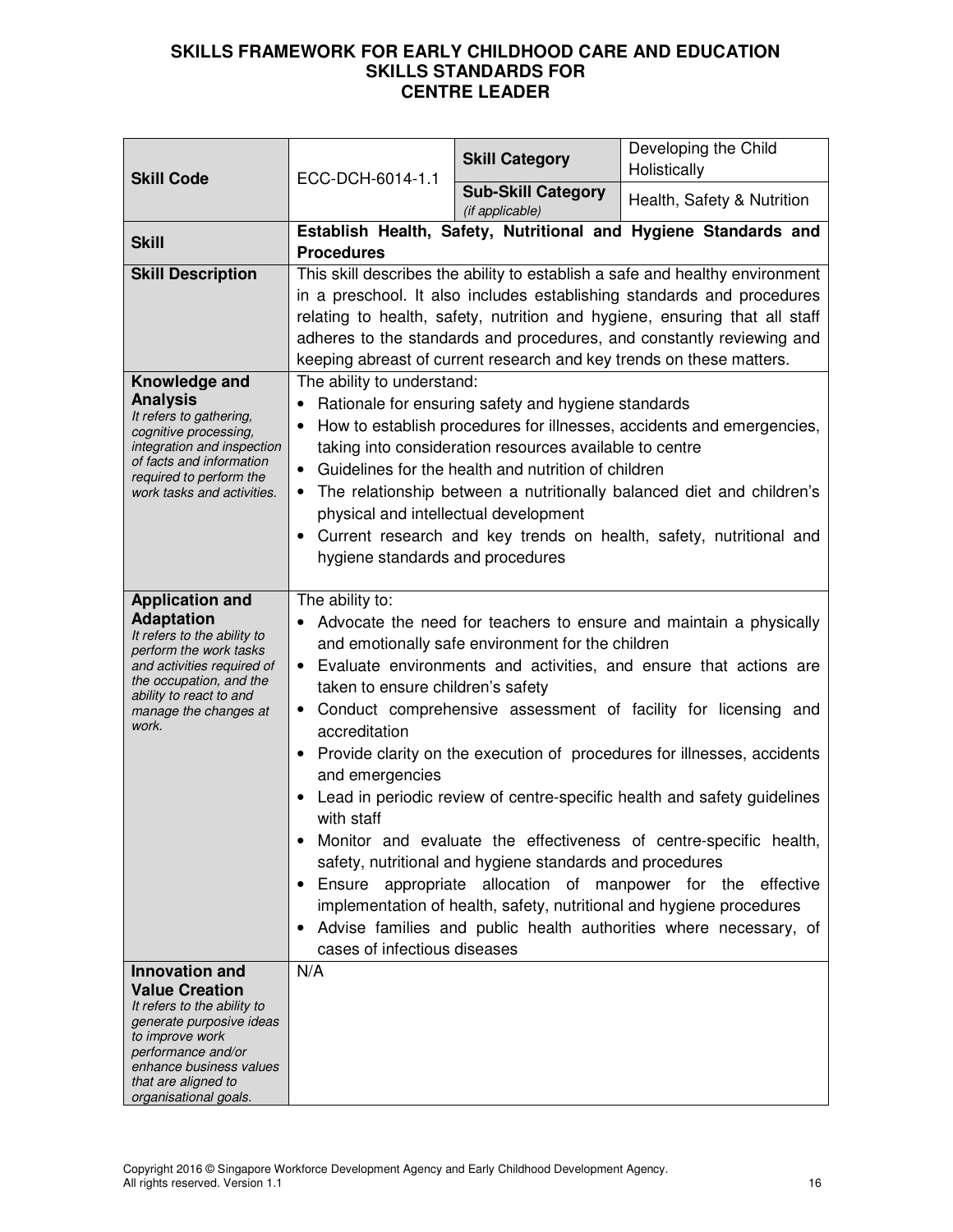| <b>Social Intelligence</b>                                                                                                                                                     | N/A                                                                                                                                                                                                                                                                                                                                                                                                                                                                                                                                                                                                                                                                                                                                                                                                                                                                                                                                                                                                                                                                                                                           |
|--------------------------------------------------------------------------------------------------------------------------------------------------------------------------------|-------------------------------------------------------------------------------------------------------------------------------------------------------------------------------------------------------------------------------------------------------------------------------------------------------------------------------------------------------------------------------------------------------------------------------------------------------------------------------------------------------------------------------------------------------------------------------------------------------------------------------------------------------------------------------------------------------------------------------------------------------------------------------------------------------------------------------------------------------------------------------------------------------------------------------------------------------------------------------------------------------------------------------------------------------------------------------------------------------------------------------|
| and Ethics<br>It refers to the ability to<br>use affective factors in<br>leadership, relationship<br>and diversity<br>management guided by<br>professional codes of<br>ethics. |                                                                                                                                                                                                                                                                                                                                                                                                                                                                                                                                                                                                                                                                                                                                                                                                                                                                                                                                                                                                                                                                                                                               |
| <b>Learning to Learn</b><br>It refers to the ability to<br>develop and improve<br>one's self within and<br>outside of one's area of<br>work.                                   | N/A                                                                                                                                                                                                                                                                                                                                                                                                                                                                                                                                                                                                                                                                                                                                                                                                                                                                                                                                                                                                                                                                                                                           |
| Range of<br><b>Application</b><br>(where applicable)<br>It refers to the critical<br>circumstances and<br>contexts that the skill<br>may be demonstrated.                      | Guidelines for the health and nutrition of children may include, but are not<br>limited to:<br>• Good Practices Handbook for Child Care Centres (Early Childhood<br>Development Agency)<br>Guide to Healthy Meals in Child Care Centres (Health Promotion<br>Board)<br>Infection Control Guidelines for Schools and Child Care Centres<br>(Ministry of Health)<br>Safety and hygiene standards must include, but are not limited to:<br>Implementation of security measures<br>• Availability of Standard Operating Procedures (SOPs) to deal with<br>accidents and emergencies<br>• Conduct of drills and practices<br>Staff training in first-aid<br>Regular checks on building, equipment, toys and learning resources<br>Safe storage of dangerous objects<br>• Availability of well-stocked first aid kits<br>• Schedule for disinfection of toys, utensils, surfaces and premises<br>Monitoring of nutritional value of children's snacks and meals<br>Availability of SOPs to deal with health-related issues<br>Availability of contact and medical information on children<br>Provisions for children who are unwell |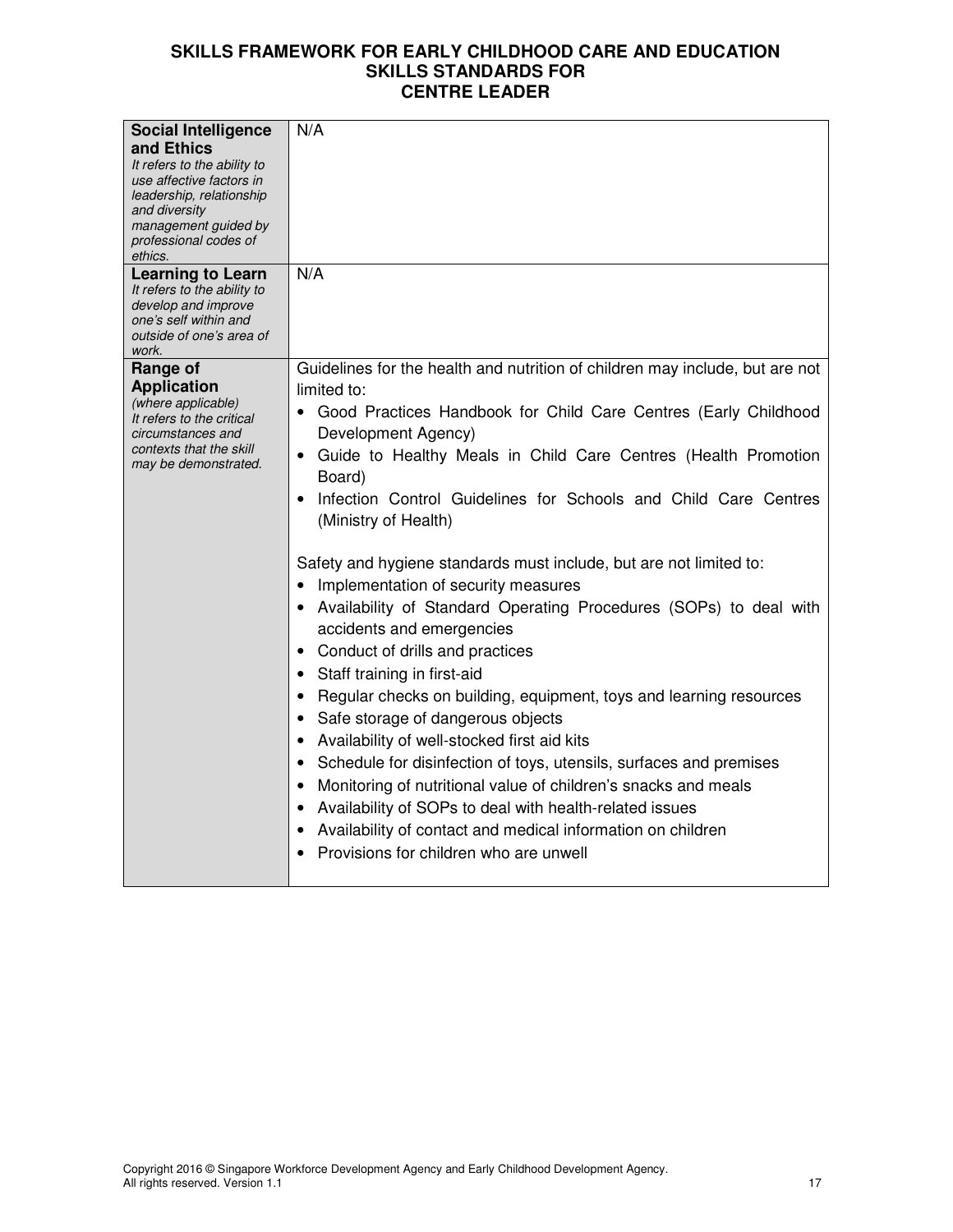|                                                                                                                                                                                                                                                             |                                                                                                                                                                                                                                                                                                                                                                                                                                                                                                                                                                                                                                                                                                                                                                                                          | <b>Skill Category</b>                            | Collaborating with<br><b>Families and Community</b>                          |
|-------------------------------------------------------------------------------------------------------------------------------------------------------------------------------------------------------------------------------------------------------------|----------------------------------------------------------------------------------------------------------------------------------------------------------------------------------------------------------------------------------------------------------------------------------------------------------------------------------------------------------------------------------------------------------------------------------------------------------------------------------------------------------------------------------------------------------------------------------------------------------------------------------------------------------------------------------------------------------------------------------------------------------------------------------------------------------|--------------------------------------------------|------------------------------------------------------------------------------|
| <b>Skill Code</b>                                                                                                                                                                                                                                           | ECC-CFC-6003-1.1                                                                                                                                                                                                                                                                                                                                                                                                                                                                                                                                                                                                                                                                                                                                                                                         | <b>Sub-Skill Category</b>                        | Family & Community                                                           |
| <b>Skill</b>                                                                                                                                                                                                                                                |                                                                                                                                                                                                                                                                                                                                                                                                                                                                                                                                                                                                                                                                                                                                                                                                          | (if applicable)                                  | Partnerships<br>Lead in Developing Strategies to Establish Partnerships with |
|                                                                                                                                                                                                                                                             | <b>Families (Centre Leader)</b>                                                                                                                                                                                                                                                                                                                                                                                                                                                                                                                                                                                                                                                                                                                                                                          |                                                  |                                                                              |
| <b>Skill Description</b>                                                                                                                                                                                                                                    | This skill describes the ability to lead in establishing partnerships with<br>families. It also includes establishing a culture that promotes open and<br>trusting communication with families through policies that protect the<br>child's confidentiality and centre-wide plans that engage families.                                                                                                                                                                                                                                                                                                                                                                                                                                                                                                  |                                                  |                                                                              |
| Knowledge and<br><b>Analysis</b><br>It refers to gathering,<br>cognitive processing,<br>integration and inspection<br>of facts and information<br>required to perform the<br>work tasks and activities.                                                     | The ability to understand:<br>The role of leadership in establishing partnerships with families<br>Characteristics of collaborative partnerships with families<br>The benefits of developing strategies to establish partnerships with<br>families<br>Strategies to establish partnerships with families<br>٠<br>Various platforms for collaboration between families and centres<br>• Policies to ensure confidentiality of families                                                                                                                                                                                                                                                                                                                                                                    |                                                  |                                                                              |
| <b>Application and</b><br><b>Adaptation</b><br>It refers to the ability to<br>perform the work tasks<br>and activities required of<br>the occupation, and the<br>ability to react to and<br>manage the changes at<br>work.                                  | The ability to:<br>Communicate centre's vision, mission, and values to families<br>Nurture a climate of care, respect and trust, through open and<br>sensitive communication and consultation between staff and families,<br>where families are valued as active partners<br>Facilitate ongoing communication between staff and families and<br>provide platforms for staff and families to build trusting relationships<br>and exchange information between staff and families<br>Establish policies to ensure confidentiality<br>Lead in developing and<br>implementing<br>centre-wide<br>plans<br>for<br>collaborations amongst families for the benefit of children's<br>development both in the centre and at home<br>Advocate for resources, programmes and collaborations that engage<br>families |                                                  |                                                                              |
| <u>innovation and</u><br><b>Value Creation</b><br>It refers to the ability to<br>generate purposive ideas<br>to improve work<br>performance and/or<br>enhance business values<br>that are aligned to<br>organisational goals.<br><b>Social Intelligence</b> | The ability to:<br>٠<br>The ability to:                                                                                                                                                                                                                                                                                                                                                                                                                                                                                                                                                                                                                                                                                                                                                                  |                                                  | Explore innovative strategies in establishing partnerships with families     |
| and Ethics<br>It refers to the ability to<br>use affective factors in<br>leadership, relationship<br>and diversity<br>management guided by<br>professional codes of<br>ethics.                                                                              | ٠<br>for interaction with families                                                                                                                                                                                                                                                                                                                                                                                                                                                                                                                                                                                                                                                                                                                                                                       | Model professionalism when working with families | Drive the development of effective communication skills among staff          |
| <b>Learning to Learn</b><br>It refers to the ability to                                                                                                                                                                                                     | N/A                                                                                                                                                                                                                                                                                                                                                                                                                                                                                                                                                                                                                                                                                                                                                                                                      |                                                  |                                                                              |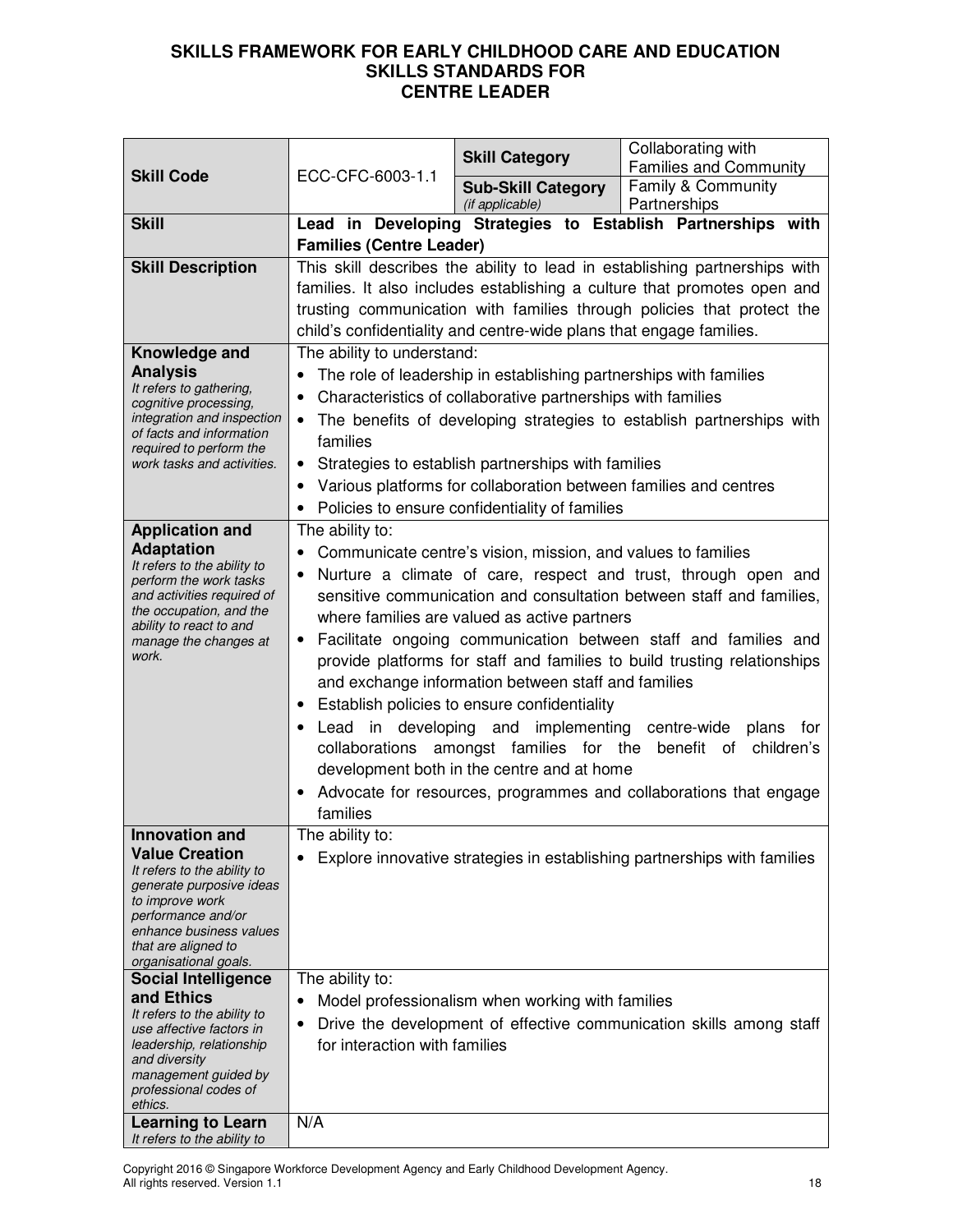| develop and improve<br>one's self within and<br>outside of one's area of<br>work.                                                                         |                                                                                                                                                                                                                                                                                                                                                                                                                                                                                                                                                                                                                                                                                                                                                                                                                                                                                                                                                                                                                                                                                                                                                                                                                                                         |
|-----------------------------------------------------------------------------------------------------------------------------------------------------------|---------------------------------------------------------------------------------------------------------------------------------------------------------------------------------------------------------------------------------------------------------------------------------------------------------------------------------------------------------------------------------------------------------------------------------------------------------------------------------------------------------------------------------------------------------------------------------------------------------------------------------------------------------------------------------------------------------------------------------------------------------------------------------------------------------------------------------------------------------------------------------------------------------------------------------------------------------------------------------------------------------------------------------------------------------------------------------------------------------------------------------------------------------------------------------------------------------------------------------------------------------|
| Range of<br><b>Application</b><br>(where applicable)<br>It refers to the critical<br>circumstances and<br>contexts that the skill<br>may be demonstrated. | Characteristics of partnerships with families may include, but are not<br>limited to:<br>Open and respectful communications<br>$\bullet$<br>Clarity with regard to roles and responsibilities<br>The benefits of developing strategies to establish partnerships with<br>families may include, but are not limited to:<br>• Consistency and continuity of care and development<br>• Building strong relationships with children and their families<br>• Greater cooperation and support from parents<br>Strategies to establish partnerships with families may include, but are not<br>limited to:<br>• Providing suitable platforms and resources to engage families<br>• Establishing an active parent support group<br>Involving families in providing input on centre activities to meet the<br>different learning needs of the children<br>Actively seeking and considering inputs from families for programme<br>planning<br>Policies to ensure confidentiality of families may include, but are not<br>limited to:<br>Adherence to the Personal Data Protection Act<br>Consent from families to utilise information for the benefit of the child<br>Discretion for educators to share information for the benefit and<br>protection of the child |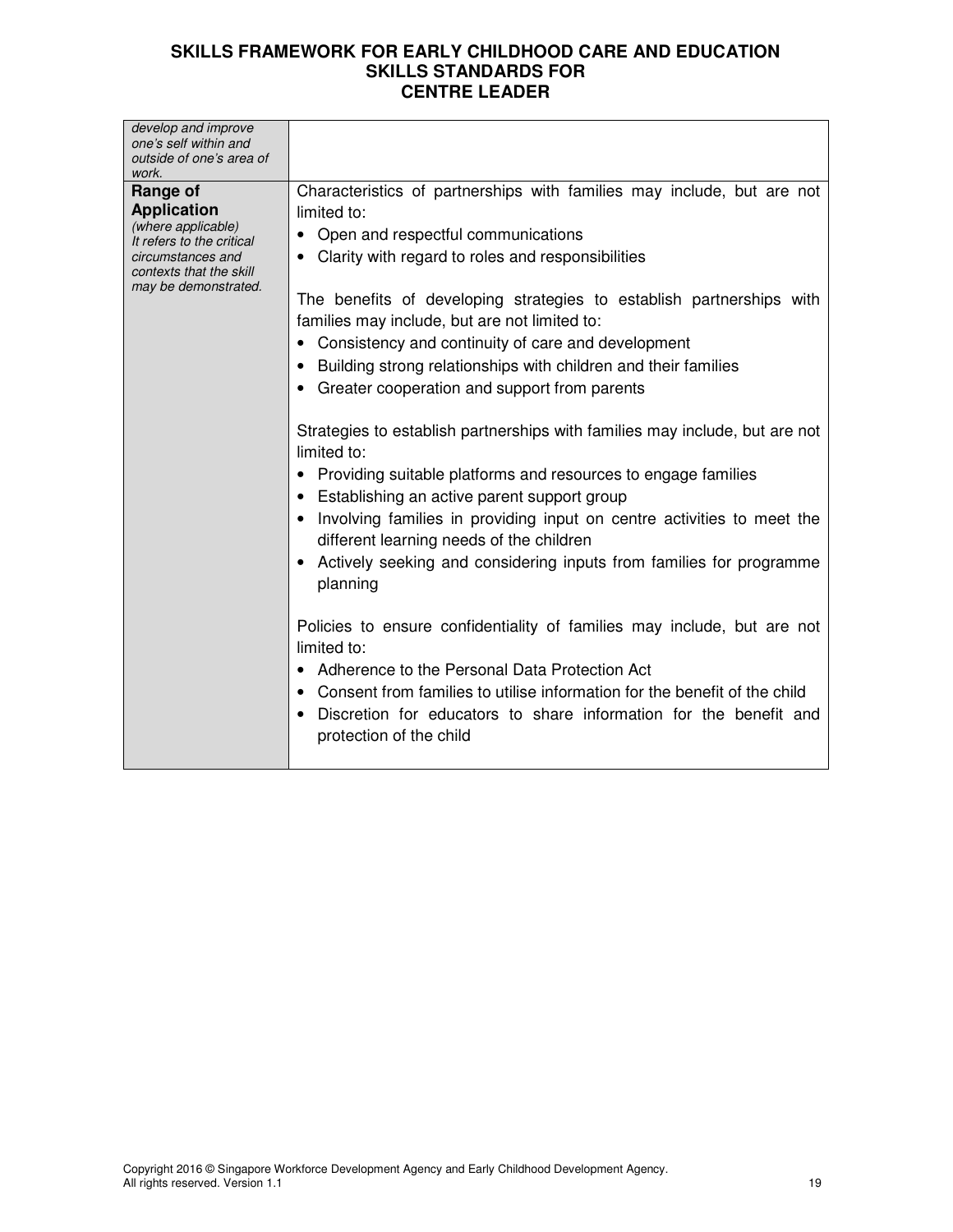| <b>Skill Code</b>                                                                                                                                                                                                          | ECC-CFC-6004-1.1                                                                                                                                                                                                                                                                                                                                                                                                                                         | <b>Skill Category</b>                               | Collaborating with<br><b>Families and Community</b>                                                                                                                                                                                                                                              |
|----------------------------------------------------------------------------------------------------------------------------------------------------------------------------------------------------------------------------|----------------------------------------------------------------------------------------------------------------------------------------------------------------------------------------------------------------------------------------------------------------------------------------------------------------------------------------------------------------------------------------------------------------------------------------------------------|-----------------------------------------------------|--------------------------------------------------------------------------------------------------------------------------------------------------------------------------------------------------------------------------------------------------------------------------------------------------|
|                                                                                                                                                                                                                            |                                                                                                                                                                                                                                                                                                                                                                                                                                                          | <b>Sub-Skill Category</b><br>(if applicable)        | Family & Community<br>Partnerships                                                                                                                                                                                                                                                               |
|                                                                                                                                                                                                                            | Establish a Centre-wide Culture of Professional Collaboration with                                                                                                                                                                                                                                                                                                                                                                                       |                                                     |                                                                                                                                                                                                                                                                                                  |
| <b>Skill</b>                                                                                                                                                                                                               |                                                                                                                                                                                                                                                                                                                                                                                                                                                          | <b>Community Stakeholders (Centre Leader)</b>       |                                                                                                                                                                                                                                                                                                  |
| <b>Skill Description</b>                                                                                                                                                                                                   | This skill describes the ability to lead in establishing professional<br>collaborations with the community. It also includes creating a culture of<br>respect and trust, where the community is valued as an active partner,<br>taking the lead to develop and implement centre-wide plans for<br>collaborations with the community, and developing policies to ensure                                                                                   |                                                     |                                                                                                                                                                                                                                                                                                  |
|                                                                                                                                                                                                                            | confidentiality.                                                                                                                                                                                                                                                                                                                                                                                                                                         |                                                     |                                                                                                                                                                                                                                                                                                  |
| Knowledge and<br><b>Analysis</b><br>It refers to gathering,<br>cognitive processing,<br>integration and inspection<br>of facts and information<br>required to perform the<br>work tasks and activities.                    | The ability to understand:<br>the community<br>$\bullet$<br>community<br>stakeholders                                                                                                                                                                                                                                                                                                                                                                    |                                                     | The role of leadership in establishing professional collaborations with<br>The benefits of establishing professional collaborations with the<br>• Strategies to establish professional collaborations with the community<br>Various platforms for collaboration betewen the centre and community |
| <b>Application and</b><br><b>Adaptation</b><br>It refers to the ability to<br>perform the work tasks<br>and activities required of<br>the occupation, and the<br>ability to react to and<br>manage the changes at<br>work. | The ability to:<br>Create a culture of respect and trust, where the community is valued<br>as an active partner<br>• Collaborate with Lead Teacher to develop policies to ensure<br>confidentiality of children and their families<br>Lead, with the Lead Teacher, in developing and implementing centre-<br>$\bullet$<br>wide plans for collaborations that engage the community<br>• Establish strategic and sustained partnerships with the community |                                                     |                                                                                                                                                                                                                                                                                                  |
| <b>Innovation and</b>                                                                                                                                                                                                      | N/A                                                                                                                                                                                                                                                                                                                                                                                                                                                      |                                                     |                                                                                                                                                                                                                                                                                                  |
| <b>Value Creation</b><br>It refers to the ability to<br>generate purposive ideas<br>to improve work<br>performance and/or<br>enhance business values<br>that are aligned to<br>organisational goals.                       |                                                                                                                                                                                                                                                                                                                                                                                                                                                          |                                                     |                                                                                                                                                                                                                                                                                                  |
| <b>Social Intelligence</b>                                                                                                                                                                                                 | The ability to:                                                                                                                                                                                                                                                                                                                                                                                                                                          |                                                     |                                                                                                                                                                                                                                                                                                  |
| and Ethics<br>It refers to the ability to<br>use affective factors in<br>leadership, relationship<br>and diversity<br>management guided by<br>professional codes of<br>ethics.                                             | $\bullet$<br>$\bullet$                                                                                                                                                                                                                                                                                                                                                                                                                                   | Communicate effectively with community stakeholders | Build and sustain mutually-beneficial relationships with the community                                                                                                                                                                                                                           |
| <b>Learning to Learn</b>                                                                                                                                                                                                   | N/A                                                                                                                                                                                                                                                                                                                                                                                                                                                      |                                                     |                                                                                                                                                                                                                                                                                                  |
| It refers to the ability to<br>develop and improve<br>one's self within and<br>outside of one's area of<br>work.                                                                                                           |                                                                                                                                                                                                                                                                                                                                                                                                                                                          |                                                     |                                                                                                                                                                                                                                                                                                  |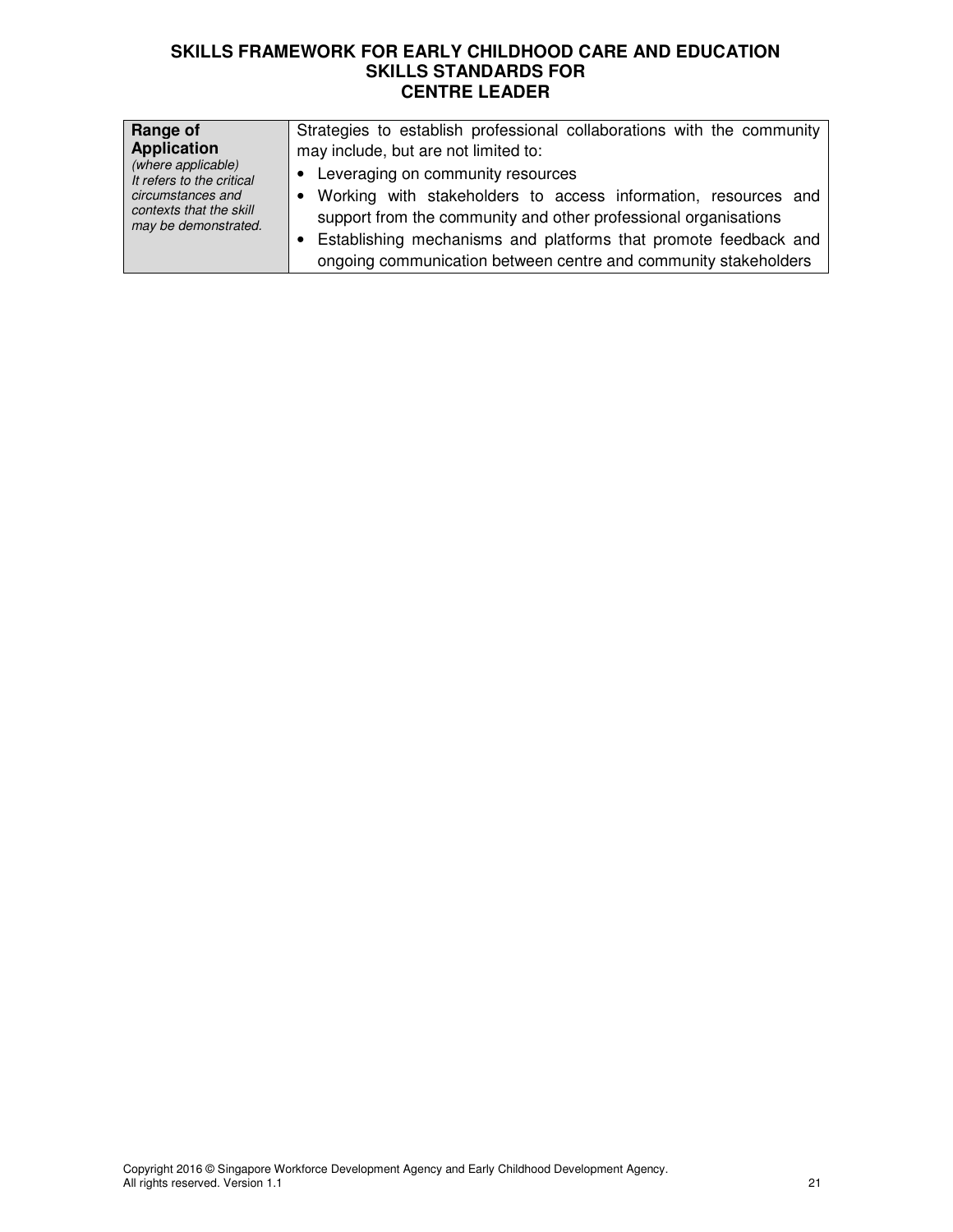| <b>Skill Code</b>                                                                                                                                                                                                                                    | ECC-BPC-6005-1.1                                                                                                                                                                                               | <b>Skill Category</b>                                                                                                                                                                                                            | <b>Building Professional</b><br>Capacity                                                                                                                                                                                                                                                                                                                                                                                                                                                                                                                                                                                                                                                                                                                                                                                                                                                                                                                                    |
|------------------------------------------------------------------------------------------------------------------------------------------------------------------------------------------------------------------------------------------------------|----------------------------------------------------------------------------------------------------------------------------------------------------------------------------------------------------------------|----------------------------------------------------------------------------------------------------------------------------------------------------------------------------------------------------------------------------------|-----------------------------------------------------------------------------------------------------------------------------------------------------------------------------------------------------------------------------------------------------------------------------------------------------------------------------------------------------------------------------------------------------------------------------------------------------------------------------------------------------------------------------------------------------------------------------------------------------------------------------------------------------------------------------------------------------------------------------------------------------------------------------------------------------------------------------------------------------------------------------------------------------------------------------------------------------------------------------|
|                                                                                                                                                                                                                                                      |                                                                                                                                                                                                                | <b>Sub-Skill Category</b><br>(if applicable)                                                                                                                                                                                     | <b>Professional Mastery</b>                                                                                                                                                                                                                                                                                                                                                                                                                                                                                                                                                                                                                                                                                                                                                                                                                                                                                                                                                 |
| <b>Skill</b>                                                                                                                                                                                                                                         | <b>Establish a Culture of Continuous Learning (Centre Leader)</b>                                                                                                                                              |                                                                                                                                                                                                                                  |                                                                                                                                                                                                                                                                                                                                                                                                                                                                                                                                                                                                                                                                                                                                                                                                                                                                                                                                                                             |
| <b>Skill Description</b><br>Knowledge and<br><b>Analysis</b><br>It refers to gathering,<br>cognitive processing,<br>integration and inspection<br>of facts and information<br>required to perform the<br>work tasks and activities.                  | The ability to understand:<br>professional development plans<br>$\bullet$<br>$\bullet$<br>$\bullet$<br>good practices within the centre<br>$\bullet$<br>$\bullet$<br>$\bullet$<br>and professional development | promotion of staff learning by the Centre Leader<br>Strategies to establish a culture of continuous learning<br>professional development framework and plan<br>Effective practices advocated and adopted by leaders in the field | This skill describes the ability to establish a culture of continuous learning<br>through providing guidance and resources, and establishing structures to<br>ensure professional growth and development of staff. It also includes<br>initiating centre-wide programmes to encourage inquiry and innovation in<br>the classroom, consulting key stakeholders to identify learning gaps,<br>facilitating professional and networked learning communities within the<br>centre, and sharing of personal and professional development plans.<br>The role of leadership in driving the design and implementation of<br>Importance of role modelling by the leader, and the participation and<br>The importance of staff conversations to facilitate the exchange of<br>Components of a staff professional development framework and plan<br>Methods and procedures to design, implement and review staff<br>Current research and key trends on effective curriculum leadership |
| <b>Application and</b><br><b>Adaptation</b><br>It refers to the ability to<br>perform the work tasks<br>and activities required of<br>the occupation, and the<br>ability to react to and<br>manage the changes at<br>work.                           | The ability to:<br>$\bullet$<br>$\bullet$<br>professional development                                                                                                                                          | implementing professional development plans<br>staff, thereby building a culture of continuous learning                                                                                                                          | Provide guidance and resources to support colleagues in planning and<br>Establish structures to ensure professional growth and development of<br>Enhance professional development structures based on current<br>research and key trends on effective curriculum leadership and                                                                                                                                                                                                                                                                                                                                                                                                                                                                                                                                                                                                                                                                                             |
| Innovation and<br><b>Value Creation</b><br>It refers to the ability to<br>generate purposive ideas<br>to improve work<br>performance and/or<br>enhance business values<br>that are aligned to<br>organisational goals.<br><b>Social Intelligence</b> | The ability to:<br>$\bullet$<br>in the classroom<br>The ability to:                                                                                                                                            |                                                                                                                                                                                                                                  | Initiate centre-wide programmes to encourage inquiry and innovation                                                                                                                                                                                                                                                                                                                                                                                                                                                                                                                                                                                                                                                                                                                                                                                                                                                                                                         |
| and Ethics<br>It refers to the ability to<br>use affective factors in<br>leadership, relationship<br>and diversity<br>management guided by<br>professional codes of                                                                                  | continuous learning                                                                                                                                                                                            |                                                                                                                                                                                                                                  | Consult Senior Pre-school Teacher and Lead Teacher to facilitate the<br>identification of gaps between the current and desired culture of                                                                                                                                                                                                                                                                                                                                                                                                                                                                                                                                                                                                                                                                                                                                                                                                                                   |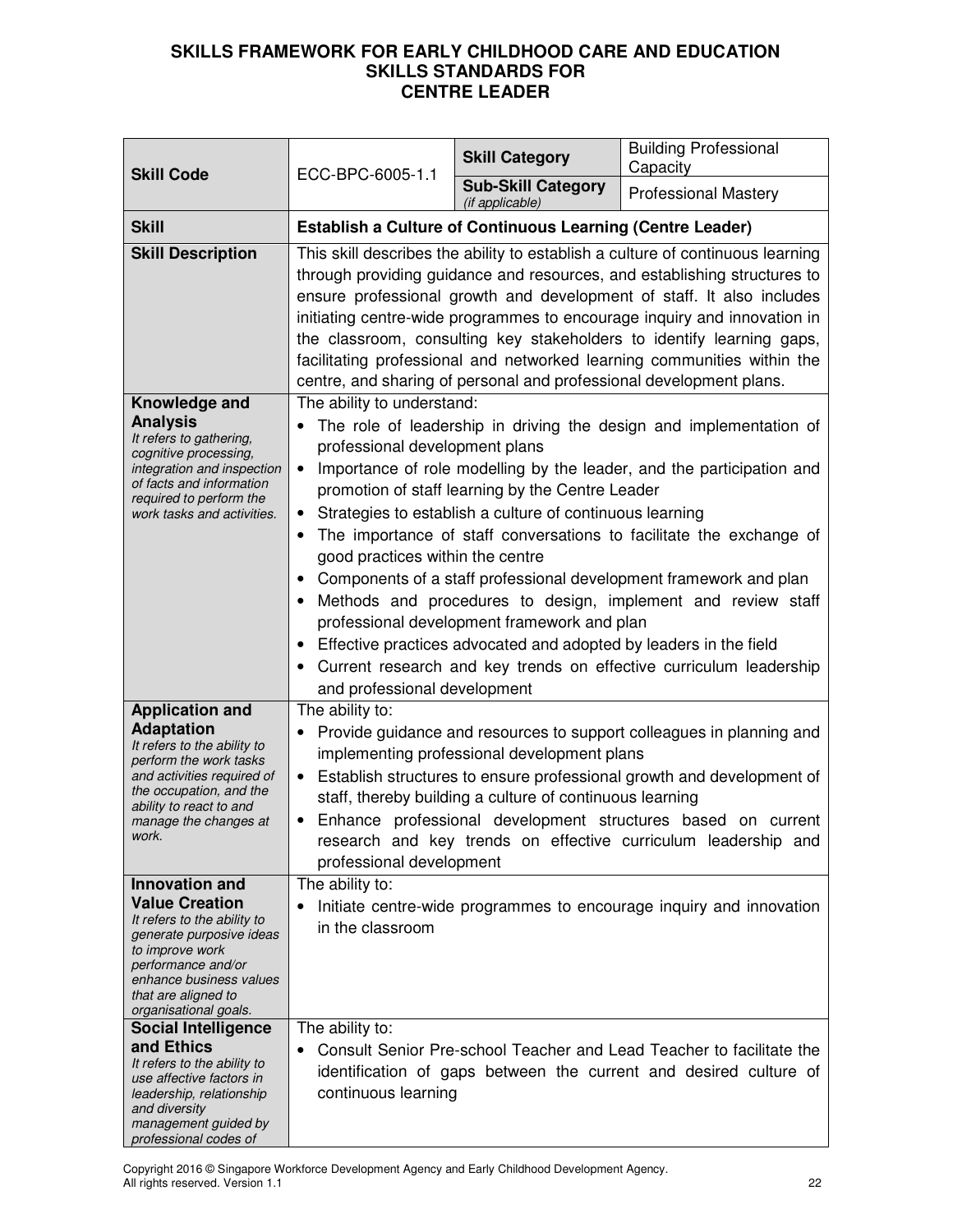| ethics.                                                                                                                                                   |                                                                                                                                                                                                                                                                                                                                                                                                                                                                                                                                                                                                                                                                                                                                                                                                                                                                                                                                                                                                                    |
|-----------------------------------------------------------------------------------------------------------------------------------------------------------|--------------------------------------------------------------------------------------------------------------------------------------------------------------------------------------------------------------------------------------------------------------------------------------------------------------------------------------------------------------------------------------------------------------------------------------------------------------------------------------------------------------------------------------------------------------------------------------------------------------------------------------------------------------------------------------------------------------------------------------------------------------------------------------------------------------------------------------------------------------------------------------------------------------------------------------------------------------------------------------------------------------------|
| <b>Learning to Learn</b><br>It refers to the ability to<br>develop and improve<br>one's self within and<br>outside of one's area of<br>work.              | The ability to<br>Initiate and facilitate professional and networked learning communities<br>within the centre<br>Model continuous learning by sharing personal<br>professional<br>development plan with colleagues                                                                                                                                                                                                                                                                                                                                                                                                                                                                                                                                                                                                                                                                                                                                                                                                |
| Range of<br><b>Application</b><br>(where applicable)<br>It refers to the critical<br>circumstances and<br>contexts that the skill<br>may be demonstrated. | Components of a professional development framework and plan may<br>include, but are not limited to:<br>Provisions for learning opportunities (e.g. through daily reflections,<br>action research, practitioner inquiry)<br>Learning needs analysis<br>٠<br>Learning roadmap<br>Professional development plan<br>Pre and post course reflections<br>Mentoring structure<br>Strategies to establish a culture of continuous learning must include, but<br>are not limited to:<br><b>Building trust</b><br>Communicating effectively<br>Allowing for feedback and reflection<br>Supporting an open climate for exchange of ideas and learning<br>Structures to encourage a culture of continuous learning may include, but<br>are not limited to:<br>Setting learning goals for all staff<br>Rewarding completion of learning milestones<br>Ensuring accessibility of learning<br>Assessing progress of learning<br>Setting aside protected time for professional development and staff<br>professional conversations |

Remarks:

This Skill Standard should be referenced together with:

- **LPM-DEV-401C-0** Develop Team Leaders Through Capability Development and Coaching
- **ES-PMD-404G-1** Contribute Towards a Learning Organisation
- **ES-ACE-301G-1** Foster Initiative and Enterprise in Teams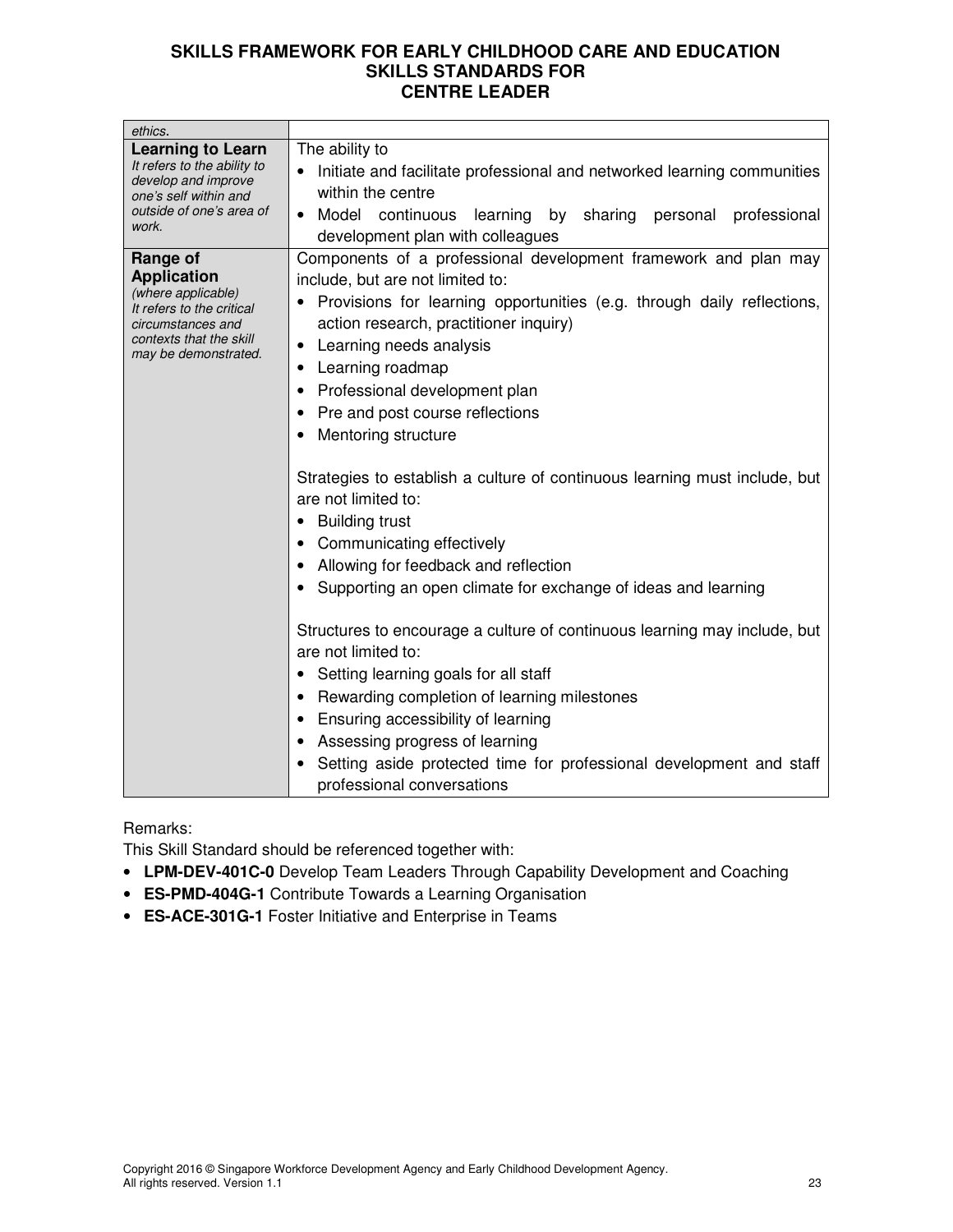| <b>Skill Code</b>                                                                                                                                                                                                             | LPM-DEV-401C-0                                                                                                                                                                                                                                                                                                                                                                                                                                                                                                                                                                                                                                                                                    | <b>Skill Category</b>                            | Leadership and People<br>Development                                                                                                                                                                                                    |
|-------------------------------------------------------------------------------------------------------------------------------------------------------------------------------------------------------------------------------|---------------------------------------------------------------------------------------------------------------------------------------------------------------------------------------------------------------------------------------------------------------------------------------------------------------------------------------------------------------------------------------------------------------------------------------------------------------------------------------------------------------------------------------------------------------------------------------------------------------------------------------------------------------------------------------------------|--------------------------------------------------|-----------------------------------------------------------------------------------------------------------------------------------------------------------------------------------------------------------------------------------------|
|                                                                                                                                                                                                                               |                                                                                                                                                                                                                                                                                                                                                                                                                                                                                                                                                                                                                                                                                                   | <b>Sub-Skill Category</b><br>(if applicable)     |                                                                                                                                                                                                                                         |
| <b>Skill</b>                                                                                                                                                                                                                  | Coaching                                                                                                                                                                                                                                                                                                                                                                                                                                                                                                                                                                                                                                                                                          |                                                  | Develop Team Leaders Through Capability Development and                                                                                                                                                                                 |
| <b>Skill Description</b>                                                                                                                                                                                                      | gain confidence.                                                                                                                                                                                                                                                                                                                                                                                                                                                                                                                                                                                                                                                                                  |                                                  | This skill describes the ability to identify team leaders' skill requirements<br>and facilitate their learning opportunities to enhance performance. It also<br>includes coaching of team leaders to help them develop their skills and |
| Knowledge and<br><b>Analysis</b><br>It refers to gathering,<br>cognitive processing,<br>integration and inspection<br>of facts and information<br>required to perform the<br>work tasks and activities.                       | The ability to understand:<br>Legal and ethical considerations relating to the management of<br>capability development<br>Organisational policies and procedures relating to<br>capability<br>$\bullet$<br>development<br>Relevant professional or industry codes of practice and standards<br>٠<br>relating to management of capability development as a manager of a<br>department or cross functional team<br>Implications and impact of coaching and mentoring activities on the<br>individuals participating in the process<br>Models and methods of training needs analysis<br>Market trends and developments on new and<br>emerging<br>skill<br>requirements, and learning and development |                                                  |                                                                                                                                                                                                                                         |
| <b>Application and</b><br><b>Adaptation</b><br>It refers to the ability to<br>perform the work tasks<br>and activities required of<br>the occupation, and the<br>ability to react to and<br>manage the changes at<br>work.    | The ability to:<br>Review organisational strategies and business plans to identify impact<br>$\bullet$<br>on team competency requirements<br>Review current skills of team leaders using appropriate methods and<br>tools to identify skills requirements<br>Work with team leaders to establish their learning priorities and<br>learning and development plans<br>Identify learning and development opportunities and provide resources<br>and support to facilitate the development of team leader skills                                                                                                                                                                                      |                                                  |                                                                                                                                                                                                                                         |
| <b>Innovation and</b><br><b>Value Creation</b><br>It refers to the ability to<br>generate purposive ideas<br>to improve work<br>performance and/or<br>enhance business values<br>that are aligned to<br>organisational goals. | The ability to:<br>areas for improvement                                                                                                                                                                                                                                                                                                                                                                                                                                                                                                                                                                                                                                                          |                                                  | Review capability development approach for team leaders to identify                                                                                                                                                                     |
| <b>Social Intelligence</b><br>and Ethics<br>It refers to the ability to<br>use affective factors in<br>leadership, relationship<br>and diversity<br>management guided by<br>professional codes of<br>ethics.                  | The ability to:                                                                                                                                                                                                                                                                                                                                                                                                                                                                                                                                                                                                                                                                                   | taking into consideration their emotional states | Provide coaching to team leaders to enhance their role performance,                                                                                                                                                                     |
| <b>Learning to Learn</b><br>It refers to the ability to                                                                                                                                                                       | The ability to:                                                                                                                                                                                                                                                                                                                                                                                                                                                                                                                                                                                                                                                                                   |                                                  |                                                                                                                                                                                                                                         |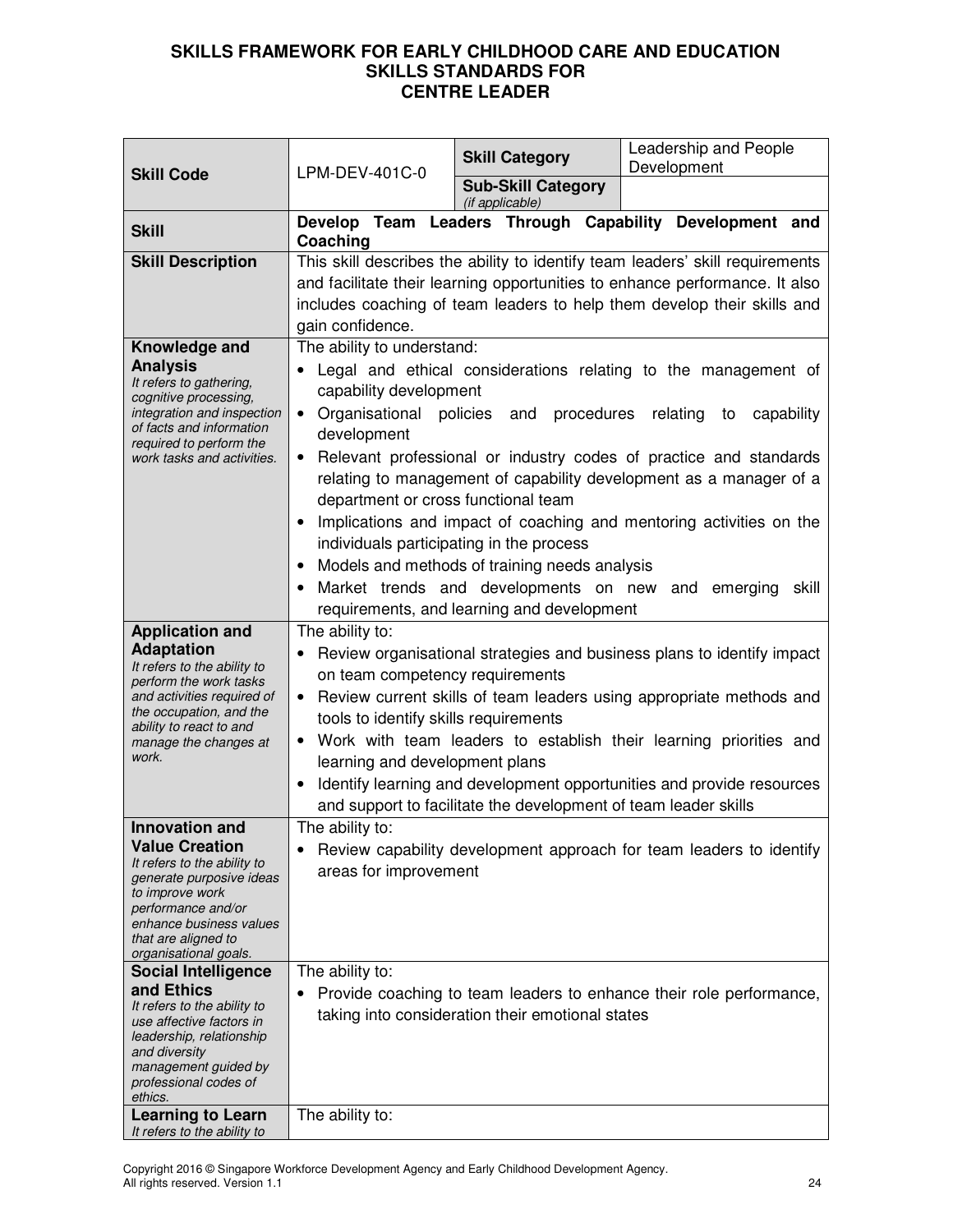| develop and improve<br>one's self within and<br>outside of one's area of<br>work.                                                                         | • Review coaching outcomes against coaching goals to identify areas<br>for improvement in the coaching process<br>Improve own coaching skills by subscribing to diverse learning<br>channels and participating in peer discussion platforms to enhance<br>workplace performance |
|-----------------------------------------------------------------------------------------------------------------------------------------------------------|---------------------------------------------------------------------------------------------------------------------------------------------------------------------------------------------------------------------------------------------------------------------------------|
| Range of<br><b>Application</b><br>(where applicable)<br>It refers to the critical<br>circumstances and<br>contexts that the skill<br>may be demonstrated. | N/A                                                                                                                                                                                                                                                                             |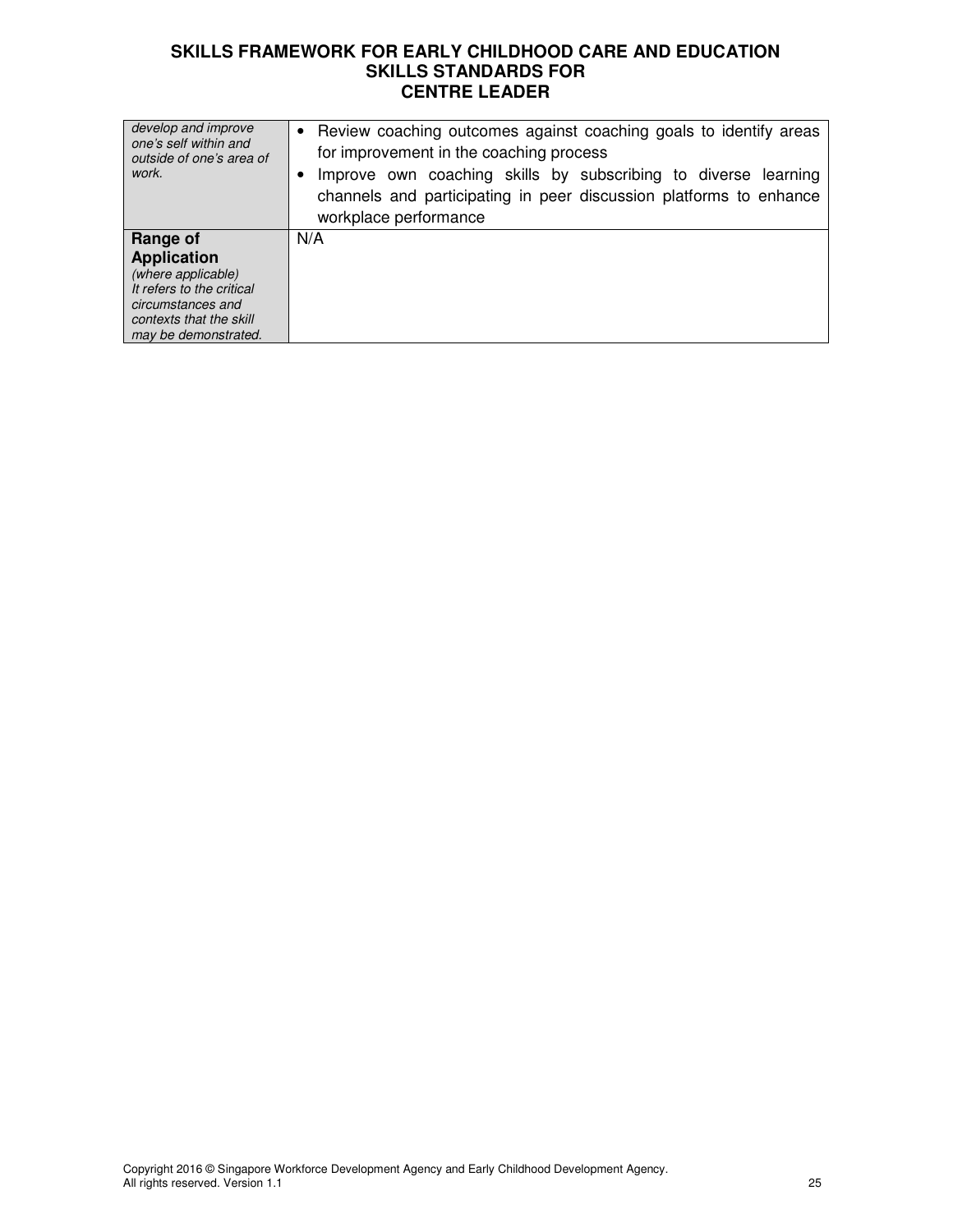|                                                                                                                                                                                                                                                                                                                                                                                                                             |                                                                                                                                                                                                                                                                                                                                                                                                                                                                                                                                                                                                                                                                                                                                                                                                                                                                                                                                                                                                                                                                                                                                                                                                                                                                                                                                                                                              | <b>Skill Category</b>                                                                                                                              | <b>Personal Effectiveness</b>                                                                                                                                                                                                                                                                                                                                                                         |
|-----------------------------------------------------------------------------------------------------------------------------------------------------------------------------------------------------------------------------------------------------------------------------------------------------------------------------------------------------------------------------------------------------------------------------|----------------------------------------------------------------------------------------------------------------------------------------------------------------------------------------------------------------------------------------------------------------------------------------------------------------------------------------------------------------------------------------------------------------------------------------------------------------------------------------------------------------------------------------------------------------------------------------------------------------------------------------------------------------------------------------------------------------------------------------------------------------------------------------------------------------------------------------------------------------------------------------------------------------------------------------------------------------------------------------------------------------------------------------------------------------------------------------------------------------------------------------------------------------------------------------------------------------------------------------------------------------------------------------------------------------------------------------------------------------------------------------------|----------------------------------------------------------------------------------------------------------------------------------------------------|-------------------------------------------------------------------------------------------------------------------------------------------------------------------------------------------------------------------------------------------------------------------------------------------------------------------------------------------------------------------------------------------------------|
| <b>Skill Code</b>                                                                                                                                                                                                                                                                                                                                                                                                           | ES-PMD-404G-1                                                                                                                                                                                                                                                                                                                                                                                                                                                                                                                                                                                                                                                                                                                                                                                                                                                                                                                                                                                                                                                                                                                                                                                                                                                                                                                                                                                | <b>Sub-Skill Category</b><br>(if applicable)                                                                                                       |                                                                                                                                                                                                                                                                                                                                                                                                       |
| <b>Skill</b>                                                                                                                                                                                                                                                                                                                                                                                                                | <b>Contribute Towards a Learning Organisation</b>                                                                                                                                                                                                                                                                                                                                                                                                                                                                                                                                                                                                                                                                                                                                                                                                                                                                                                                                                                                                                                                                                                                                                                                                                                                                                                                                            |                                                                                                                                                    |                                                                                                                                                                                                                                                                                                                                                                                                       |
| <b>Skill Description</b><br>Knowledge and<br><b>Analysis</b><br>It refers to gathering,<br>cognitive processing,<br>integration and inspection<br>of facts and information<br>required to perform the<br>work tasks and activities.                                                                                                                                                                                         | This Skill describes the ability to analyse employability issues for self and<br>the organisation in the local and global contexts. It also includes<br>contributing to the development of a learning organisation that can<br>operate effectively in the knowledge-based economy as well as adapt to<br>change and diversity.<br>The ability to understand:<br>Changes to work requirements and expectations in both local and<br>global contexts<br>Methods to acquire skills and knowledge for the organisation<br>$\bullet$<br>Types of skills and knowledge required by an organisation and<br>methods to acquire them to stay competitive in the global context<br>Advantages and disadvantages of the various types of assessment<br>methods to conduct training and development needs analysis<br>Strategies to enhance employee's receptiveness to training<br>Types of learning styles, learning theories and learning motivation<br>theories<br>Motivational factors to learn for self and organisation<br>$\bullet$<br>Benefits of a learning organisation culture<br>Types and stages of changes arising from the external environment<br>and their characteristics<br>Types of strategies that can assist an organisation to adapt to change<br>Ways in which the types of strategies for managing and synergising<br>diversity can contribute to organisational effectiveness |                                                                                                                                                    |                                                                                                                                                                                                                                                                                                                                                                                                       |
| <b>Application and</b><br><b>Adaptation</b><br>It refers to the ability to<br>perform the work tasks<br>and activities required of<br>the occupation, and the<br>ability to react to and<br>manage the changes at<br>work.<br>Innovation and<br><b>Value Creation</b><br>It refers to the ability to<br>generate purposive ideas<br>to improve work<br>performance and/or<br>enhance business values<br>that are aligned to | The ability to:<br>and global contexts<br>organisation<br>and skills within an organisation<br>Establish<br>The ability to:                                                                                                                                                                                                                                                                                                                                                                                                                                                                                                                                                                                                                                                                                                                                                                                                                                                                                                                                                                                                                                                                                                                                                                                                                                                                  | and evaluate learning<br>knowledge management infrastructure in an organisation<br>Develop strategies to assist an organisation to adapt to change | Evaluate information gathered from the news media to determine<br>relevant issues and trends that affect the organisation both in the local<br>Evaluate the implications of global competitiveness on one's job and<br>Establish and evaluate systems for facilitating transfer of knowledge<br>opportunities,<br>resources<br>and<br>Analyse and adopt suitable approaches for organisational change |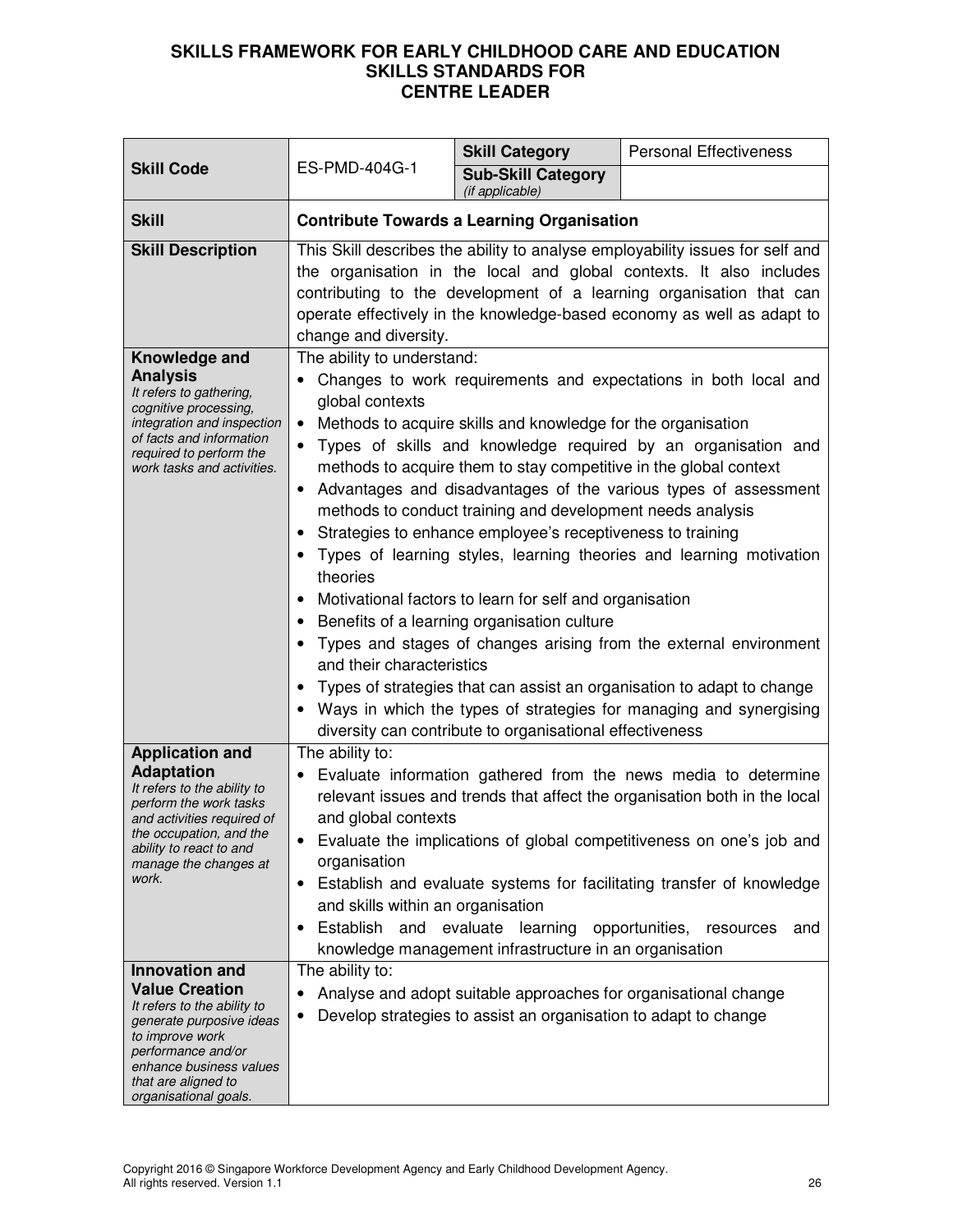| <b>Social Intelligence</b>                                                                                                                                                     | The ability to:                                                                                                                                                                                                                                                                                                                                               |
|--------------------------------------------------------------------------------------------------------------------------------------------------------------------------------|---------------------------------------------------------------------------------------------------------------------------------------------------------------------------------------------------------------------------------------------------------------------------------------------------------------------------------------------------------------|
| and Ethics<br>It refers to the ability to<br>use affective factors in<br>leadership, relationship<br>and diversity<br>management guided by<br>professional codes of<br>ethics. | Manage and synergise diversity of the various<br>tor<br>groups<br>٠<br>organisational effectiveness                                                                                                                                                                                                                                                           |
| Learning to Learn<br>It refers to the ability to<br>develop and improve<br>one's self within and<br>outside of one's area of<br>work.                                          | The ability to:<br>Conduct training and development needs analysis using appropriate<br>٠<br>assessment methods and set learning goals for self and organisation<br>Conduct learning style analysis to identify learning styles of self and<br>٠<br>staff to ensure the effective acquisition and transfer of knowledge and<br>skills within the organisation |
| Range of<br><b>Application</b><br>(where applicable)<br>It refers to the critical<br>circumstances and<br>contexts that the skill<br>may be demonstrated.                      | N/A                                                                                                                                                                                                                                                                                                                                                           |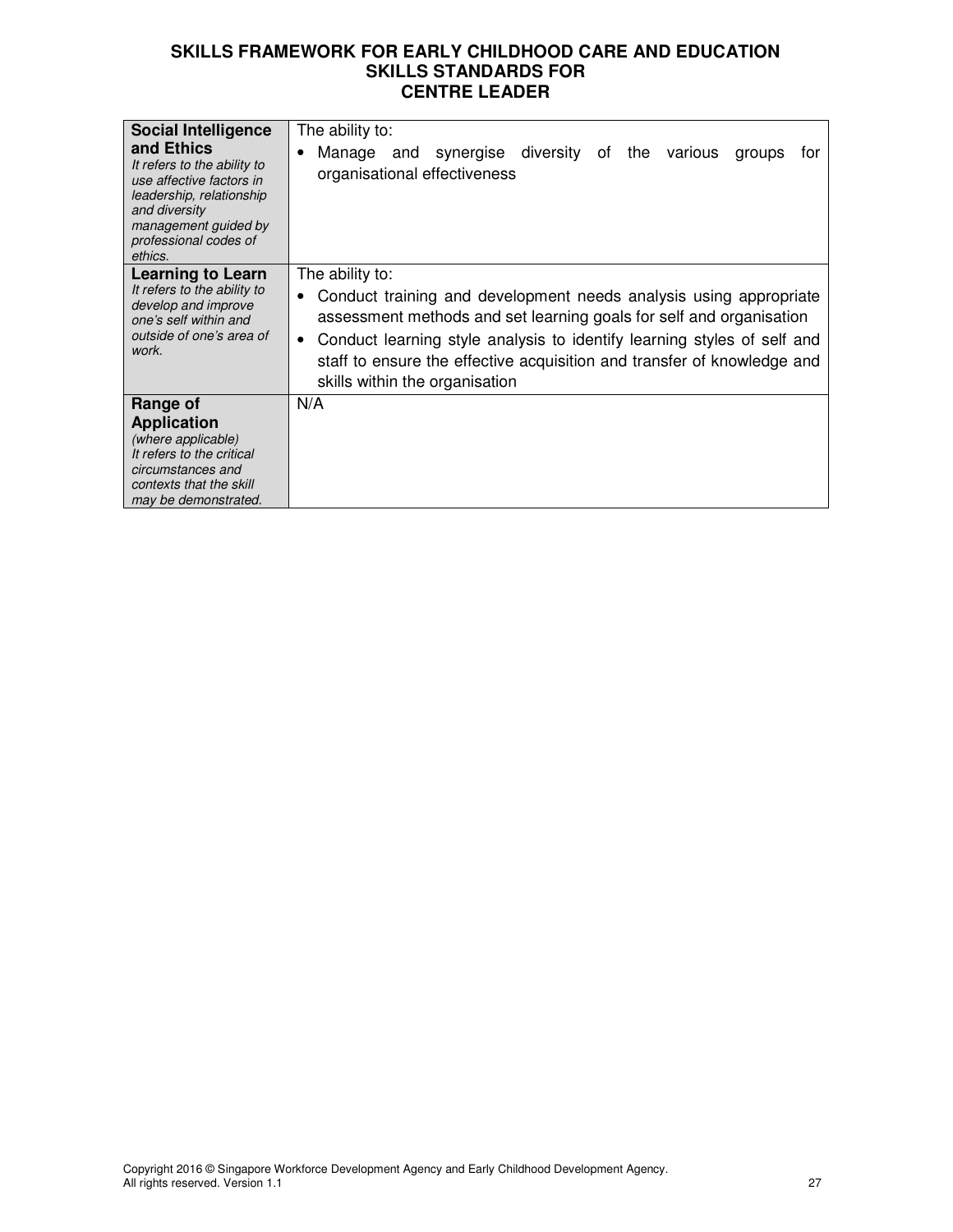| <b>Skill Code</b>                                                                                                                                                                                                                   | ES-ACE-301G-1                                                                                                                                                                                                                                                                                                                                                                                                                                                                                                                                                                                                                                                                                                                                                                                                                                                                                                                                                                                                                                                                                                                                                                                                                                            | <b>Skill Category</b>                        | Problem-solving and<br>Innovation                                |
|-------------------------------------------------------------------------------------------------------------------------------------------------------------------------------------------------------------------------------------|----------------------------------------------------------------------------------------------------------------------------------------------------------------------------------------------------------------------------------------------------------------------------------------------------------------------------------------------------------------------------------------------------------------------------------------------------------------------------------------------------------------------------------------------------------------------------------------------------------------------------------------------------------------------------------------------------------------------------------------------------------------------------------------------------------------------------------------------------------------------------------------------------------------------------------------------------------------------------------------------------------------------------------------------------------------------------------------------------------------------------------------------------------------------------------------------------------------------------------------------------------|----------------------------------------------|------------------------------------------------------------------|
|                                                                                                                                                                                                                                     |                                                                                                                                                                                                                                                                                                                                                                                                                                                                                                                                                                                                                                                                                                                                                                                                                                                                                                                                                                                                                                                                                                                                                                                                                                                          | <b>Sub-Skill Category</b><br>(if applicable) |                                                                  |
| <b>Skill</b>                                                                                                                                                                                                                        | <b>Foster Initiative and Enterprise in Teams</b>                                                                                                                                                                                                                                                                                                                                                                                                                                                                                                                                                                                                                                                                                                                                                                                                                                                                                                                                                                                                                                                                                                                                                                                                         |                                              |                                                                  |
| <b>Skill Description</b><br>Knowledge and<br><b>Analysis</b><br>It refers to gathering,<br>cognitive processing,<br>integration and inspection<br>of facts and information<br>required to perform the<br>work tasks and activities. | This Skill describes the ability to identify areas for continuous<br>improvement and apply strategies to facilitate, motivate and sustain<br>initiative and innovation in the team. It also includes<br>identifying,<br>evaluating and measuring risks associated with innovation and taking<br>initiative at a team level.<br>The ability to understand:<br>Motivation concepts and techniques to lead and motivate teams to<br>increase initiative and innovation and their characteristics<br>• Sources of innovative opportunities and types of innovation and their<br>characteristics<br>Basic principles to unleash untapped innovation and creativity at the<br>workplace<br>Tools and techniques to increase team's ability to develop creative<br>ideas for innovation and their features<br>Methods for building and sustaining a culture of innovation, initiative<br>and enterprise among team members<br>Modes of communication for effective sharing of lessons and their<br>features<br>Skills required for self-directed team to be effective and ways to help<br>them acquire these skills<br>Types of risks and their implications on team performance and<br>success<br>Methods to reduce the impact of risk on team performance and |                                              |                                                                  |
|                                                                                                                                                                                                                                     | reduce risks                                                                                                                                                                                                                                                                                                                                                                                                                                                                                                                                                                                                                                                                                                                                                                                                                                                                                                                                                                                                                                                                                                                                                                                                                                             |                                              | Process of formulating communication plan to monitor, manage and |
| <b>Application and</b><br><b>Adaptation</b><br>It refers to the ability to<br>perform the work tasks<br>and activities required of<br>the occupation, and the<br>ability to react to and<br>manage the changes at<br>work.          | The ability to:<br>Assist team members to unleash their untapped innovation and<br>creativity and increase their ability to develop creative ideas for<br>innovation at the workplace<br>Facilitate team to be self-directed and sustain effort for continuous<br>$\bullet$<br>improvement at the workplace<br>Evaluate the effectiveness of implemented strategies in achieving<br>٠<br>planned outcome in accordance to criteria and goals set                                                                                                                                                                                                                                                                                                                                                                                                                                                                                                                                                                                                                                                                                                                                                                                                         |                                              |                                                                  |
| <b>Innovation and</b><br><b>Value Creation</b><br>It refers to the ability to<br>generate purposive ideas<br>to improve work<br>performance and/or<br>enhance business values<br>that are aligned to<br>organisational goals.       | The ability to:<br>Identify possible areas for continuous improvement and challenges in<br>getting team to initiate actions for continuous improvement at the<br>workplace<br>Conduct risk assessment of new initiatives on team performance and<br>٠<br>success and recommend possible risk management strategies<br>Implement appropriate risk management strategies to support<br>$\bullet$                                                                                                                                                                                                                                                                                                                                                                                                                                                                                                                                                                                                                                                                                                                                                                                                                                                           |                                              |                                                                  |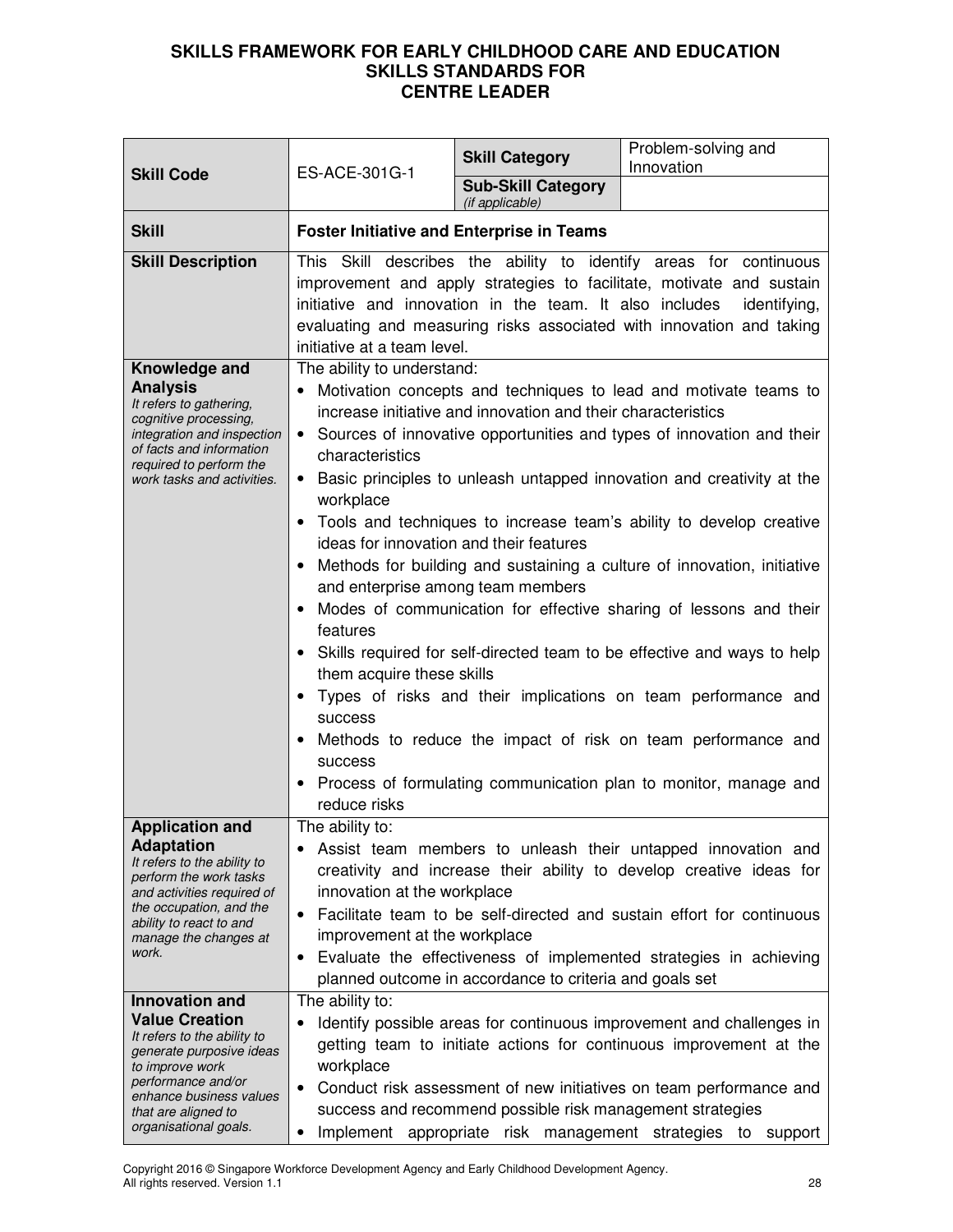|                                                                                                                                                                                | innovation and enterprise                                                                                                      |
|--------------------------------------------------------------------------------------------------------------------------------------------------------------------------------|--------------------------------------------------------------------------------------------------------------------------------|
| <b>Social Intelligence</b>                                                                                                                                                     | The ability to:                                                                                                                |
| and Ethics<br>It refers to the ability to<br>use affective factors in<br>leadership, relationship<br>and diversity<br>management guided by<br>professional codes of<br>ethics. | Lead and motivate team to initiate actions, ideas and suggestions to<br>improve workplace or business performance              |
| <b>Learning to Learn</b><br>It refers to the ability to<br>develop and improve<br>one's self within and<br>outside of one's area of<br>work.                                   | The ability to:<br>Enhance own creative skills and behaviour by identifying<br>kev<br>opportunities for continuous improvement |
| Range of<br><b>Application</b>                                                                                                                                                 | N/A                                                                                                                            |
| (where applicable)<br>It refers to the critical<br>circumstances and<br>contexts that the skill<br>may be demonstrated.                                                        |                                                                                                                                |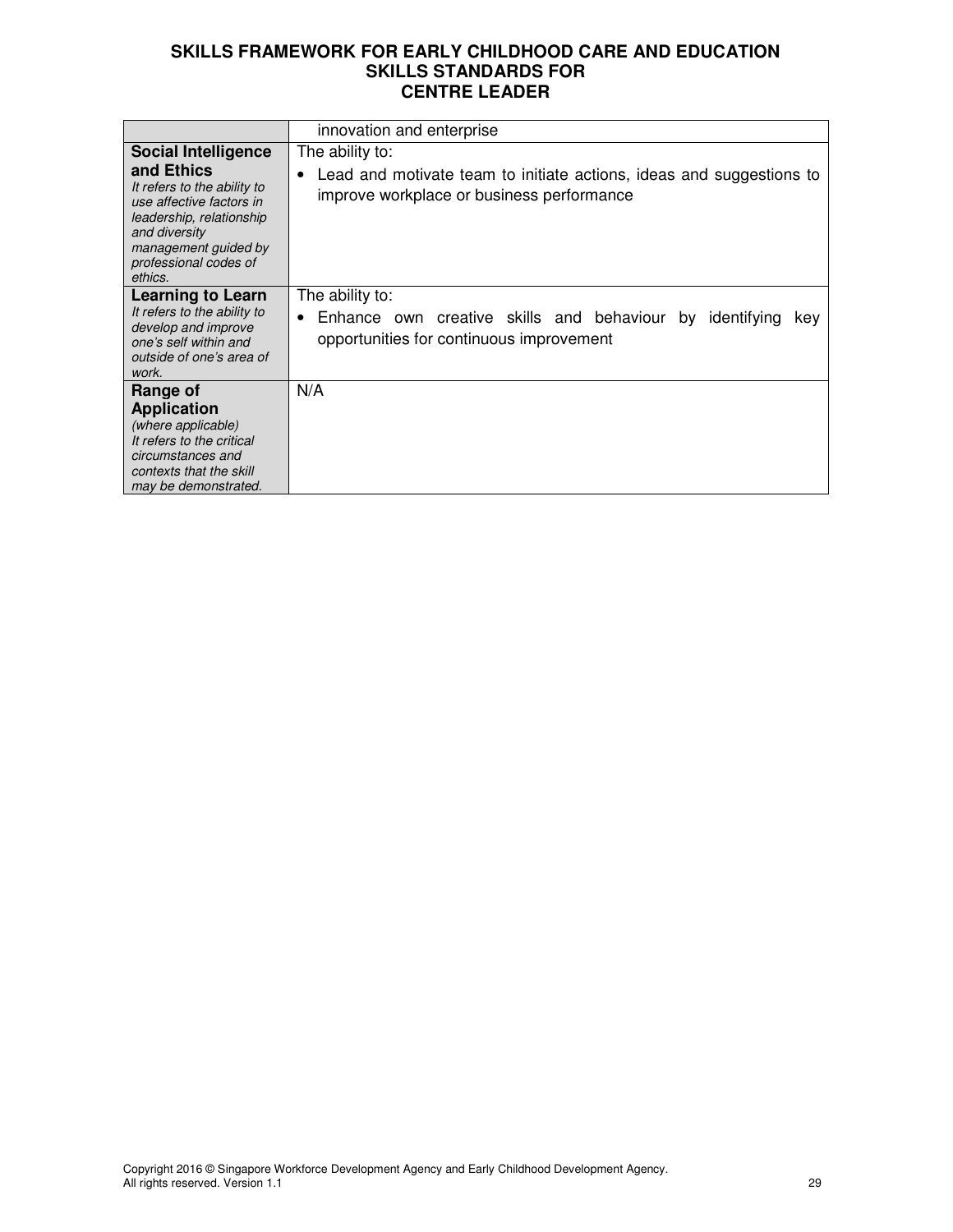| <b>Skill Code</b>                                                                                                                                                                                                             | ECC-BPC-6006-1.1                                                                                                       | <b>Skill Category</b>                                                                                                                                                                                                                                                                                                                                                                                                                                                                                                                                                             | <b>Building Professional</b><br>Capacity |
|-------------------------------------------------------------------------------------------------------------------------------------------------------------------------------------------------------------------------------|------------------------------------------------------------------------------------------------------------------------|-----------------------------------------------------------------------------------------------------------------------------------------------------------------------------------------------------------------------------------------------------------------------------------------------------------------------------------------------------------------------------------------------------------------------------------------------------------------------------------------------------------------------------------------------------------------------------------|------------------------------------------|
|                                                                                                                                                                                                                               |                                                                                                                        | <b>Sub-Skill Category</b><br>(if applicable)                                                                                                                                                                                                                                                                                                                                                                                                                                                                                                                                      | <b>Professional Mastery</b>              |
| <b>Skill</b>                                                                                                                                                                                                                  | Establish Strategic Processes and Structures to Engender a<br><b>Culture of Mentoring</b>                              |                                                                                                                                                                                                                                                                                                                                                                                                                                                                                                                                                                                   |                                          |
| <b>Skill Description</b>                                                                                                                                                                                                      | relationships with colleagues.                                                                                         | This skill describes the ability to establish strategic processes and<br>structures to engender a culture of mentoring by providing leadership<br>and resources in designing and implementing a mentoring framework,<br>sharing current research and key trends on effective mentoring<br>approaches, and evaluating the effectiveness of the mentoring<br>framework. It also includes creating mentoring opportunities for<br>colleagues, participating in cluster-level discussions to improve existing<br>mentoring frameworks and practices, and leading in building trusting |                                          |
| Knowledge and<br><b>Analysis</b><br>It refers to gathering,<br>cognitive processing,<br>integration and inspection<br>of facts and information<br>required to perform the<br>work tasks and activities.                       | The ability to understand:<br>$\bullet$<br>Importance and benefits of mentoring<br>$\bullet$<br>$\bullet$<br>mentoring | The role of leadership in engendering a culture of mentoring<br>The importance of staff engaging in professional dialogues to<br>facilitate the exchange of good practices within the centre<br>Mentoring models, processes and strategies<br>Current research and key trends in mentoring models and effective<br>Characteristics of an effective mentoring model                                                                                                                                                                                                                |                                          |
| <b>Application and</b><br><b>Adaptation</b><br>It refers to the ability to<br>perform the work tasks and<br>activities required of the<br>occupation, and the ability<br>to react to and manage the<br>changes at work.       | The ability to:<br>$\bullet$<br>approaches                                                                             | Lead in designing and implementing a mentoring framework<br>Provide leadership and resources to support mentors<br>Share current research and key trends on effective mentoring<br>• Evaluate effectiveness of mentoring framework                                                                                                                                                                                                                                                                                                                                                |                                          |
| <b>Innovation and</b><br><b>Value Creation</b><br>It refers to the ability to<br>generate purposive ideas<br>to improve work<br>performance and/or<br>enhance business values<br>that are aligned to<br>organisational goals. | N/A                                                                                                                    |                                                                                                                                                                                                                                                                                                                                                                                                                                                                                                                                                                                   |                                          |
| <b>Social Intelligence</b><br>and Ethics<br>It refers to the ability to use<br>affective factors in<br>leadership, relationship<br>and diversity management<br>guided by professional<br>codes of ethics.                     | The ability to:<br>$\bullet$                                                                                           | Lead in building trusting relationships with colleagues                                                                                                                                                                                                                                                                                                                                                                                                                                                                                                                           |                                          |
| <b>Learning to Learn</b><br>It refers to the ability to<br>develop and improve one's<br>self within and outside of<br>one's area of work.                                                                                     | The ability to:<br>guide colleagues                                                                                    | Create opportunities for Senior Pre-school Teachers to mentor and<br>Participate in cluster-level discussions to improve on existing                                                                                                                                                                                                                                                                                                                                                                                                                                              |                                          |

Copyright 2016 © Singapore Workforce Development Agency and Early Childhood Development Agency. All rights reserved. Version 1.1 30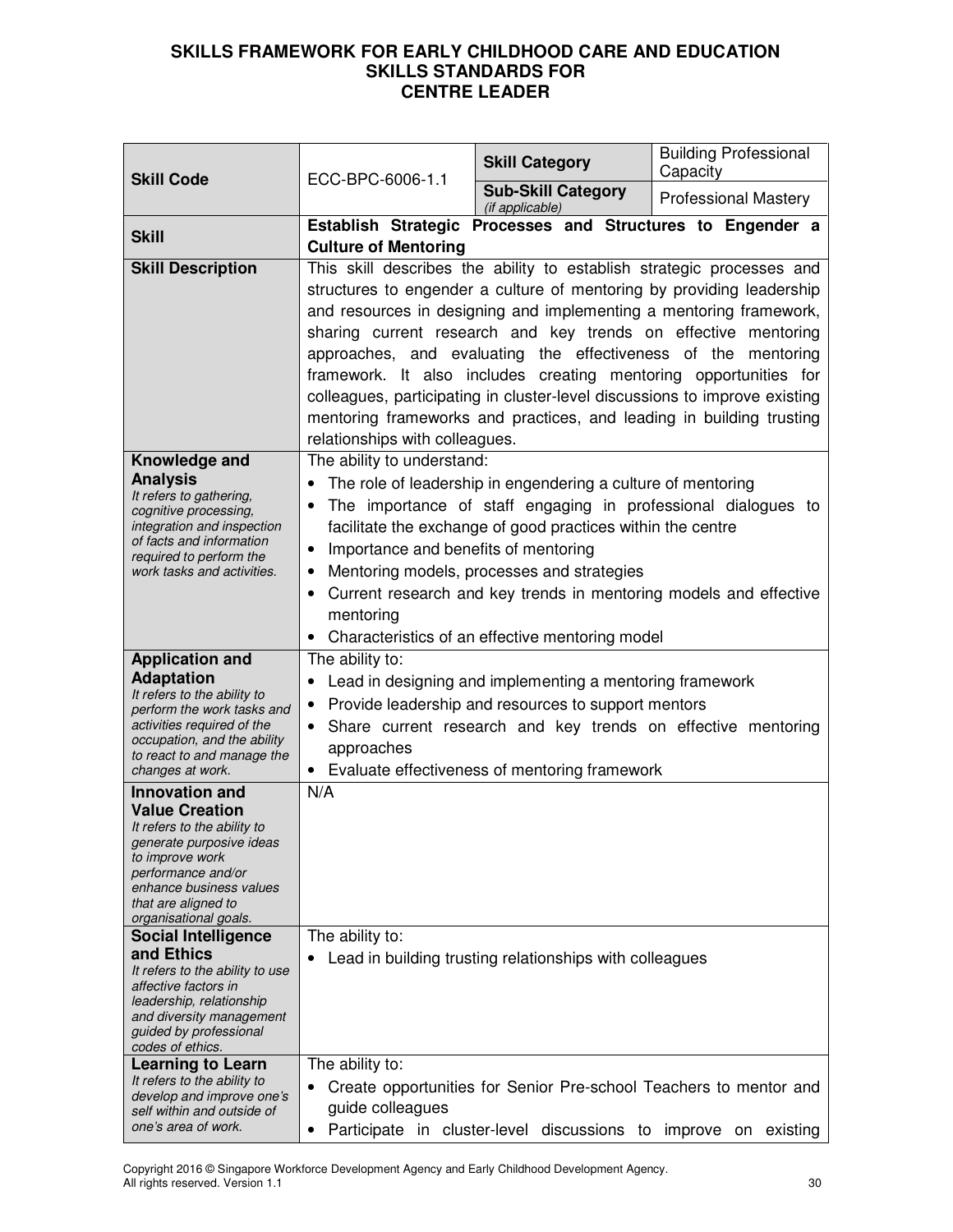|                                                                                                                                                           | mentoring frameworks<br>• Reflect on effectiveness of mentoring plans and structures within the<br>centre                                                                                                                                                                                                                                                                                                                                                               |
|-----------------------------------------------------------------------------------------------------------------------------------------------------------|-------------------------------------------------------------------------------------------------------------------------------------------------------------------------------------------------------------------------------------------------------------------------------------------------------------------------------------------------------------------------------------------------------------------------------------------------------------------------|
| Range of<br><b>Application</b><br>(where applicable)<br>It refers to the critical<br>circumstances and<br>contexts that the skill may<br>be demonstrated. | Characteristics of an effective mentoring model must include, but are<br>not limited to:<br>Strong support that leads to a shared understanding of good<br>teaching and learning practices, through on-going conversations<br>Appropriate mentor identification, allocation and placement<br>• Sufficient and dedicated time and space for mentoring<br>Structured continuing professional development, including induction,<br>for beginning/ new teachers and mentors |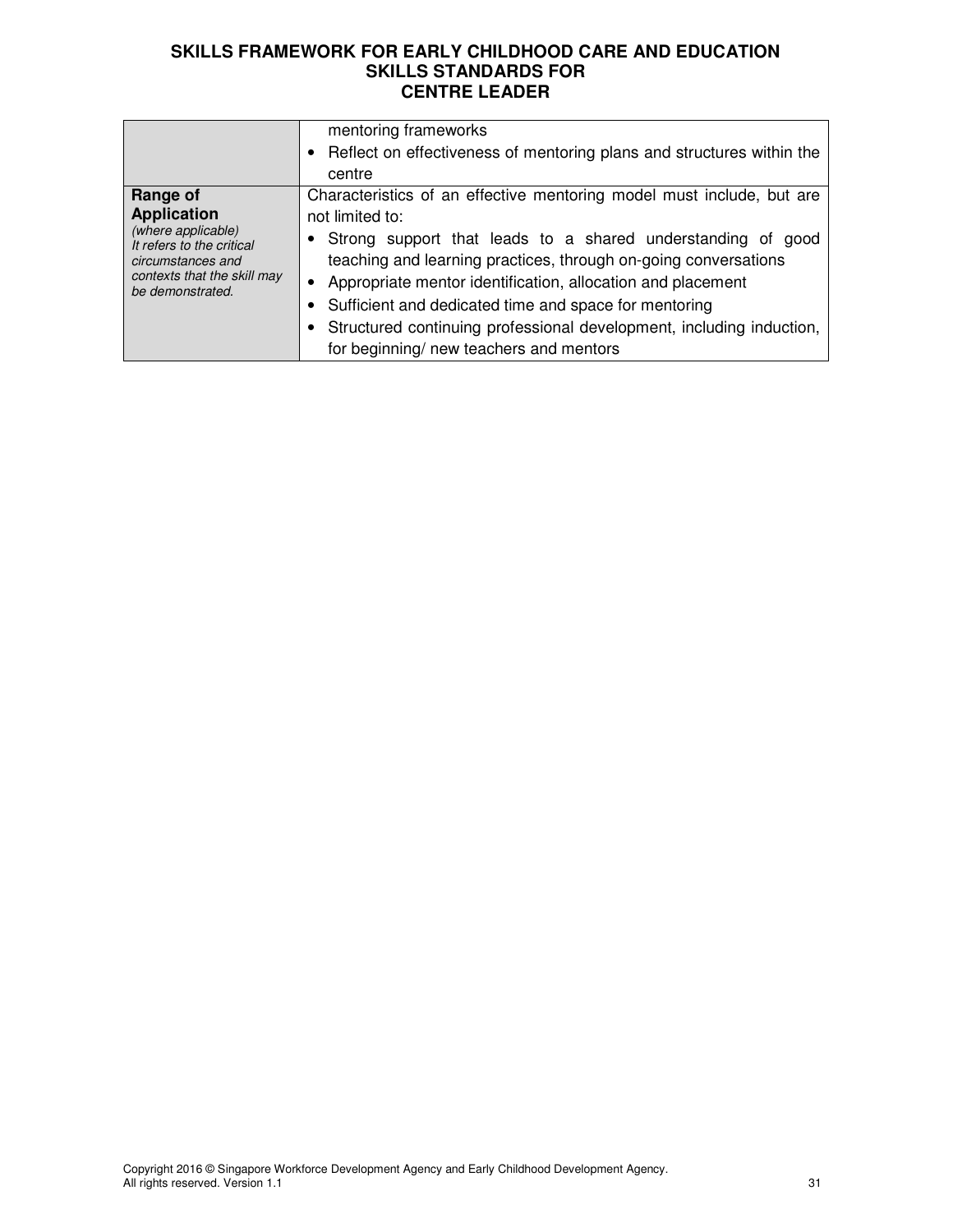| <b>Skill Code</b>                                                                                                                                                                                                                                                                                                                                                                 | ECC-BPC-6007-1.1                                                                                                                                                                                                                                                                                                                                                                                                                                   | <b>Skill Category</b>                                                                                                                                                                                                                           | <b>Building Professional</b><br>Capacity                                                                                                                                                                          |
|-----------------------------------------------------------------------------------------------------------------------------------------------------------------------------------------------------------------------------------------------------------------------------------------------------------------------------------------------------------------------------------|----------------------------------------------------------------------------------------------------------------------------------------------------------------------------------------------------------------------------------------------------------------------------------------------------------------------------------------------------------------------------------------------------------------------------------------------------|-------------------------------------------------------------------------------------------------------------------------------------------------------------------------------------------------------------------------------------------------|-------------------------------------------------------------------------------------------------------------------------------------------------------------------------------------------------------------------|
|                                                                                                                                                                                                                                                                                                                                                                                   |                                                                                                                                                                                                                                                                                                                                                                                                                                                    | <b>Sub-Skill Category</b><br>(if applicable)                                                                                                                                                                                                    | Professional Values &<br><b>Ethics</b>                                                                                                                                                                            |
| <b>Skill</b>                                                                                                                                                                                                                                                                                                                                                                      | <b>Establish a Culture of Professionalism (Centre Leader)</b>                                                                                                                                                                                                                                                                                                                                                                                      |                                                                                                                                                                                                                                                 |                                                                                                                                                                                                                   |
| <b>Skill Description</b>                                                                                                                                                                                                                                                                                                                                                          | This skill describes the ability to establish a culture of professionalism by<br>translating values and philosophy into daily practice, and leading and<br>appropriate<br>behaviour<br>modelling<br>practices<br>and<br>that<br>promote<br>professionalism and personal integrity. It also includes creating regular<br>platforms for colleagues to critically reflect on current research and key<br>trends, as well as ethical challenges faced. |                                                                                                                                                                                                                                                 |                                                                                                                                                                                                                   |
| Knowledge and<br><b>Analysis</b><br>It refers to gathering,<br>cognitive processing,<br>integration and inspection<br>of facts and information<br>required to perform the<br>work tasks and activities.                                                                                                                                                                           | The ability to understand:<br>The foundations of culture building<br>$\bullet$<br>$\bullet$<br>$\bullet$                                                                                                                                                                                                                                                                                                                                           | The role of leadership in establishing a culture of professionalism<br>Strategies to establish a culture of professionalism<br>in order to establish a culture of professionalism<br>Practices that promote professional and personal integrity | The importance of translating values and philosophy into daily practice<br>Current research and key trends on professionalism, values and<br>ethical behaviour, and how it applies to the early childhood setting |
| <b>Application and</b><br><b>Adaptation</b><br>It refers to the ability to<br>perform the work tasks<br>and activities required of<br>the occupation, and the<br>ability to react to and<br>manage the changes at<br>work.                                                                                                                                                        | The ability to:<br>Take reference from the AECES Code of Ethics and other national<br>and international documents to establish a culture of professionalism<br>• Collaborate with Lead Teacher to identify and address potential ethical<br>challenges<br>Create regular platforms to discuss potential ethical challenges with<br>colleagues<br>Model practices and appropriate behaviour that promote professional<br>and personal integrity     |                                                                                                                                                                                                                                                 |                                                                                                                                                                                                                   |
| <b>Innovation and</b><br><b>Value Creation</b><br>It refers to the ability to<br>generate purposive ideas<br>to improve work<br>performance and/or<br>enhance business values<br>that are aligned to<br>organisational goals.<br><b>Social Intelligence</b><br>and Ethics<br>It refers to the ability to<br>use affective factors in<br>leadership, relationship<br>and diversity | N/A<br>The ability to:<br>٠                                                                                                                                                                                                                                                                                                                                                                                                                        | Share relevant knowledge and experiences with colleagues                                                                                                                                                                                        | Initiate discussions and critical reflection on current research and key<br>trends, as well as ethical challenges faced by colleagues and centre                                                                  |
| management guided by<br>professional codes of<br>ethics.<br><b>Learning to Learn</b><br>It refers to the ability to<br>develop and improve<br>one's self within and                                                                                                                                                                                                               | N/A                                                                                                                                                                                                                                                                                                                                                                                                                                                |                                                                                                                                                                                                                                                 |                                                                                                                                                                                                                   |
| outside of one's area of<br>work.                                                                                                                                                                                                                                                                                                                                                 |                                                                                                                                                                                                                                                                                                                                                                                                                                                    |                                                                                                                                                                                                                                                 |                                                                                                                                                                                                                   |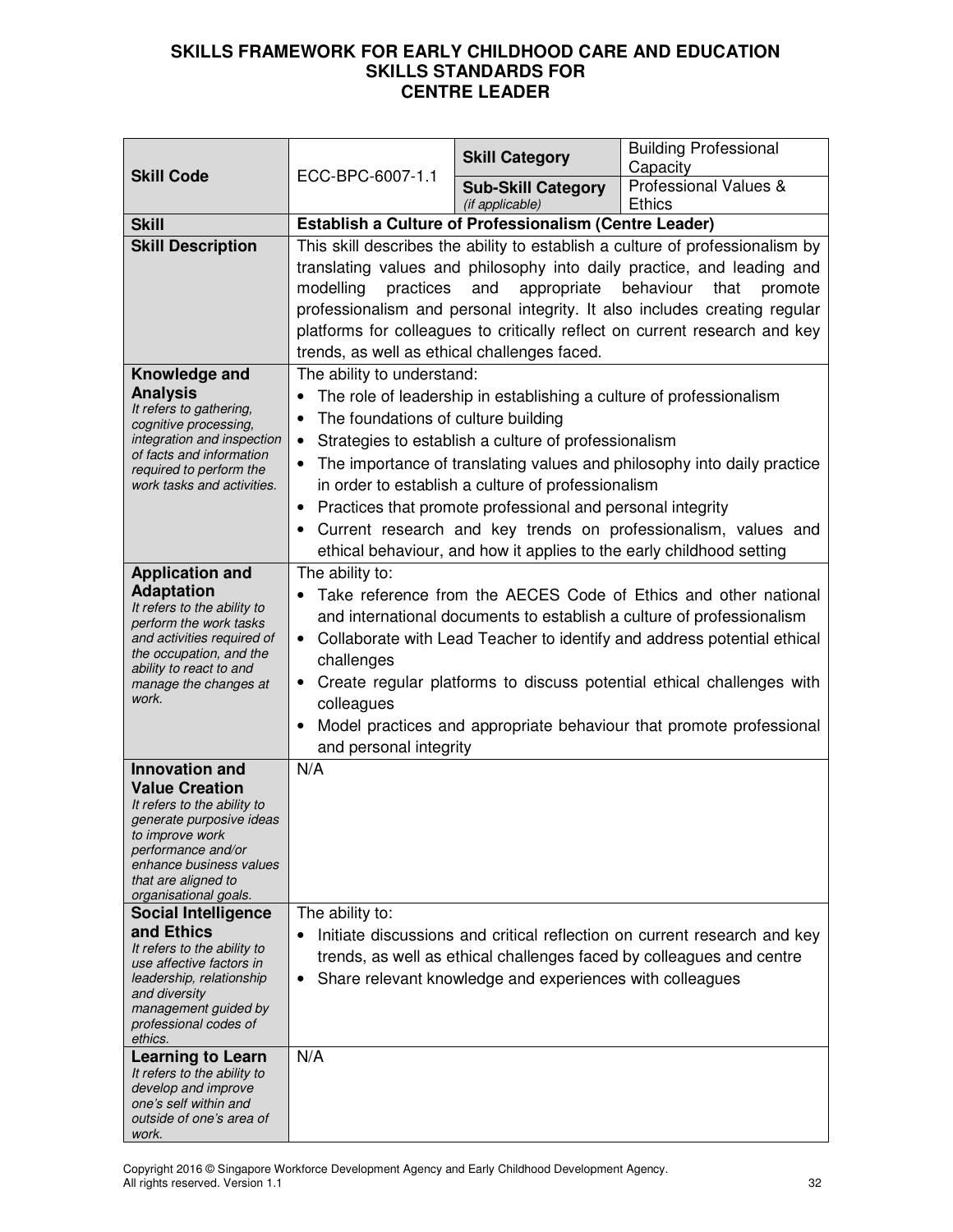| Range of<br><b>Application</b><br>(where applicable)<br>It refers to the critical<br>circumstances and<br>contexts that the skill<br>may be demonstrated. | The foundations of culture building must include, but are not limited to:<br>Centre's values<br>Centre's philosophy<br>National and international documents may include, but are not limited to:<br><b>AECES Code of Ethics</b><br>United Nations Convention on the Rights of the Child and General<br>Comment No. 7<br>Strategies to establish a culture of professionalism may include, but are<br>not limited to:<br>Motivating colleagues to take on individual responsibility in their work,<br>including interactions with children, familes and the commmunity<br>Encouraging colleagues to set professional boundaries<br>Ensuring colleagues have an in-depth understanding<br>of<br>how<br>professionalism can be demonstrated, taking into account the centre's<br>vision, mission and values |
|-----------------------------------------------------------------------------------------------------------------------------------------------------------|----------------------------------------------------------------------------------------------------------------------------------------------------------------------------------------------------------------------------------------------------------------------------------------------------------------------------------------------------------------------------------------------------------------------------------------------------------------------------------------------------------------------------------------------------------------------------------------------------------------------------------------------------------------------------------------------------------------------------------------------------------------------------------------------------------|
|                                                                                                                                                           | Practices that promote professional and personal integrity may include:<br>• Establishing positive centre practices<br>Role modelling appropriate behaviour and attitude for colleagues<br>Valuing the knowledge and experience of each colleague<br>Creating a non-threatening work environment                                                                                                                                                                                                                                                                                                                                                                                                                                                                                                         |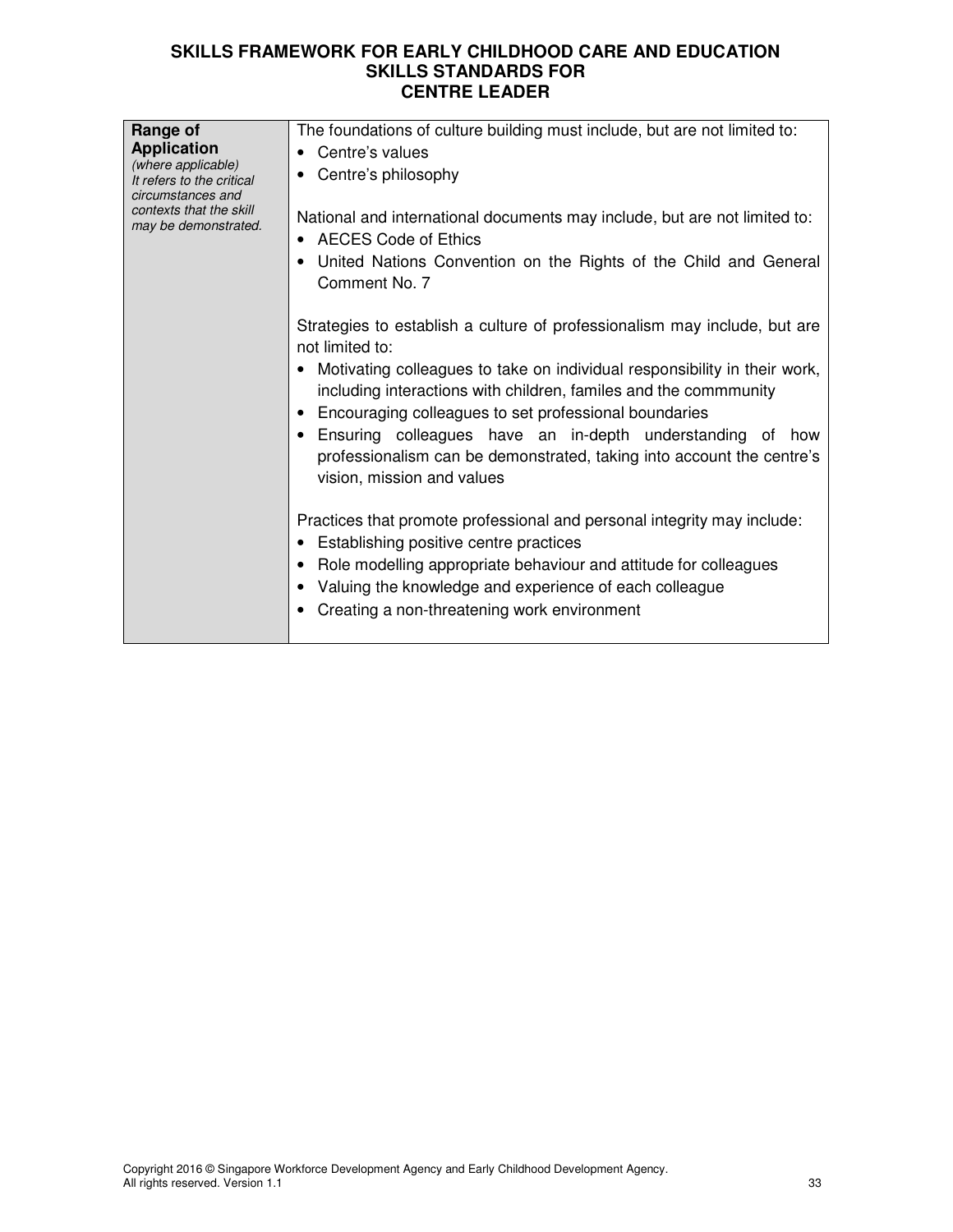| <b>Skill Code</b>                                                                                                                                                                                                             | ECC-BOC-6003-1.1                                                                                                                                                                                                                                                                                                                                                                                                                                                                                                     | <b>Skill Category</b>                                                                                                   | <b>Building Organisational</b><br>Capacity                                |
|-------------------------------------------------------------------------------------------------------------------------------------------------------------------------------------------------------------------------------|----------------------------------------------------------------------------------------------------------------------------------------------------------------------------------------------------------------------------------------------------------------------------------------------------------------------------------------------------------------------------------------------------------------------------------------------------------------------------------------------------------------------|-------------------------------------------------------------------------------------------------------------------------|---------------------------------------------------------------------------|
|                                                                                                                                                                                                                               |                                                                                                                                                                                                                                                                                                                                                                                                                                                                                                                      | <b>Sub-Skill Category</b><br>(if applicable)                                                                            | <b>Teamwork &amp; Collaboration</b>                                       |
| <b>Skill</b>                                                                                                                                                                                                                  | Establish a Culture of Collaboration within the Centre (Centre<br>Leader)                                                                                                                                                                                                                                                                                                                                                                                                                                            |                                                                                                                         |                                                                           |
| <b>Skill Description</b>                                                                                                                                                                                                      | This skill describes the ability to establish a culture of collaboration within<br>the centre through establishing structures and processes to facilitate,<br>shape, and nurture positive collaboration among colleagues. It also<br>includes modelling leadership behaviours that nurture teamwork,<br>relationship building with colleagues, encouraging cohesion, open and<br>honest communication, and respect for diverse opinions.                                                                             |                                                                                                                         |                                                                           |
| Knowledge and<br><b>Analysis</b><br>It refers to gathering,<br>cognitive processing,<br>integration and inspection<br>of facts and information<br>required to perform the<br>work tasks and activities.                       | The ability to understand:<br>Characteristics of a collaborative culture<br>$\bullet$<br>The value of a culture of collaboration<br>$\bullet$<br>The role of leadership in establishing teamwork and collaboration<br>$\bullet$<br>within the centre as part of organisational building<br>Structures and processes that facilitate collaborations<br>among<br>colleagues<br>Strategies to shape and nurture a culture of collaboration<br>Leadership behaviours that nurture or hinder the nurturing of<br>teamwork |                                                                                                                         |                                                                           |
| <b>Application and</b><br><b>Adaptation</b><br>It refers to the ability to<br>perform the work tasks<br>and activities required of<br>the occupation, and the<br>ability to react to and<br>manage the changes at<br>work.    | The ability to:<br>Collaborate with Lead Teacher to establish structures that facilitate<br>collaborations among colleagues, to ensure a positive experience for<br>teachers                                                                                                                                                                                                                                                                                                                                         |                                                                                                                         |                                                                           |
| <b>Innovation and</b><br><b>Value Creation</b><br>It refers to the ability to<br>generate purposive ideas<br>to improve work<br>performance and/or<br>enhance business values<br>that are aligned to<br>organisational goals. | N/A                                                                                                                                                                                                                                                                                                                                                                                                                                                                                                                  |                                                                                                                         |                                                                           |
| <b>Social Intelligence</b><br>and Ethics<br>It refers to the ability to<br>use affective factors in<br>leadership, relationship<br>and diversity<br>management guided by<br>professional codes of<br>ethics.                  | The ability to:<br>Encourage teamwork<br>$\bullet$<br>$\bullet$<br>٠<br>code of ethics                                                                                                                                                                                                                                                                                                                                                                                                                               | Respect and welcome diverse inputs and ideas from colleagues<br>Encourage open and honest communication with colleagues | Lead in building relationships with colleagues, guided by professional    |
| <b>Learning to Learn</b><br>It refers to the ability to<br>develop and improve<br>one's self within and<br>outside of one's area of<br>work.                                                                                  | The ability to:<br>٠                                                                                                                                                                                                                                                                                                                                                                                                                                                                                                 | facilitate these reflections where appropriate                                                                          | Provide platforms for collaborators to reflect on their collaboration and |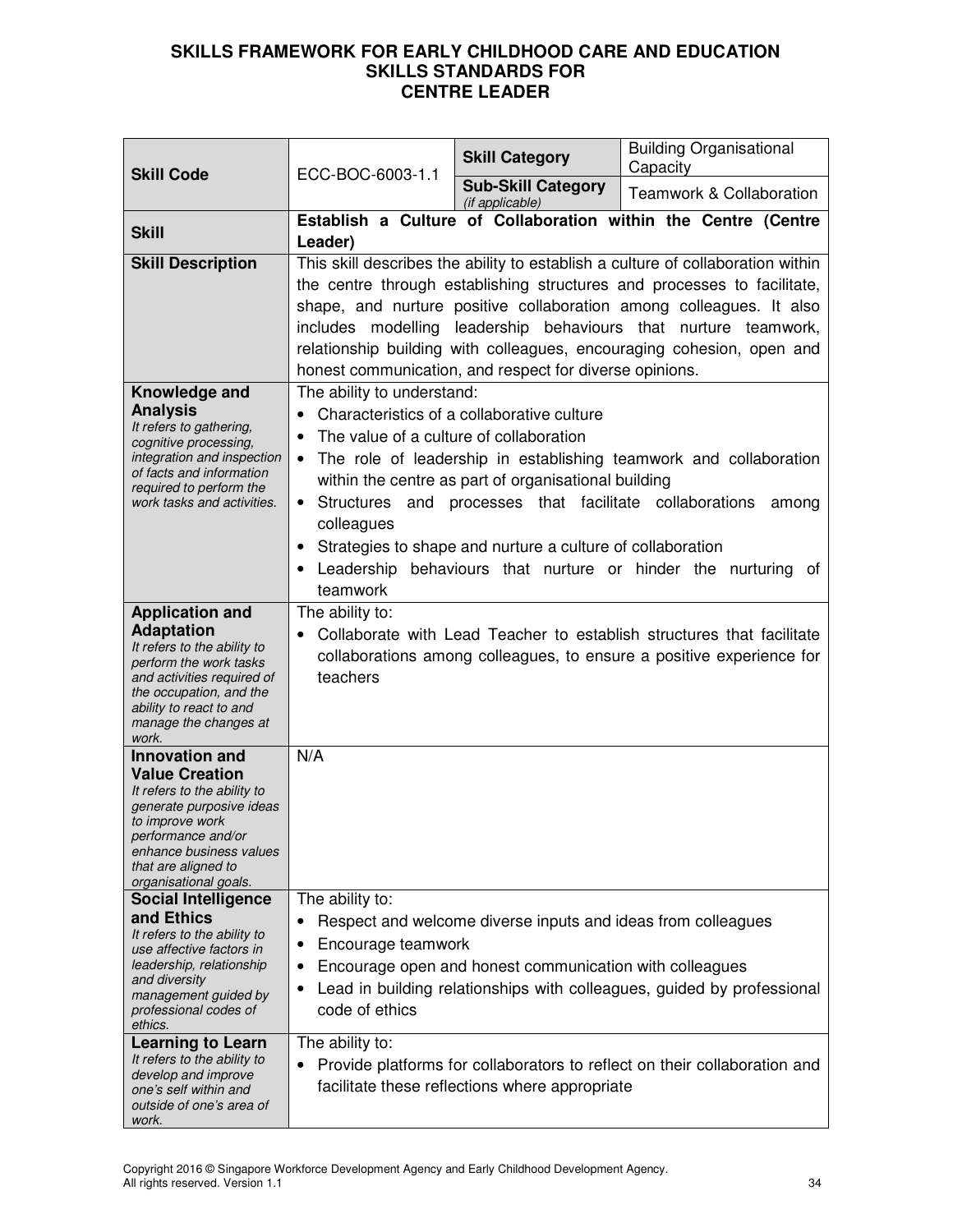| Range of                                        | Characteristics of a collaborative culture may include, but are not limited                                     |
|-------------------------------------------------|-----------------------------------------------------------------------------------------------------------------|
| <b>Application</b>                              | to:                                                                                                             |
| (where applicable)<br>It refers to the critical | • Regular opportunities for continuous improvement                                                              |
| circumstances and                               | More team teaching and shared decision-making                                                                   |
| contexts that the skill<br>may be demonstrated. | Sharing resources and supplies<br>٠                                                                             |
|                                                 | <b>Planning cooperatively</b>                                                                                   |
|                                                 | Increased confidence in and commitment to improvement of practice                                               |
|                                                 | The value of a culture of collaboration may include, but is not limited to:                                     |
|                                                 | • Shared ownership                                                                                              |
|                                                 | Commitment to the implementation of change efforts                                                              |
|                                                 | Robust solutions to problems                                                                                    |
|                                                 | Structures and processes that facilitate collaboration among colleagues<br>may include, but are not limited to: |
|                                                 | • Dedicated time and space                                                                                      |
|                                                 | Role-modelling                                                                                                  |
|                                                 | Team teaching                                                                                                   |
|                                                 | Peer observation                                                                                                |
|                                                 | Collaborative decision-making and planning of staff development<br>activities                                   |
|                                                 | Platforms for professional sharing                                                                              |
|                                                 | Strategies to shape and nurture a culture of collaboration may include,<br>but are not limited to:              |
|                                                 | Defining clear roles and responsibilities of every team member                                                  |
|                                                 | Planning, and scheduling opportunities for collaboration                                                        |
|                                                 | Building trust and rapport                                                                                      |
|                                                 | Leveraging on strengths of team members to achieve common goals                                                 |
|                                                 | Identifying issues that hamper team effectiveness and leading the                                               |
|                                                 | team to overcome them                                                                                           |
|                                                 | Building skills and confidence<br>$\bullet$                                                                     |
|                                                 |                                                                                                                 |

# Remarks:

This Skill Standard should be referenced together with:

- **ES-IP-401G-1** Lead Workplace Communication and Engagement
- **ES-ACE-402G-1** Solve Problems and Make Decisions at Managerial Level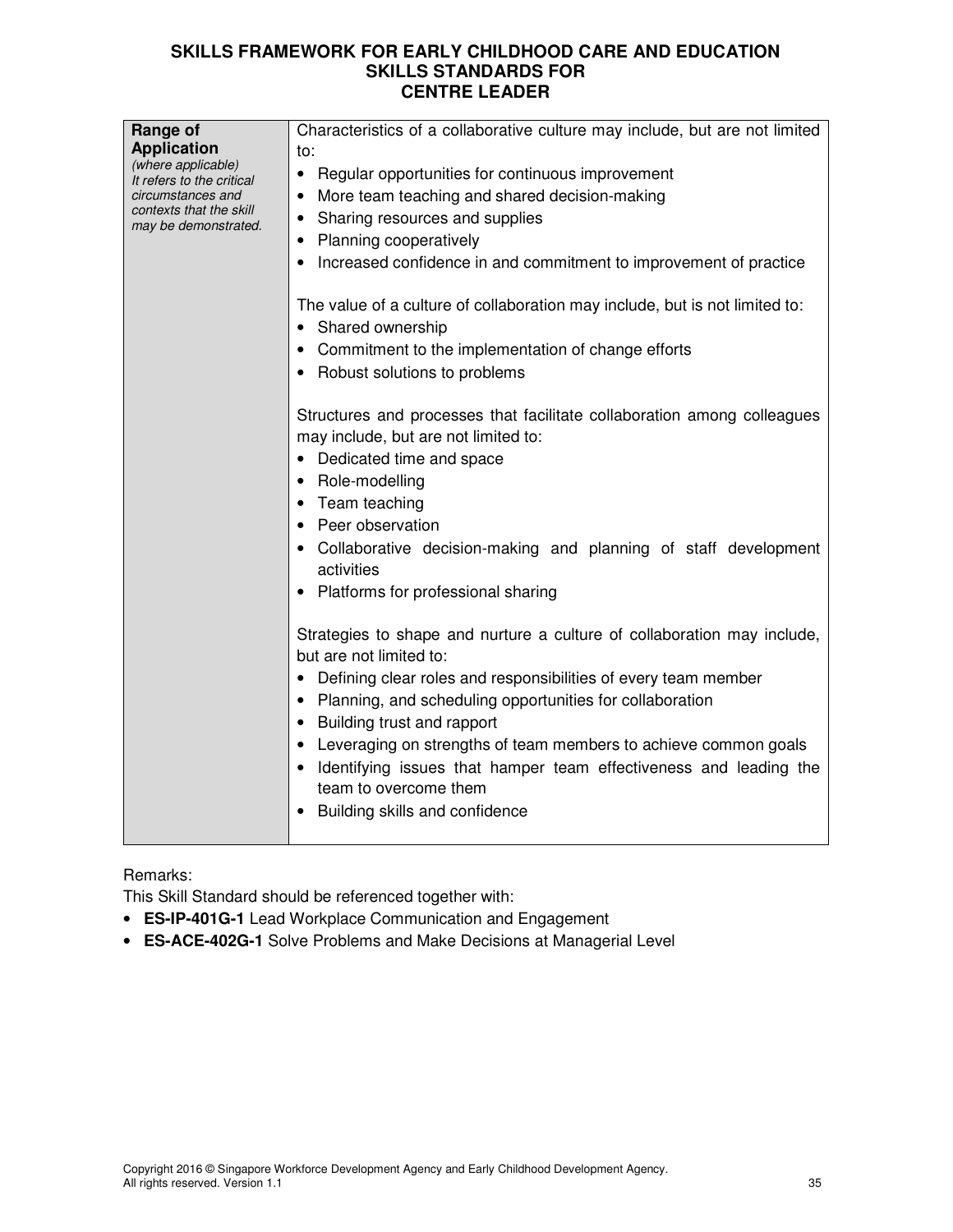| <b>Skill Code</b>                                                                                                                                                                                                          | ES-IP-401G-1                                                                                                                                                                                                                                                                                                                                                                                                                                                                                                                                                                                                                                                                                                                                                                                                                                                                                                                                                                                                                                                                 | <b>Skill Category</b>                              | Interpersonal |
|----------------------------------------------------------------------------------------------------------------------------------------------------------------------------------------------------------------------------|------------------------------------------------------------------------------------------------------------------------------------------------------------------------------------------------------------------------------------------------------------------------------------------------------------------------------------------------------------------------------------------------------------------------------------------------------------------------------------------------------------------------------------------------------------------------------------------------------------------------------------------------------------------------------------------------------------------------------------------------------------------------------------------------------------------------------------------------------------------------------------------------------------------------------------------------------------------------------------------------------------------------------------------------------------------------------|----------------------------------------------------|---------------|
|                                                                                                                                                                                                                            |                                                                                                                                                                                                                                                                                                                                                                                                                                                                                                                                                                                                                                                                                                                                                                                                                                                                                                                                                                                                                                                                              | <b>Sub-Skill Category</b><br>(if applicable)       |               |
| <b>Skill</b>                                                                                                                                                                                                               |                                                                                                                                                                                                                                                                                                                                                                                                                                                                                                                                                                                                                                                                                                                                                                                                                                                                                                                                                                                                                                                                              | <b>Lead Workplace Communication and Engagement</b> |               |
| <b>Skill Description</b>                                                                                                                                                                                                   | This Skill describes the ability to lead workplace communication through<br>the implementation of communication strategies and mechanisms. It also<br>includes using negotiation strategies to achieve organisational goals and<br>win-win outcomes.                                                                                                                                                                                                                                                                                                                                                                                                                                                                                                                                                                                                                                                                                                                                                                                                                         |                                                    |               |
| Knowledge and<br><b>Analysis</b><br>It refers to gathering,<br>cognitive processing,<br>integration and inspection<br>of facts and information<br>required to perform the<br>work tasks and activities.                    | The ability to understand:<br>• Communication strategies, tools and methods associated with the<br>various communication mechanisms to meet organisational goals and<br>objectives and their features<br>Types and dimensions of organisational culture<br>and<br>their<br>$\bullet$<br>characteristics<br>Dimensions of conflict or dispute<br>$\bullet$<br>Desired goals to be achieved as a outcome of negotiation<br>Motivations, priorities, interests and inclinations of stakeholders<br>involved in a negotiation<br>Importance of considering cultural factors and various diversity issues<br>that affect the communication in a negotiation process<br>Factors affecting the prioritising of goals and evaluation of possible<br>trade-offs<br>Steps to develop relevant details and supporting arguments for<br>negotiation<br>Negotiation styles and tactics for countering other party's style and<br>their characteristics<br>Sources of power, conflict and obstacles to a successful negotiation                                                            |                                                    |               |
| <b>Application and</b><br><b>Adaptation</b><br>It refers to the ability to<br>perform the work tasks<br>and activities required of<br>the occupation, and the<br>ability to react to and<br>manage the changes at<br>work. | and their implication in a negotiation<br>The ability to:<br>Conduct research on best practices in workplace communication,<br>$\bullet$<br>evaluate their suitability for adoption and establish benchmarks for the<br>organisation<br>Develop communications plan to implement communication strategies<br>$\bullet$<br>and mechanisms to meet organisational goals and objectives<br>Evaluate employees' level of acceptance of organisation's vision,<br>mission and core values and take corrective actions where needed<br>Evaluate effectiveness of communication strategies and mechanisms<br>and implementation plan according to criteria set<br>Establish the actual causes of conflict or dispute and plan for<br>negotiation taking into account organisational goals and objectives<br>Assess negotiation situation and develop negotiation strategies taking<br>into consideration diversity issues<br>Evaluate negotiation process and delegate appropriate follow-up<br>actions in a timely manner based on accurate and objective analytical<br>techniques |                                                    |               |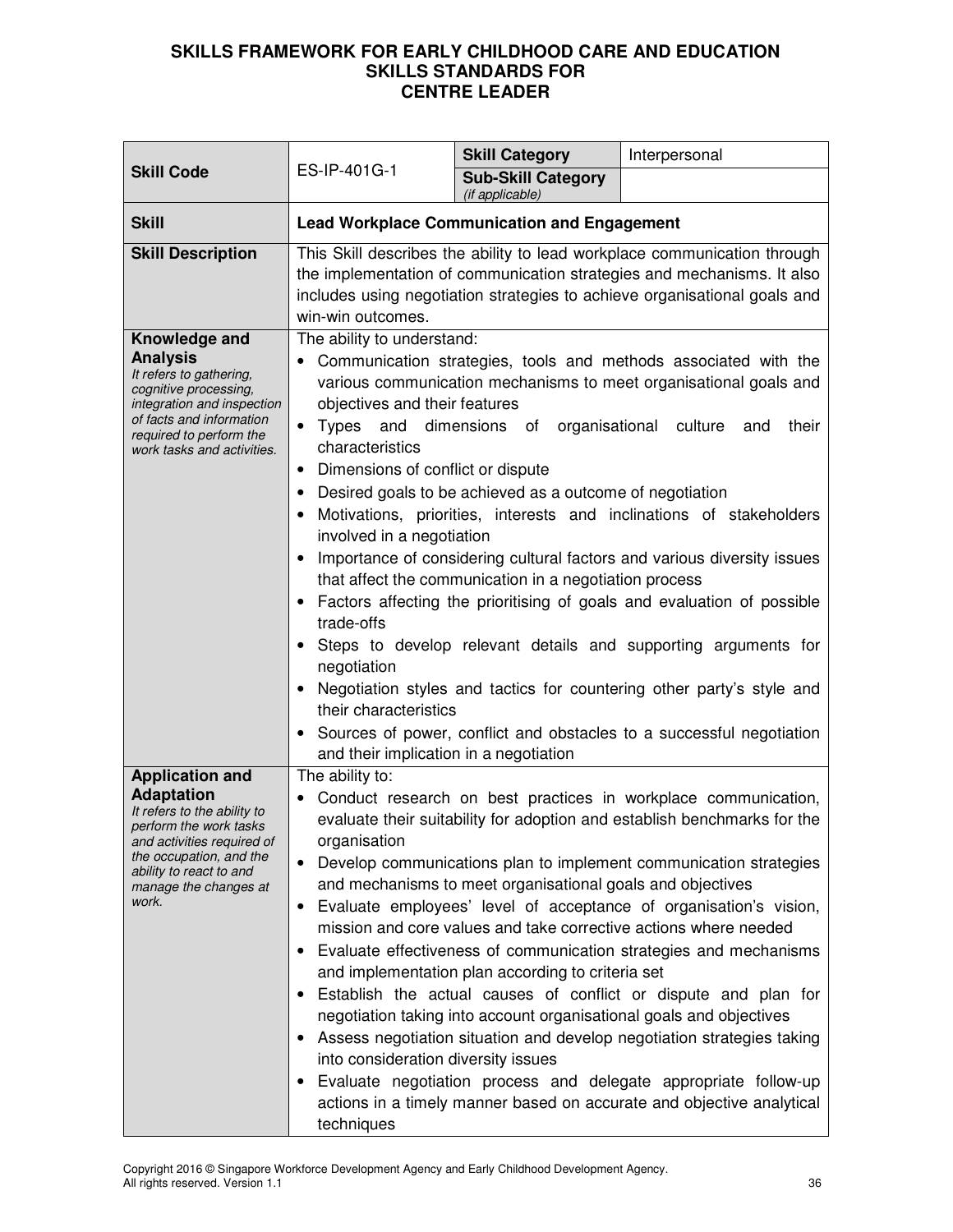| Innovation and                                                                                                                                                                                       | The ability to:                                                                                                                                                                                                                                                                                                                                           |
|------------------------------------------------------------------------------------------------------------------------------------------------------------------------------------------------------|-----------------------------------------------------------------------------------------------------------------------------------------------------------------------------------------------------------------------------------------------------------------------------------------------------------------------------------------------------------|
| <b>Value Creation</b><br>It refers to the ability to<br>generate purposive ideas<br>to improve work<br>performance and/or<br>enhance business values<br>that are aligned to<br>organisational goals. | Evaluate gaps and barriers in workplace communication based on<br>determined benchmarks and establish communication strategies and<br>mechanisms that meet organisational goals and objectives                                                                                                                                                            |
| <b>Social Intelligence</b>                                                                                                                                                                           | The ability to:                                                                                                                                                                                                                                                                                                                                           |
| and Ethics<br>It refers to the ability to<br>use affective factors in<br>leadership, relationship<br>and diversity<br>management guided by<br>professional codes of<br>ethics.                       | Use communication strategies to influence organisational culture and<br>٠<br>motivate employees to commit to the organisation's vision, mission<br>and core values<br>Conduct negotiation to achieve organisational goals and win-win<br>$\bullet$<br>applying<br>negotiation<br>effective<br>by<br>strategies<br>outcomes<br>and<br>communication skills |
| <b>Learning to Learn</b><br>It refers to the ability to<br>develop and improve<br>one's self within and<br>outside of one's area of<br>work.                                                         | The ability to:<br>Reflect on gaps in own communication and negotiation style to make<br>adjustments for future interactions                                                                                                                                                                                                                              |
| Range of                                                                                                                                                                                             | N/A                                                                                                                                                                                                                                                                                                                                                       |
| <b>Application</b>                                                                                                                                                                                   |                                                                                                                                                                                                                                                                                                                                                           |
| (where applicable)                                                                                                                                                                                   |                                                                                                                                                                                                                                                                                                                                                           |
| It refers to the critical<br>circumstances and                                                                                                                                                       |                                                                                                                                                                                                                                                                                                                                                           |
| contexts that the skill                                                                                                                                                                              |                                                                                                                                                                                                                                                                                                                                                           |
| may be demonstrated.                                                                                                                                                                                 |                                                                                                                                                                                                                                                                                                                                                           |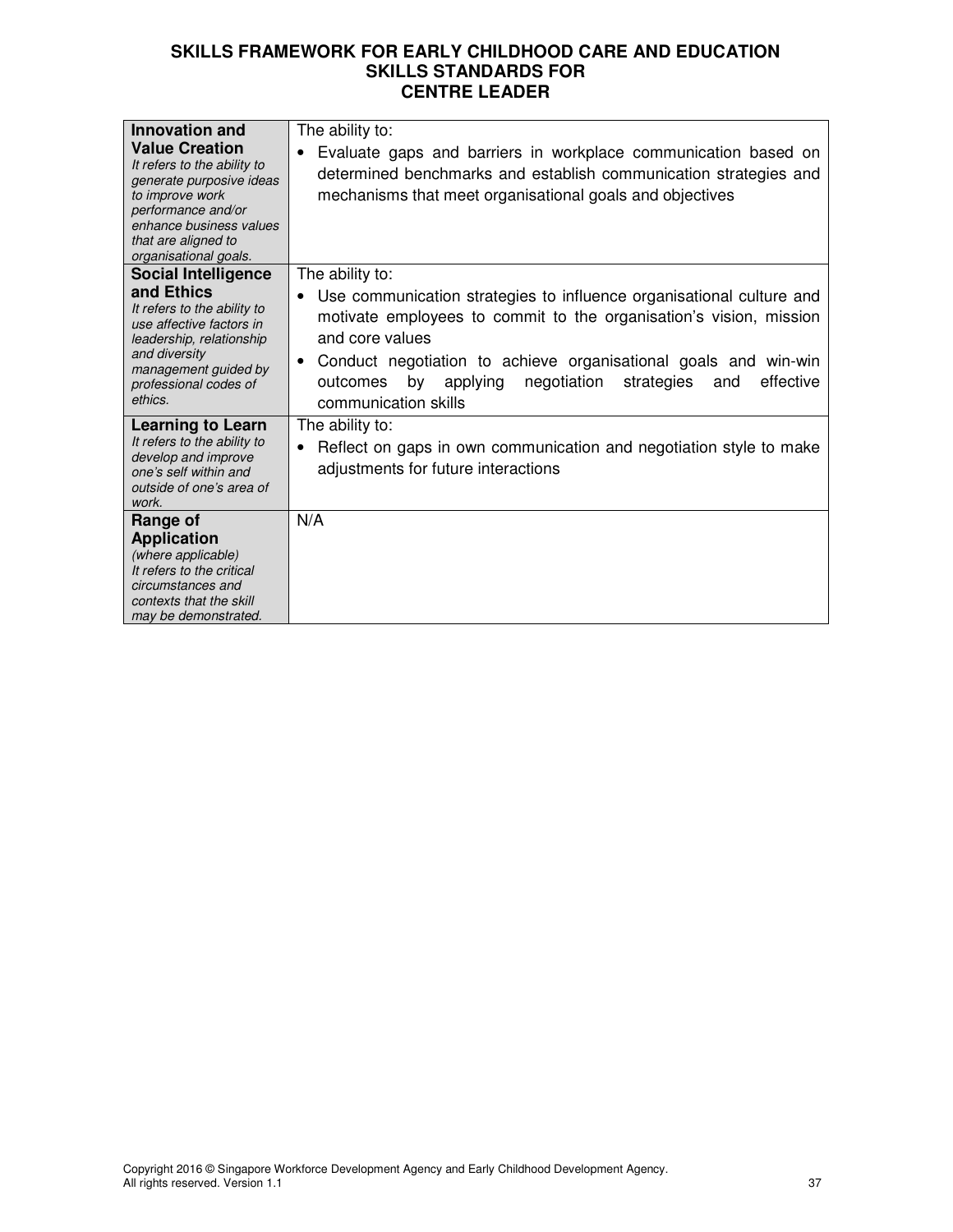| <b>Skill Code</b>                                                                                                                                                                                                                 | ES-ACE-402G-1                                                                                                                                                                                                     | <b>Skill Category</b>                                                                                                                                                                                                                                                                   | Problem-solving and<br>Innovation                                                                                                                                                                                                                                                                                                                                                                                                                                                                                                                                                                                                                                                                                          |
|-----------------------------------------------------------------------------------------------------------------------------------------------------------------------------------------------------------------------------------|-------------------------------------------------------------------------------------------------------------------------------------------------------------------------------------------------------------------|-----------------------------------------------------------------------------------------------------------------------------------------------------------------------------------------------------------------------------------------------------------------------------------------|----------------------------------------------------------------------------------------------------------------------------------------------------------------------------------------------------------------------------------------------------------------------------------------------------------------------------------------------------------------------------------------------------------------------------------------------------------------------------------------------------------------------------------------------------------------------------------------------------------------------------------------------------------------------------------------------------------------------------|
|                                                                                                                                                                                                                                   |                                                                                                                                                                                                                   | <b>Sub-Skill Category</b><br>(if applicable)                                                                                                                                                                                                                                            |                                                                                                                                                                                                                                                                                                                                                                                                                                                                                                                                                                                                                                                                                                                            |
| <b>Skill</b>                                                                                                                                                                                                                      | <b>Solve Problems and Make Decisions at Managerial Level</b>                                                                                                                                                      |                                                                                                                                                                                                                                                                                         |                                                                                                                                                                                                                                                                                                                                                                                                                                                                                                                                                                                                                                                                                                                            |
| <b>Skill Description</b>                                                                                                                                                                                                          | This Skill describes the ability to examine the causes of performance<br>deficiency and its impact on an organisation. It also includes managing<br>team dynamics to identify and address performance deficiency. |                                                                                                                                                                                                                                                                                         |                                                                                                                                                                                                                                                                                                                                                                                                                                                                                                                                                                                                                                                                                                                            |
| Knowledge and<br><b>Analysis</b><br>It refers to gathering,<br>cognitive processing,<br>integration and inspection<br>of facts and information<br>required to perform the<br>work tasks and activities.<br><b>Application and</b> | The ability to understand:<br>standards and quality control policies<br>$\bullet$<br>performance deficiency<br>manage team dynamics<br>and their features<br>features<br>Procedures (SOPs)<br>The ability to:     | Sources of information to identify performance deficiency<br>problem-solving and decision-making process<br>Factors affecting the effectiveness of an implementation plan<br>implemented solution as part of current                                                                    | Advantages and disadvantages of the various methods to collect<br>relevant and current information on organisational performance<br>• Advantages and disadvantages of the various methods to identify<br>Types of analytical tools and techniques and their application in the<br>Principles of group dynamics and teamwork and techniques to<br>Types of decision-making models for arriving at the preferred solution<br>Tools and techniques to identify performance deficiency or cause of<br>failure in implemented solution and implementation plan and their<br>Advantages and disadvantages of various ways to formalise<br>Standard<br>Operating<br>Organisational procedures for amending and disseminating SOPs |
| <b>Adaptation</b><br>It refers to the ability to<br>perform the work tasks<br>and activities required of<br>the occupation, and the<br>ability to react to and<br>manage the changes at<br>work.<br>Innovation and                | Collect<br>relevant<br>standard operating procedures<br>The ability to:                                                                                                                                           | current information<br>and<br>performance standards and quality control policies<br>and their impact on organisation-related aspects<br>appropriate group facilitation techniques<br>Evaluate the effectiveness of the<br>implementation plan using appropriate techniques and criteria | organisational<br>on<br>Identify the types of performance deficiency and examine the causes<br>Identify the root causes of the problems with team members using<br>Determine a preferred solution using appropriate methods and draw<br>up an implementation plan to implement the solution at the workplace<br>Formalise implemented solution as part of the organisation's current<br>implemented<br>solution<br>and                                                                                                                                                                                                                                                                                                     |
| <b>Value Creation</b><br>It refers to the ability to<br>generate purposive ideas<br>to improve work                                                                                                                               | facilitation techniques                                                                                                                                                                                           |                                                                                                                                                                                                                                                                                         | Generate creative ideas using appropriate idea generation and group                                                                                                                                                                                                                                                                                                                                                                                                                                                                                                                                                                                                                                                        |

Copyright 2016 © Singapore Workforce Development Agency and Early Childhood Development Agency. All rights reserved. Version 1.1 38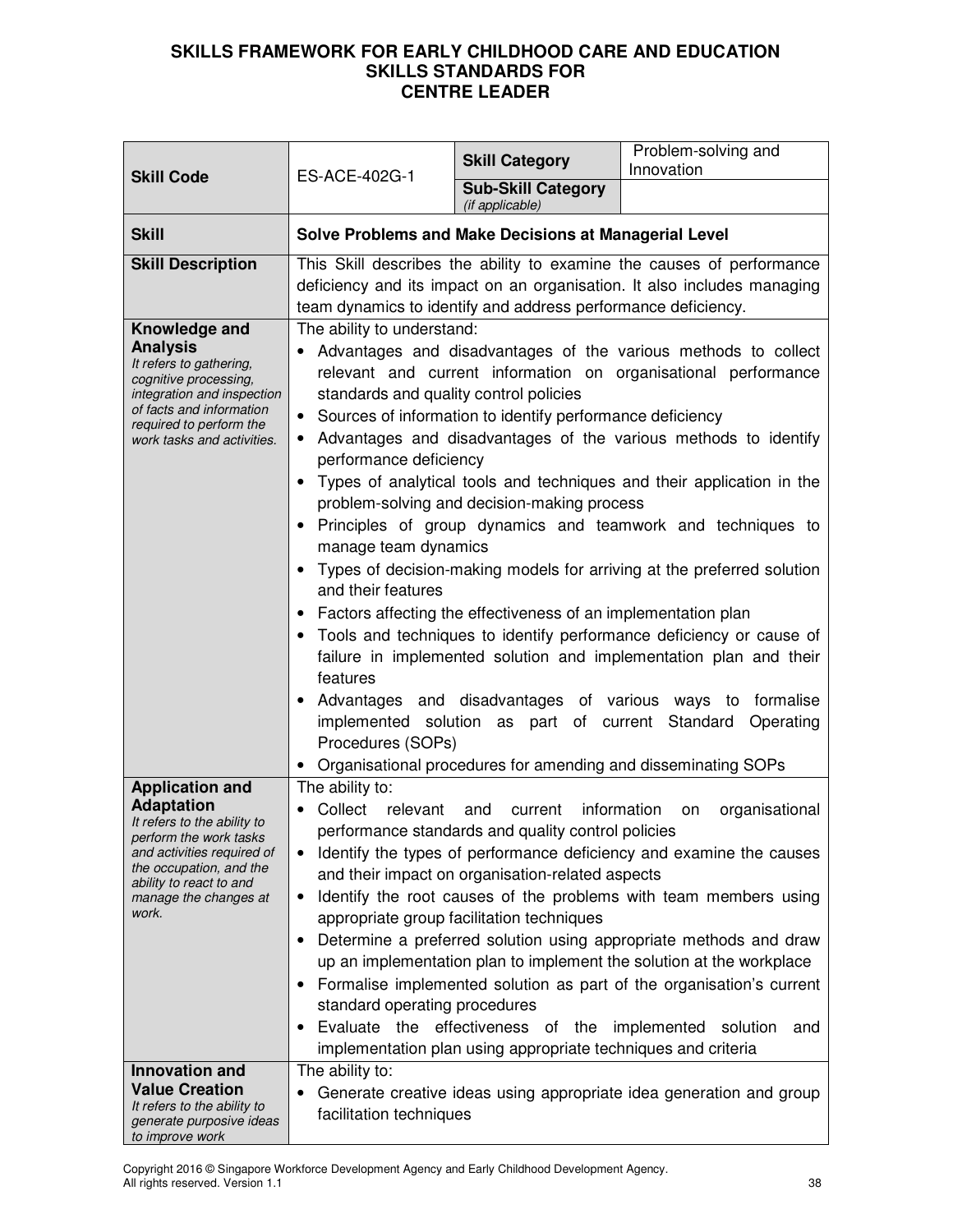| performance and/or<br>enhance business values<br>that are aligned to<br>organisational goals.                                                                                  | Shortlist the most viable ideas based on a set of pertinent criteria<br>$\bullet$<br>using appropriate problem-solving and decision-making techniques<br>and tools<br>Evaluate the impact of shortlisted ideas using appropriate problem-<br>٠<br>solving and decision-making techniques and tools<br>Develop a corrective action plan for any shortfalls identified in the<br>implemented solution and conduct a follow-up review of modifications<br>made |
|--------------------------------------------------------------------------------------------------------------------------------------------------------------------------------|-------------------------------------------------------------------------------------------------------------------------------------------------------------------------------------------------------------------------------------------------------------------------------------------------------------------------------------------------------------------------------------------------------------------------------------------------------------|
| <b>Social Intelligence</b>                                                                                                                                                     | The ability to:                                                                                                                                                                                                                                                                                                                                                                                                                                             |
| and Ethics<br>It refers to the ability to<br>use affective factors in<br>leadership, relationship<br>and diversity<br>management guided by<br>professional codes of<br>ethics. | Manage team dynamics and differing opinions through the use of<br>$\bullet$<br>conflict management techniques                                                                                                                                                                                                                                                                                                                                               |
| <b>Learning to Learn</b><br>It refers to the ability to<br>develop and improve<br>one's self within and<br>outside of one's area of<br>work.                                   | The ability to:<br>Reflect on own strengths and weaknesses and its impact in solving<br>$\bullet$<br>problems and making decisions                                                                                                                                                                                                                                                                                                                          |
| Range of                                                                                                                                                                       | N/A                                                                                                                                                                                                                                                                                                                                                                                                                                                         |
| <b>Application</b>                                                                                                                                                             |                                                                                                                                                                                                                                                                                                                                                                                                                                                             |
| (where applicable)                                                                                                                                                             |                                                                                                                                                                                                                                                                                                                                                                                                                                                             |
| It refers to the critical                                                                                                                                                      |                                                                                                                                                                                                                                                                                                                                                                                                                                                             |
| circumstances and                                                                                                                                                              |                                                                                                                                                                                                                                                                                                                                                                                                                                                             |
| contexts that the skill                                                                                                                                                        |                                                                                                                                                                                                                                                                                                                                                                                                                                                             |
|                                                                                                                                                                                |                                                                                                                                                                                                                                                                                                                                                                                                                                                             |
| may be demonstrated.                                                                                                                                                           |                                                                                                                                                                                                                                                                                                                                                                                                                                                             |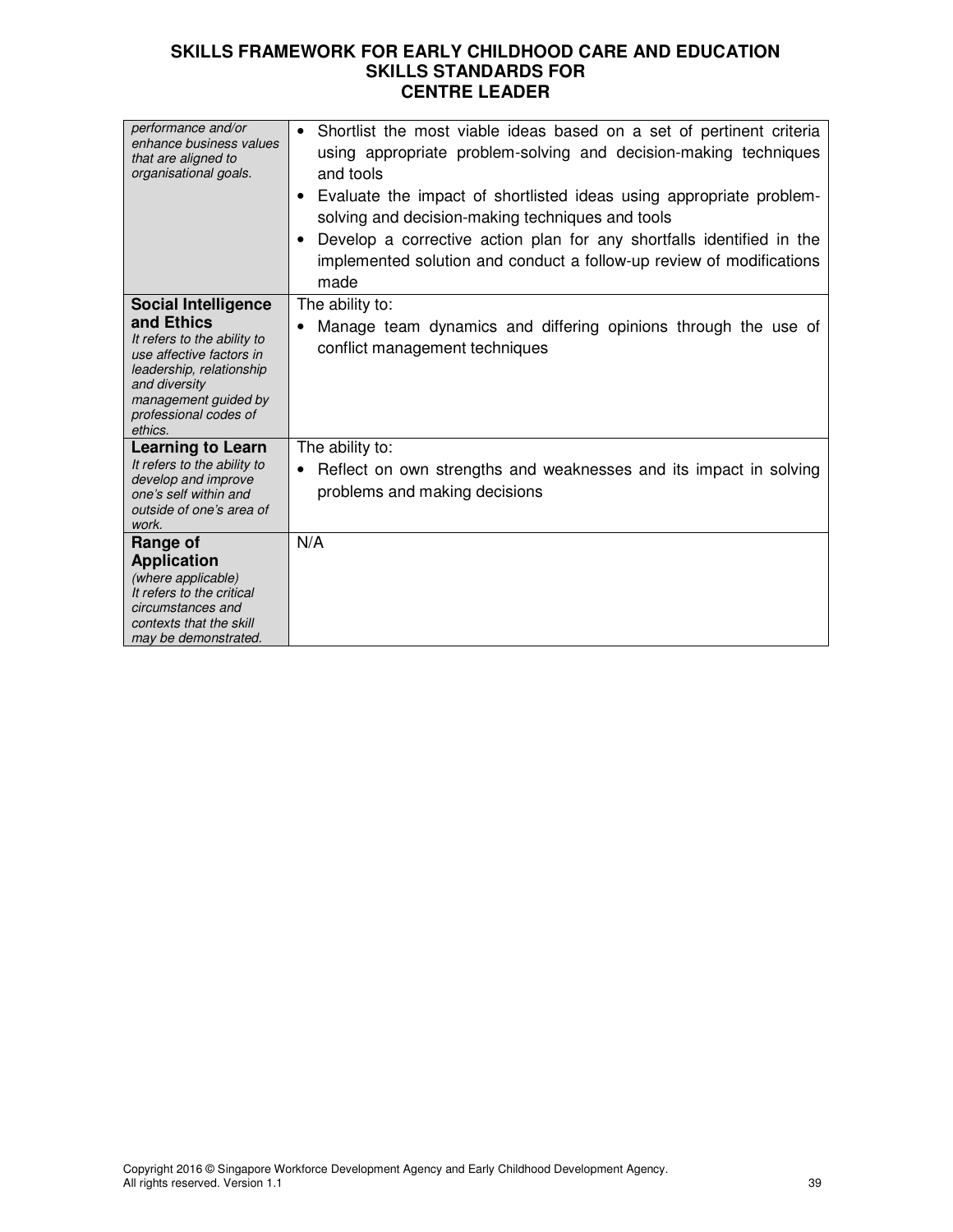| <b>Skill Code</b>                                                                                                                                                                                                                                                                                                                                                                                                                             |                                                                                                                                                                                                                                                                                                                                                                                                                                                                                                                                                                                                                                               | <b>Skill Category</b>                        | <b>Building Organisational</b><br>Capacity |
|-----------------------------------------------------------------------------------------------------------------------------------------------------------------------------------------------------------------------------------------------------------------------------------------------------------------------------------------------------------------------------------------------------------------------------------------------|-----------------------------------------------------------------------------------------------------------------------------------------------------------------------------------------------------------------------------------------------------------------------------------------------------------------------------------------------------------------------------------------------------------------------------------------------------------------------------------------------------------------------------------------------------------------------------------------------------------------------------------------------|----------------------------------------------|--------------------------------------------|
|                                                                                                                                                                                                                                                                                                                                                                                                                                               | ECC-BOC-6004-1.1                                                                                                                                                                                                                                                                                                                                                                                                                                                                                                                                                                                                                              | <b>Sub-Skill Category</b><br>(if applicable) | Visioning & Planning                       |
| <b>Skill</b>                                                                                                                                                                                                                                                                                                                                                                                                                                  | Establish Buy-in and Uphold the Vision, Mission and Values of the<br><b>Centre</b>                                                                                                                                                                                                                                                                                                                                                                                                                                                                                                                                                            |                                              |                                            |
| <b>Skill Description</b>                                                                                                                                                                                                                                                                                                                                                                                                                      | This skill describes the ability to uphold the centre's vision, mission, and<br>values. It also includes articulating the rationale and importance of the<br>centre's vision, mission, and values to colleagues and families, and<br>promoting ownership of it. It also includes setting the centre's direction<br>and strategic plans, alignment of centre's programmes to the vision,<br>mission, and values, and guilding colleagues to align daily work to the<br>centre's long-term objectives.                                                                                                                                          |                                              |                                            |
| Knowledge and<br><b>Analysis</b><br>It refers to gathering,<br>cognitive processing,<br>integration and inspection<br>of facts and information<br>required to perform the<br>work tasks and activities.                                                                                                                                                                                                                                       | The ability to understand:<br>The role of leadership in establishing buy-in for the vision, mission and<br>values of the centre<br>The importance of shared vision, mission, and values<br>$\bullet$<br>The need to align specific goals and strategic planning to the centre's<br>vision, mission and values<br>• Strategies to establish buy-in of colleagues and families for the vision,<br>mission and values of the centre                                                                                                                                                                                                              |                                              |                                            |
| <b>Application and</b><br><b>Adaptation</b><br>It refers to the ability to<br>perform the work tasks<br>and activities required of<br>the occupation, and the<br>ability to react to and<br>manage the changes at<br>work.                                                                                                                                                                                                                    | The ability to:<br>Articulate the rationale behind and importance of the vision, mission<br>and values of the centre to colleagues and families<br>• Promote ownership of centre's vision, mission and values<br>• Set the centre's focus and direction, and develop the centre's strategic<br>plans and processes in alignment with the centre's vision, mission and<br>values<br>Ensure that the centre's programmes are in alignment with the<br>$\bullet$<br>centre's vision, mission and values<br>Develop and implement clear strategies to achieve long-term goals in<br>$\bullet$<br>alignment to centre's vision, mission and values |                                              |                                            |
| <b>Innovation and</b><br><b>Value Creation</b><br>It refers to the ability to<br>generate purposive ideas<br>to improve work<br>performance and/or<br>enhance business values<br>that are aligned to<br>organisational goals.<br><b>Social Intelligence</b><br>and Ethics<br>It refers to the ability to<br>use affective factors in<br>leadership, relationship<br>and diversity<br>management guided by<br>professional codes of<br>ethics. | $\overline{N}/A$<br>The ability to:<br>Guide colleagues in aligning own daily work to the centre's long-term<br>objectives                                                                                                                                                                                                                                                                                                                                                                                                                                                                                                                    |                                              |                                            |
| <b>Learning to Learn</b><br>It refers to the ability to                                                                                                                                                                                                                                                                                                                                                                                       | N/A                                                                                                                                                                                                                                                                                                                                                                                                                                                                                                                                                                                                                                           |                                              |                                            |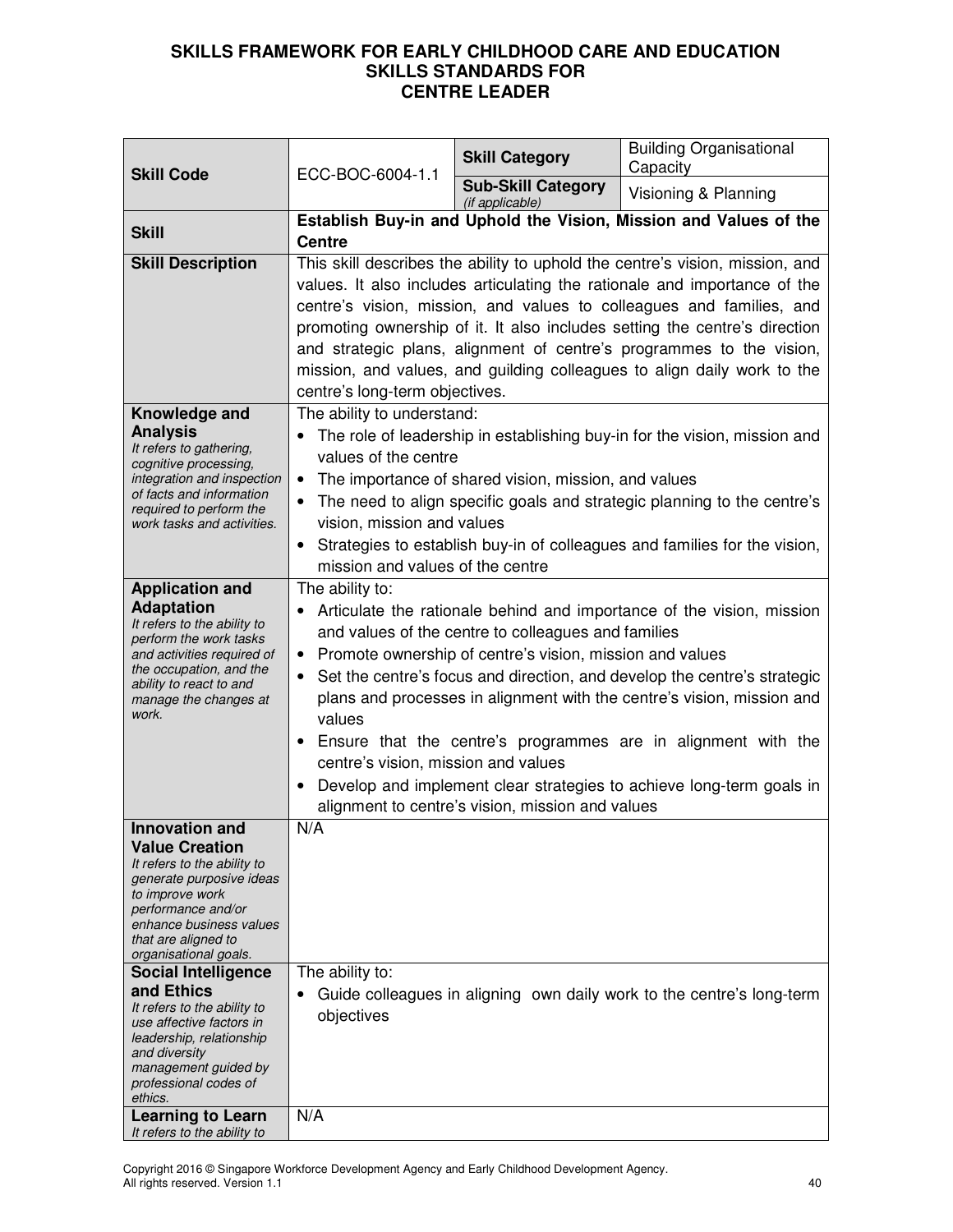| develop and improve<br>one's self within and<br>outside of one's area of<br>work.                                                                         |                                                                                                                                                                                                                                                                                                                                                                                                                                                                                                                                               |
|-----------------------------------------------------------------------------------------------------------------------------------------------------------|-----------------------------------------------------------------------------------------------------------------------------------------------------------------------------------------------------------------------------------------------------------------------------------------------------------------------------------------------------------------------------------------------------------------------------------------------------------------------------------------------------------------------------------------------|
| Range of<br><b>Application</b><br>(where applicable)<br>It refers to the critical<br>circumstances and<br>contexts that the skill<br>may be demonstrated. | Strategies to establish a shared vision, mission and values may include,<br>but are not limited to:<br>• Understanding centre's strengths, weaknesses, opportunities and<br>threats<br>• Determining strategic position with colleagues – how the centre can<br>best serve families and community partners<br>Reviewing and analysing centre's services with colleagues<br>Reviewing centre's vision, mission and values with colleagues<br>Regularly garner support of key stakeholders for the vision, mission,<br>and values of the centre |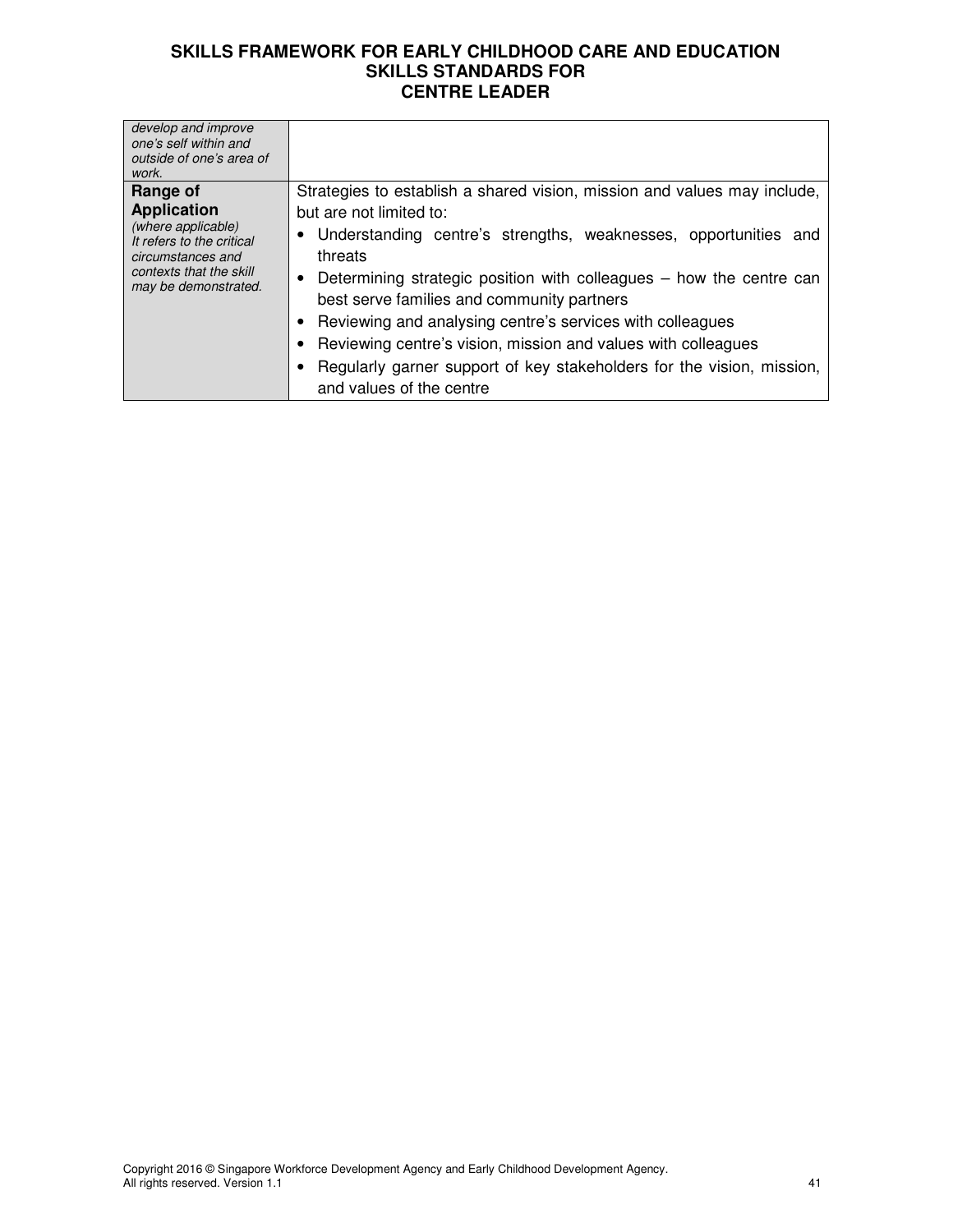| <b>Skill Code</b>                                                                                                                                                                                                             | ECC-BOC-6005-1.1                                                                                                                                                                                                                                                                                                                                                                                                                                                                                                                                                          | <b>Skill Category</b>                        | <b>Building Organisational</b><br>Capacity                         |
|-------------------------------------------------------------------------------------------------------------------------------------------------------------------------------------------------------------------------------|---------------------------------------------------------------------------------------------------------------------------------------------------------------------------------------------------------------------------------------------------------------------------------------------------------------------------------------------------------------------------------------------------------------------------------------------------------------------------------------------------------------------------------------------------------------------------|----------------------------------------------|--------------------------------------------------------------------|
|                                                                                                                                                                                                                               |                                                                                                                                                                                                                                                                                                                                                                                                                                                                                                                                                                           | <b>Sub-Skill Category</b><br>(if applicable) | Visioning & Planning                                               |
| <b>Skill</b>                                                                                                                                                                                                                  | <b>Coherence of Plans</b>                                                                                                                                                                                                                                                                                                                                                                                                                                                                                                                                                 |                                              | Drive Centre's Initiatives, Systems and Processes and Look Into    |
| <b>Skill Description</b>                                                                                                                                                                                                      | This skill describes the ability to drive centre's initiatives, systems and<br>processes by articulating clear long-term objectives and plans, delineating<br>and providing key jobs roles and expectations to colleagues, and providing<br>leadership and resources to support initiatives. It also includes leading in<br>periodic review of initiatives through establishing systems and processes<br>to evaluate effectiveness in achieving centre's goals, and exploring new<br>methods to improve on systems and processes.                                         |                                              |                                                                    |
| Knowledge and<br><b>Analysis</b><br>It refers to gathering,<br>cognitive processing,<br>integration and<br>inspection of facts and<br>information required to<br>perform the work tasks<br>and activities.                    | The ability to understand:<br>Relevant regulatory frameworks and legislations<br>The need to establish key strategies to facilitate achievement of long-<br>term goals<br>The importance of streamlining processes and systems<br>The importance of aligning plans<br>The schemes and initiatives available to relieve operating costs and<br>encourage productivity and innovation<br>The importance of a HR management and development plan<br>The role of leadership in driving and evaluating initiatives, systems and<br>processes<br>Features of coherence in plans |                                              |                                                                    |
| <b>Application and</b><br><b>Adaptation</b><br>It refers to the ability to<br>perform the work tasks<br>and activities required<br>of the occupation, and<br>the ability to react to<br>and manage the<br>changes at work.    | The ability to:<br>Articulate clearly the long-term objectives of the centre<br>$\bullet$<br>Delineate key job roles to colleagues and provide clarity in job roles and<br>expectations<br>Lead the periodic review of initiatives, systems and processes to<br>evaluate effectiveness of initiatives in achieving centre's goals<br>Provide leadership and resources to support centre's initiatives<br>Establish a culture of pro-activeness in initiatives to improve systems<br>and processes                                                                         |                                              |                                                                    |
| <b>Innovation and</b><br><b>Value Creation</b><br>It refers to the ability to<br>generate purposive<br>ideas to improve work<br>performance and/or<br>enhance business<br>values that are aligned<br>to organisational goals. | The ability to:                                                                                                                                                                                                                                                                                                                                                                                                                                                                                                                                                           |                                              | Explore new methods for centre to improve on systems and processes |
| <b>Social Intelligence</b><br>and Ethics<br>It refers to the ability to<br>use affective factors in<br>leadership, relationship<br>and diversity<br>management guided by<br>professional codes of                             | The ability to:<br>lead colleagues in centre's initiatives                                                                                                                                                                                                                                                                                                                                                                                                                                                                                                                | Acknowledge contributions by colleagues      | Encourage leadership renewal by having Senior Pre-school Teachers  |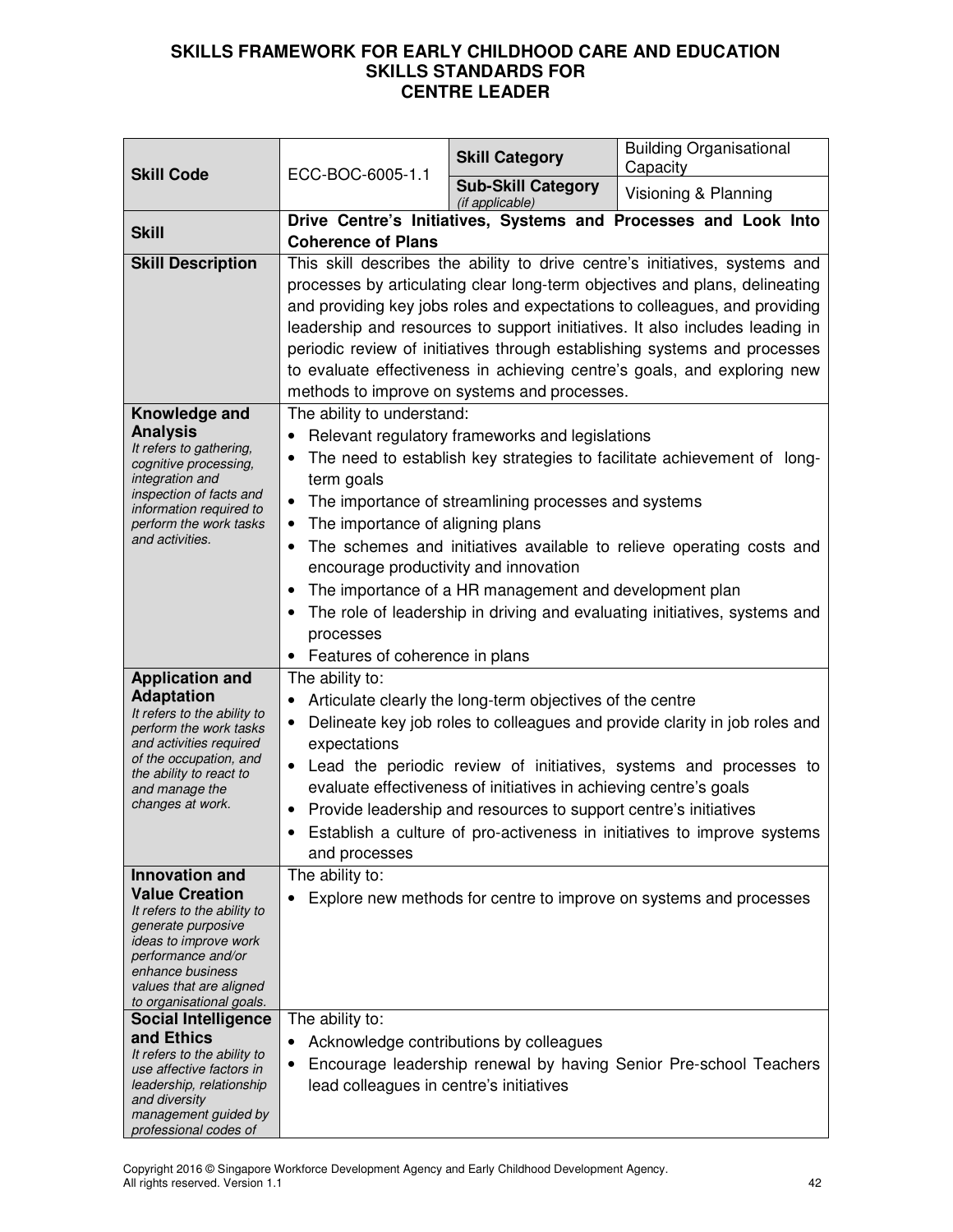| ethics.                                                                                                                                                   |                                                                                                                                                                                                                                                                                                                                                                                                                                                                                                                                                                                                                                                                                                                                                                                                                                                                                                                    |
|-----------------------------------------------------------------------------------------------------------------------------------------------------------|--------------------------------------------------------------------------------------------------------------------------------------------------------------------------------------------------------------------------------------------------------------------------------------------------------------------------------------------------------------------------------------------------------------------------------------------------------------------------------------------------------------------------------------------------------------------------------------------------------------------------------------------------------------------------------------------------------------------------------------------------------------------------------------------------------------------------------------------------------------------------------------------------------------------|
| <b>Learning to Learn</b><br>It refers to the ability to<br>develop and improve<br>one's self within and<br>outside of one's area of<br>work.              | N/A                                                                                                                                                                                                                                                                                                                                                                                                                                                                                                                                                                                                                                                                                                                                                                                                                                                                                                                |
| Range of<br><b>Application</b><br>(where applicable)<br>It refers to the critical<br>circumstances and<br>contexts that the skill<br>may be demonstrated. | Features of coherence in plans may include, but are not limited to:<br>Coherence between curricula and programmes and centre goals<br>Coherence between curricula and programmes and needs of children<br>٠<br>Coherence between pedagogies and intended learning outcomes<br>Coherence between staff professional development and curricula<br>needs<br>Coherence between staff well-being and strategic direction of the<br>centre<br>Relevant regulatory frameworks and legislations must include, but are not<br>limited to:<br>Child Care Centres Act (for Child Care Centres)<br>Education Act (for Kindergartens)<br>Employment Act and other legislation covering employment practices<br>and labour relations<br>Employment of Foreign Manpower Act, Immigration Act and other work<br>pass-related legislation<br>WSH Act, Work Injury Compensation Act (WICA) and other WSH<br>$\bullet$<br>regulations |

# Remarks:

This Skill Standard should be referenced together with:

- **BM-SPI-402E-1** Manage and Review Systems and Processes
- **BM-SPI-406E-1** Manage Resource Planning
- **BM-SPI-304E-1** Display Critical Thinking and Analytical Skills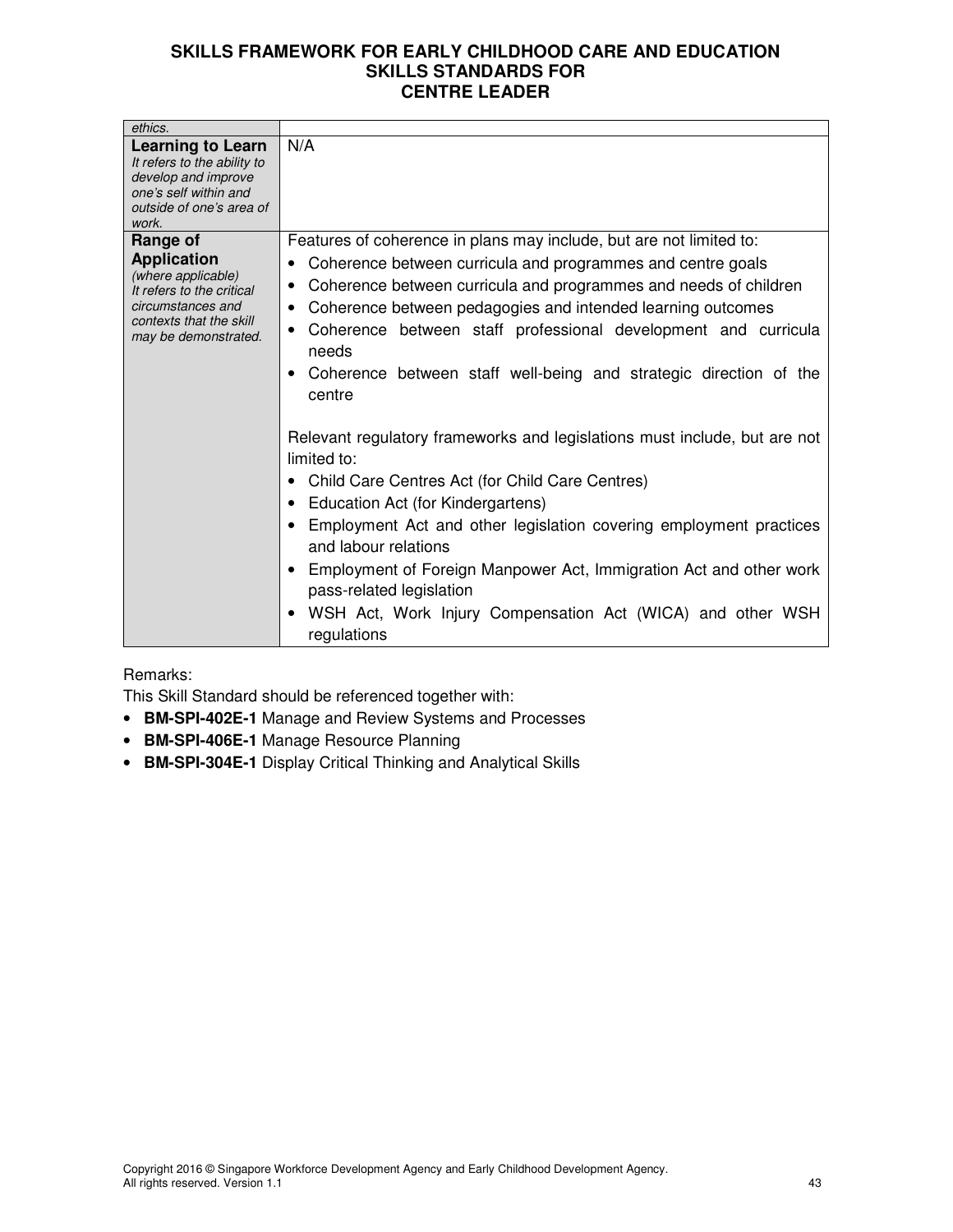| <b>Skill Code</b>                                                                                                                                                                                                             | BM-SPI-402E-1                                                                                                                                                                                                                        | <b>Skill Category</b>                                                                                                       | Planning and<br>Implementation                                                                                                                                                                           |
|-------------------------------------------------------------------------------------------------------------------------------------------------------------------------------------------------------------------------------|--------------------------------------------------------------------------------------------------------------------------------------------------------------------------------------------------------------------------------------|-----------------------------------------------------------------------------------------------------------------------------|----------------------------------------------------------------------------------------------------------------------------------------------------------------------------------------------------------|
|                                                                                                                                                                                                                               |                                                                                                                                                                                                                                      | <b>Sub-Skill Category</b><br>(if applicable)                                                                                |                                                                                                                                                                                                          |
| <b>Skill</b>                                                                                                                                                                                                                  |                                                                                                                                                                                                                                      | <b>Manage and Review Systems and Processes</b>                                                                              |                                                                                                                                                                                                          |
| <b>Skill Description</b>                                                                                                                                                                                                      | This Skill describes the ability to manage, review and evaluate systems<br>and processes with a view for enhancements. It also includes gathering<br>of feedback and developing solutions to close gaps and to make<br>improvements. |                                                                                                                             |                                                                                                                                                                                                          |
| Knowledge and<br><b>Analysis</b><br>It refers to gathering,<br>cognitive processing,<br>integration and inspection<br>of facts and information<br>required to perform the<br>work tasks and activities.                       | The ability to understand:                                                                                                                                                                                                           | Different tiers of systems and processes within the organisation<br>Tools and methodologies to review systems and processes |                                                                                                                                                                                                          |
| <b>Application and</b><br><b>Adaptation</b><br>It refers to the ability to<br>perform the work tasks and<br>activities required of the<br>occupation, and the ability<br>to react to and manage the<br>changes at work.       | The ability to:<br>and policies                                                                                                                                                                                                      |                                                                                                                             | Manage systems and processes to meet organisational guidelines                                                                                                                                           |
| <b>Innovation and</b><br><b>Value Creation</b><br>It refers to the ability to<br>generate purposive ideas<br>to improve work<br>performance and/or<br>enhance business values<br>that are aligned to<br>organisational goals. | The ability to:<br>$\bullet$                                                                                                                                                                                                         | organisational policies to identify areas for improvement<br>to further enhance organisational systems and processes        | Review and evaluate systems and processes in accordance with<br>Develop and establish solutions to gaps and areas of improvement                                                                         |
| <b>Social Intelligence</b><br>and Ethics<br>It refers to the ability to use<br>affective factors in<br>leadership, relationship<br>and diversity management<br>guided by professional<br>codes of ethics.                     | The ability to:<br>managing                                                                                                                                                                                                          | and reviewing systems and processes to<br>continued efficiency of organisational business processes                         | Adhere to organisational code of conduct, values and ethics when<br>ensure                                                                                                                               |
| <b>Learning to Learn</b><br>It refers to the ability to<br>develop and improve one's<br>self within and outside of<br>one's area of work.                                                                                     | The ability to:<br>application                                                                                                                                                                                                       |                                                                                                                             | Keep abreast of best practices in managing systems and processes<br>by subscribing to diverse learning channels and participating in peer<br>discussion platforms to enhance own knowledge for workplace |
| Range of<br><b>Application</b><br>(where applicable)<br>It refers to the critical<br>circumstances and<br>contexts that the skill may<br>be demonstrated.                                                                     | N/A                                                                                                                                                                                                                                  |                                                                                                                             |                                                                                                                                                                                                          |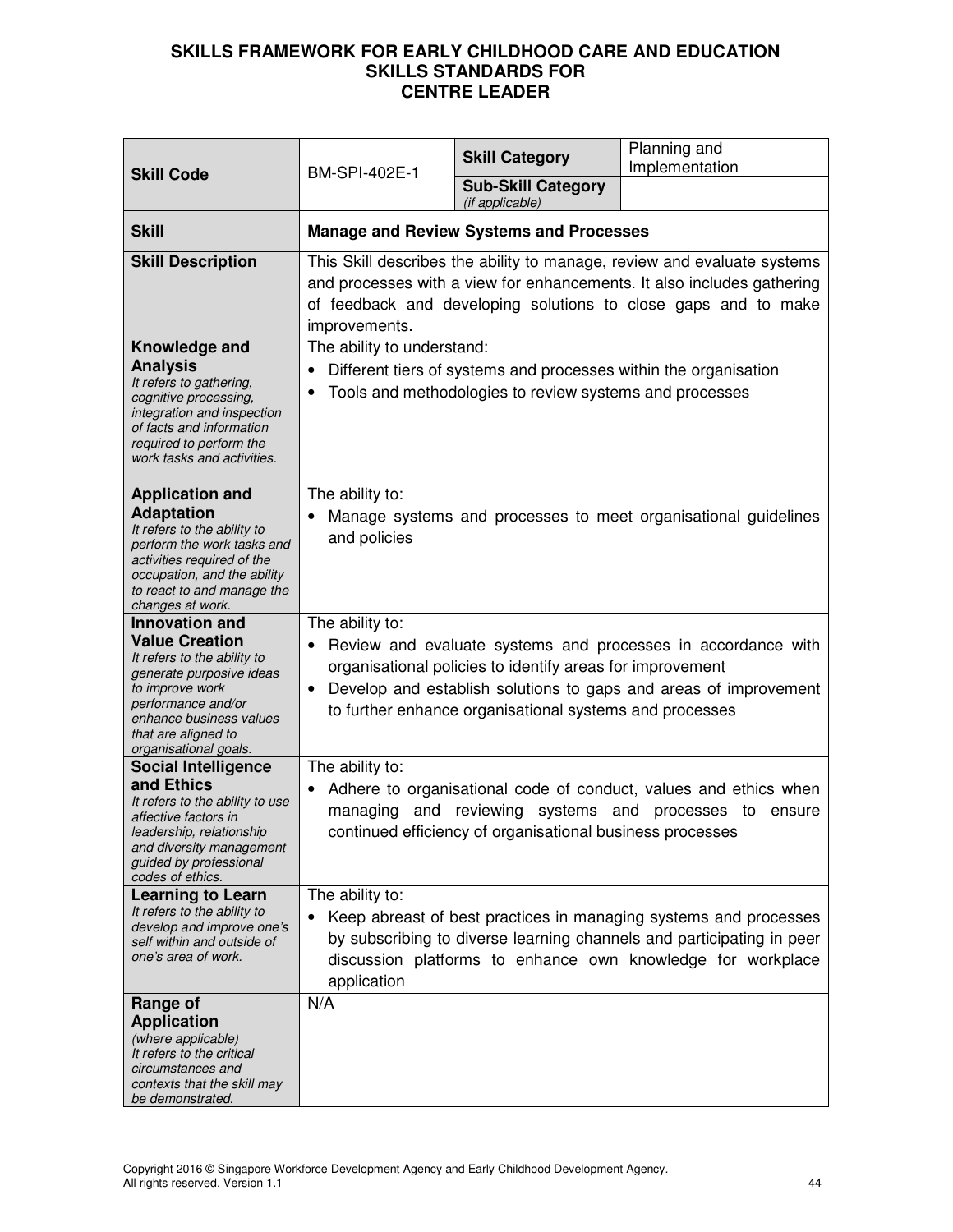| <b>Skill Code</b>                                                                                                                                                                                                             | <b>BM-SPI-406E-1</b>                                                                                                                                                                                                                                                                                                            | <b>Skill Category</b>                                                                                   | Planning and<br>Implementation                                                                                                                |
|-------------------------------------------------------------------------------------------------------------------------------------------------------------------------------------------------------------------------------|---------------------------------------------------------------------------------------------------------------------------------------------------------------------------------------------------------------------------------------------------------------------------------------------------------------------------------|---------------------------------------------------------------------------------------------------------|-----------------------------------------------------------------------------------------------------------------------------------------------|
|                                                                                                                                                                                                                               |                                                                                                                                                                                                                                                                                                                                 | <b>Sub-Skill Category</b><br>(if applicable)                                                            |                                                                                                                                               |
| <b>Skill</b>                                                                                                                                                                                                                  | <b>Manage Resource Planning</b>                                                                                                                                                                                                                                                                                                 |                                                                                                         |                                                                                                                                               |
| <b>Skill Description</b>                                                                                                                                                                                                      | This Skill describes the ability to manage resource planning to meet<br>business function requirements. It also includes identifying resource<br>needs, acquiring and allocating resources, reviewing resource utilisation<br>and assessing resource allocation outcomes with a view to achieve<br>optimal resource allocation. |                                                                                                         |                                                                                                                                               |
| Knowledge and<br><b>Analysis</b><br>It refers to gathering,<br>cognitive processing,<br>integration and inspection<br>of facts and information<br>required to perform the<br>work tasks and activities.                       | The ability to understand:<br>Types of resources<br>$\bullet$<br>$\bullet$<br>$\bullet$                                                                                                                                                                                                                                         | Outcomes of effective resource allocation<br>Relevant stakeholders to consider during resource planning |                                                                                                                                               |
| <b>Application and</b><br><b>Adaptation</b><br>It refers to the ability to<br>perform the work tasks<br>and activities required of<br>the occupation, and the<br>ability to react to and<br>manage the changes at<br>work.    | The ability to:<br>Determine resource needs to ensure successful implementation of<br>business function strategy<br>Acquire and allocate resources to support execution of business<br>function strategy                                                                                                                        |                                                                                                         |                                                                                                                                               |
| <b>Innovation and</b><br><b>Value Creation</b><br>It refers to the ability to<br>generate purposive ideas<br>to improve work<br>performance and/or<br>enhance business values<br>that are aligned to<br>organisational goals. | The ability to:<br>Monitor and review resource usage to determine sufficiency and<br>$\bullet$<br>optimal utilisation of resources<br>Assess resource allocation outcomes and reallocate resources to<br>$\bullet$<br>meet business function strategy requirements                                                              |                                                                                                         |                                                                                                                                               |
| <b>Social Intelligence</b><br>and Ethics<br>It refers to the ability to<br>use affective factors in<br>leadership, relationship<br>and diversity<br>management guided by<br>professional codes of<br>ethics.                  | The ability to:<br>$\bullet$<br>function strategy                                                                                                                                                                                                                                                                               |                                                                                                         | Adhere to organisational code of conduct, values and ethics to ensure<br>appropriate and optimal utilisation of resources to support business |
| <b>Learning to Learn</b><br>It refers to the ability to<br>develop and improve<br>one's self within and<br>outside of one's area of<br>work.                                                                                  | The ability to:<br>Engage in regular reflective practice to assess how the utilisation<br>$\bullet$<br>resources can be further improved to ensure optimal use                                                                                                                                                                  |                                                                                                         |                                                                                                                                               |
| Range of<br><b>Application</b><br>(where applicable)<br>It refers to the critical<br>circumstances and<br>contexts that the skill<br>may be demonstrated.                                                                     | N/A                                                                                                                                                                                                                                                                                                                             |                                                                                                         |                                                                                                                                               |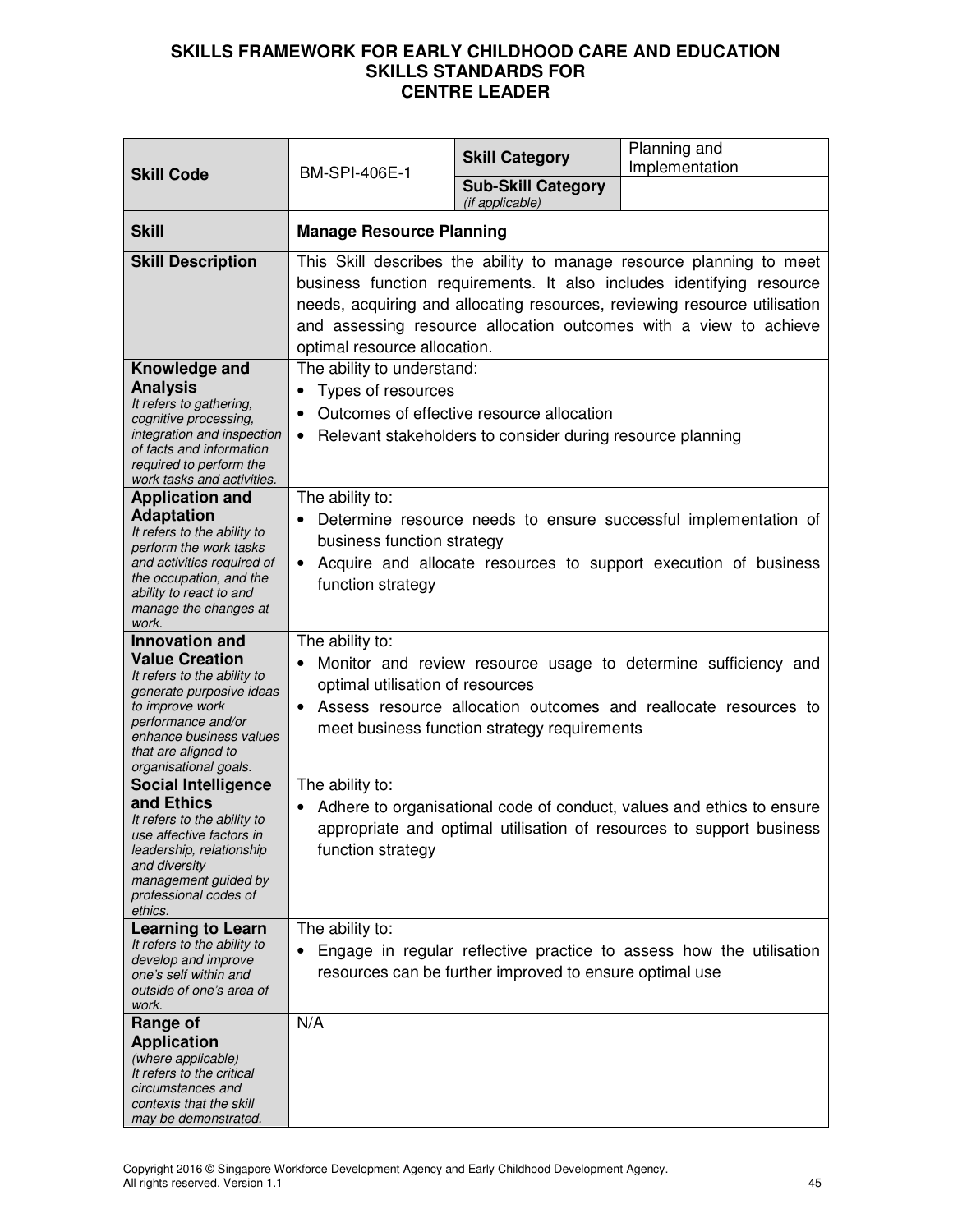| <b>Skill Code</b>                                                                                                                                                                                                          | <b>BM-SPI-304E-1</b>                                                                                            | <b>Skill Category</b>                                                                                                                                  | Problem-solving and<br>Innovation                                                                                                                                                                                                      |
|----------------------------------------------------------------------------------------------------------------------------------------------------------------------------------------------------------------------------|-----------------------------------------------------------------------------------------------------------------|--------------------------------------------------------------------------------------------------------------------------------------------------------|----------------------------------------------------------------------------------------------------------------------------------------------------------------------------------------------------------------------------------------|
|                                                                                                                                                                                                                            |                                                                                                                 | <b>Sub-Skill Category</b><br>(if applicable)                                                                                                           |                                                                                                                                                                                                                                        |
| <b>Skill</b>                                                                                                                                                                                                               | <b>Display Critical Thinking and Analytical Skills</b>                                                          |                                                                                                                                                        |                                                                                                                                                                                                                                        |
| <b>Skill Description</b>                                                                                                                                                                                                   |                                                                                                                 | and enhancing creative thinking among team members.                                                                                                    | This Skill describes the ability to apply critical thinking and analytical skills<br>for problem-solving. It also includes challenging and rethinking ideas,<br>analysing business issues to put forth recommendations to stakeholders |
| Knowledge and<br><b>Analysis</b><br>It refers to gathering,<br>cognitive processing,<br>integration and inspection<br>of facts and information<br>required to perform the<br>work tasks and activities.                    | The ability to understand:<br>$\bullet$<br>Barriers to creativity<br>$\bullet$<br>$\bullet$<br>analysis process | Methods to apply logical inquiry to issues                                                                                                             | Ways in which people may contribute to the critical thinking and                                                                                                                                                                       |
| <b>Application and</b><br><b>Adaptation</b><br>It refers to the ability to<br>perform the work tasks<br>and activities required of<br>the occupation, and the<br>ability to react to and<br>manage the changes at<br>work. | The ability to:                                                                                                 | recommendations to relevant stakeholders                                                                                                               | Analyse business issues through the use of critical-thinking to make                                                                                                                                                                   |
| <b>Innovation and</b>                                                                                                                                                                                                      | The ability to:                                                                                                 |                                                                                                                                                        |                                                                                                                                                                                                                                        |
| <b>Value Creation</b><br>It refers to the ability to<br>generate purposive ideas<br>to improve work<br>performance and/or<br>enhance business values<br>that are aligned to<br>organisational goals.                       | ٠                                                                                                               | Challenge and rethink ideas and provide insights to<br>stakeholders for continuous business improvement                                                | relevant                                                                                                                                                                                                                               |
| <b>Social Intelligence</b><br>and Ethics<br>It refers to the ability to<br>use affective factors in<br>leadership, relationship<br>and diversity<br>management guided by<br>professional codes of<br>ethics.               | The ability to:                                                                                                 | empathy and organisational awareness to close the gaps                                                                                                 | Make recommendations that are attuned to the needs of relevant<br>stakeholders and aligned to organisational objectives by exercising                                                                                                  |
| <b>Learning to Learn</b><br>It refers to the ability to<br>develop and improve<br>one's self within and<br>outside of one's area of<br>work.                                                                               | The ability to:<br>$\bullet$<br>$\bullet$                                                                       | to improve the organisation's business practices<br>improve productivity and own work performance<br>innovation and improve organisational performance | Develop a critical thinking mindset when dealing with business issues<br>Demonstrate problem-solving skills within own scope of work to<br>Enhance creative thinking skills among team members to foster                               |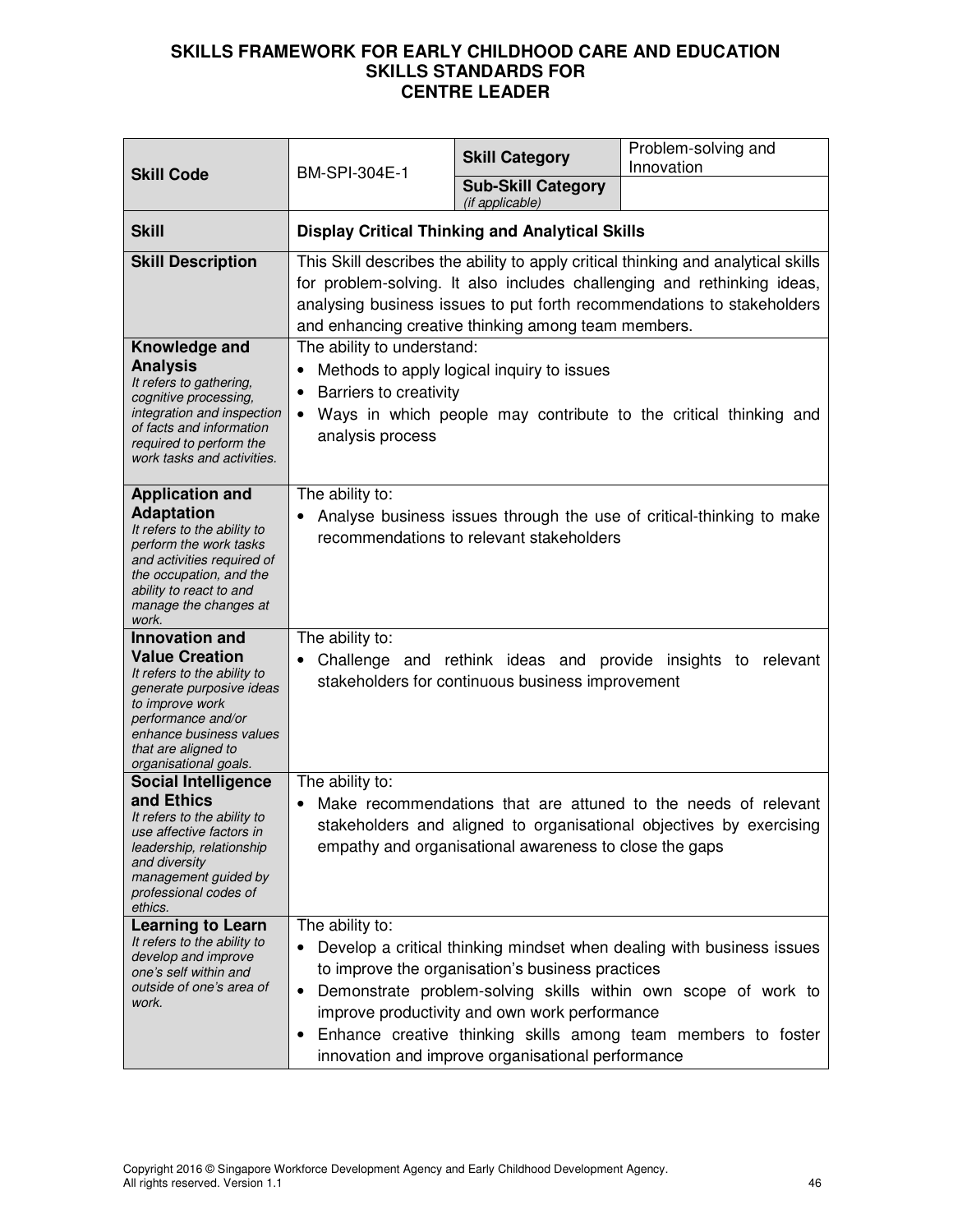| Range of<br><b>Application</b><br>(where applicable)<br>It refers to the critical<br>circumstances and<br>contexts that the skill<br>may be demonstrated. | Methods to apply logical inquiry to issues must include:<br>• Understand and identify relevant objectives and issues<br>• Formulate and raise key questions in a clear and concise manner<br>• Gather and assess relevant information pertaining to business<br>situation |
|-----------------------------------------------------------------------------------------------------------------------------------------------------------|---------------------------------------------------------------------------------------------------------------------------------------------------------------------------------------------------------------------------------------------------------------------------|
|                                                                                                                                                           | • Use abstract ideas and interpret them appropriately<br>Recognise and assess implications and practical consequences                                                                                                                                                     |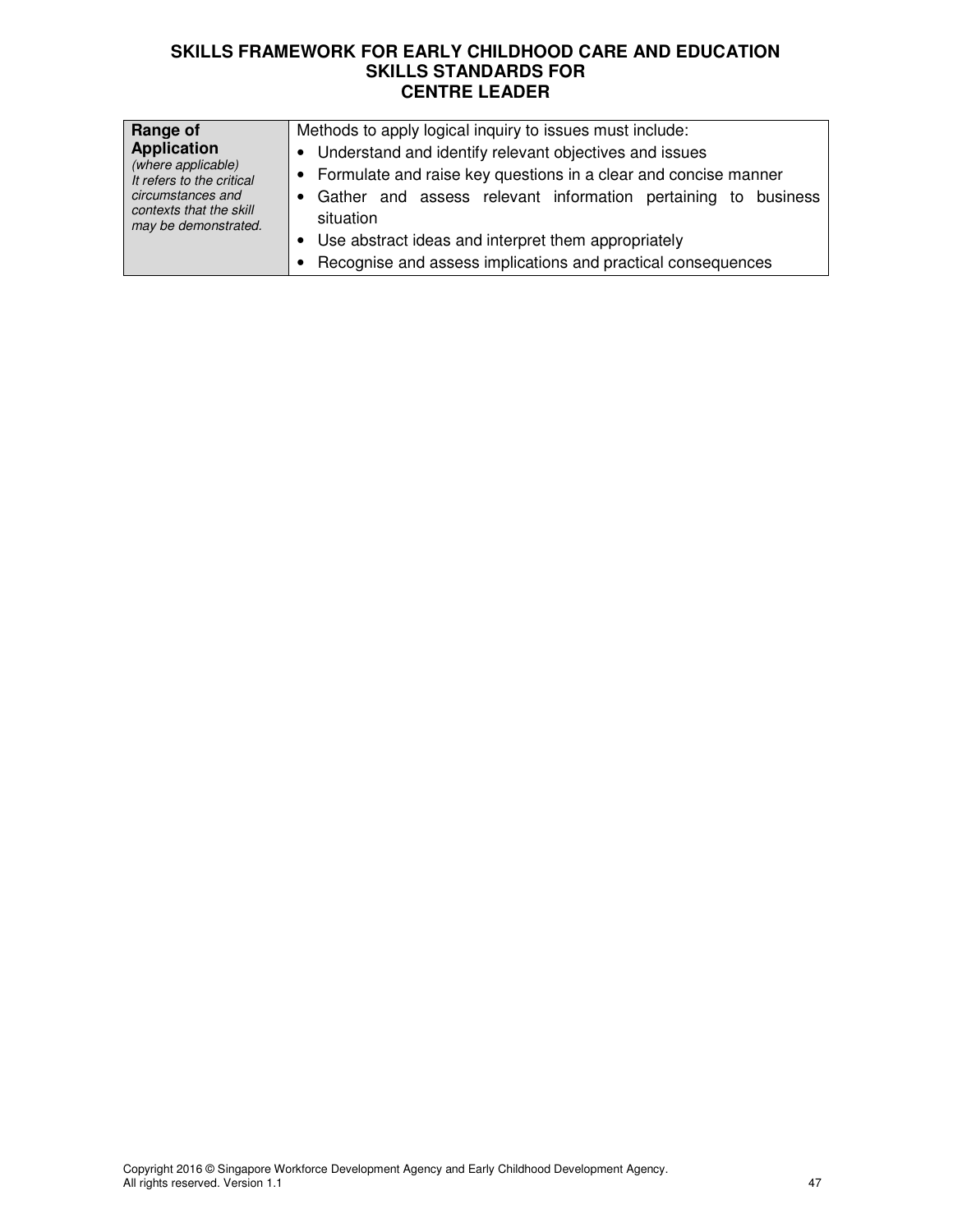| <b>Skill Code</b>                                                                                                                                                                                                                                                                                                                                                                                         | ECC-BOC-6006-1.1                                                                                                                                                                                                                                                                                                                                                                                                                                                                                                                                                                               | <b>Skill Category</b>                                                                                                                                                                               | <b>Building Organisational</b><br>Capacity                                                                                                                                                                                                                               |
|-----------------------------------------------------------------------------------------------------------------------------------------------------------------------------------------------------------------------------------------------------------------------------------------------------------------------------------------------------------------------------------------------------------|------------------------------------------------------------------------------------------------------------------------------------------------------------------------------------------------------------------------------------------------------------------------------------------------------------------------------------------------------------------------------------------------------------------------------------------------------------------------------------------------------------------------------------------------------------------------------------------------|-----------------------------------------------------------------------------------------------------------------------------------------------------------------------------------------------------|--------------------------------------------------------------------------------------------------------------------------------------------------------------------------------------------------------------------------------------------------------------------------|
|                                                                                                                                                                                                                                                                                                                                                                                                           |                                                                                                                                                                                                                                                                                                                                                                                                                                                                                                                                                                                                | <b>Sub-Skill Category</b><br>(if applicable)                                                                                                                                                        | Visioning & Planning                                                                                                                                                                                                                                                     |
| <b>Skill</b>                                                                                                                                                                                                                                                                                                                                                                                              |                                                                                                                                                                                                                                                                                                                                                                                                                                                                                                                                                                                                |                                                                                                                                                                                                     | Build Capacity of Colleagues and Centre Through Effective Human                                                                                                                                                                                                          |
| <b>Skill Description</b>                                                                                                                                                                                                                                                                                                                                                                                  | <b>Resource Management and Development</b><br>This skill describes the ability to build capacity of colleagues and centre<br>through effective human resource management (HRM) and development<br>aligned to the centre's vision, mission and values, and best practices. It<br>also includes initiating and promoting open communication, providing<br>leadership and resources to support staff in designing and implementing<br>professional development plans, reviewing and improving HRM policies,<br>and driving initiatives to promote the welfare, well-being and morale of<br>staff. |                                                                                                                                                                                                     |                                                                                                                                                                                                                                                                          |
| Knowledge and<br><b>Analysis</b><br>It refers to gathering,<br>cognitive processing,<br>integration and inspection<br>of facts and information<br>required to perform the<br>work tasks and activities.                                                                                                                                                                                                   | The ability to understand:<br>$\bullet$<br>aligned to employment laws<br>$\bullet$<br>Manpower<br>٠<br>collectively<br>development practices                                                                                                                                                                                                                                                                                                                                                                                                                                                   | Ethical issues and challenges in early childhood services<br>Strategies for effective HRM and development<br>Professional development of staff in an early childhood setting                        | Human resource management (HRM) in the early childhood context,<br>Singapore Employment Laws, as stipulated by the Ministry of<br>Appropriate methods to communicate with staff individually and<br>Current research, key trends and best practices in effective HRM and |
| <b>Application and</b><br><b>Adaptation</b><br>It refers to the ability to<br>perform the work tasks<br>and activities required of<br>the occupation, and the<br>ability to react to and<br>manage the changes at<br>work.                                                                                                                                                                                | The ability to:<br>values, and best practices<br>internal<br>Initiate<br>$\bullet$                                                                                                                                                                                                                                                                                                                                                                                                                                                                                                             | communication<br>channels<br>communication with staff individually and collectively<br>implementing professional development plans<br>Provide leadership for continuous improvement of HRM policies | Develop HRM policies aligned to the centre's vision, mission and<br>promote<br>to<br>open<br>Provide leadership and resources to support staff in designing and                                                                                                          |
| <b>Innovation and</b><br><b>Value Creation</b><br>It refers to the ability to<br>generate purposive ideas<br>to improve work<br>performance and/or<br>enhance business values<br>that are aligned to<br>organisational goals.<br><b>Social Intelligence</b><br>and Ethics<br>It refers to the ability to<br>use affective factors in<br>leadership, relationship<br>and diversity<br>management guided by | The ability to:<br>N/A                                                                                                                                                                                                                                                                                                                                                                                                                                                                                                                                                                         |                                                                                                                                                                                                     | Drive initiatives to promote the welfare, well-being and morale of staff                                                                                                                                                                                                 |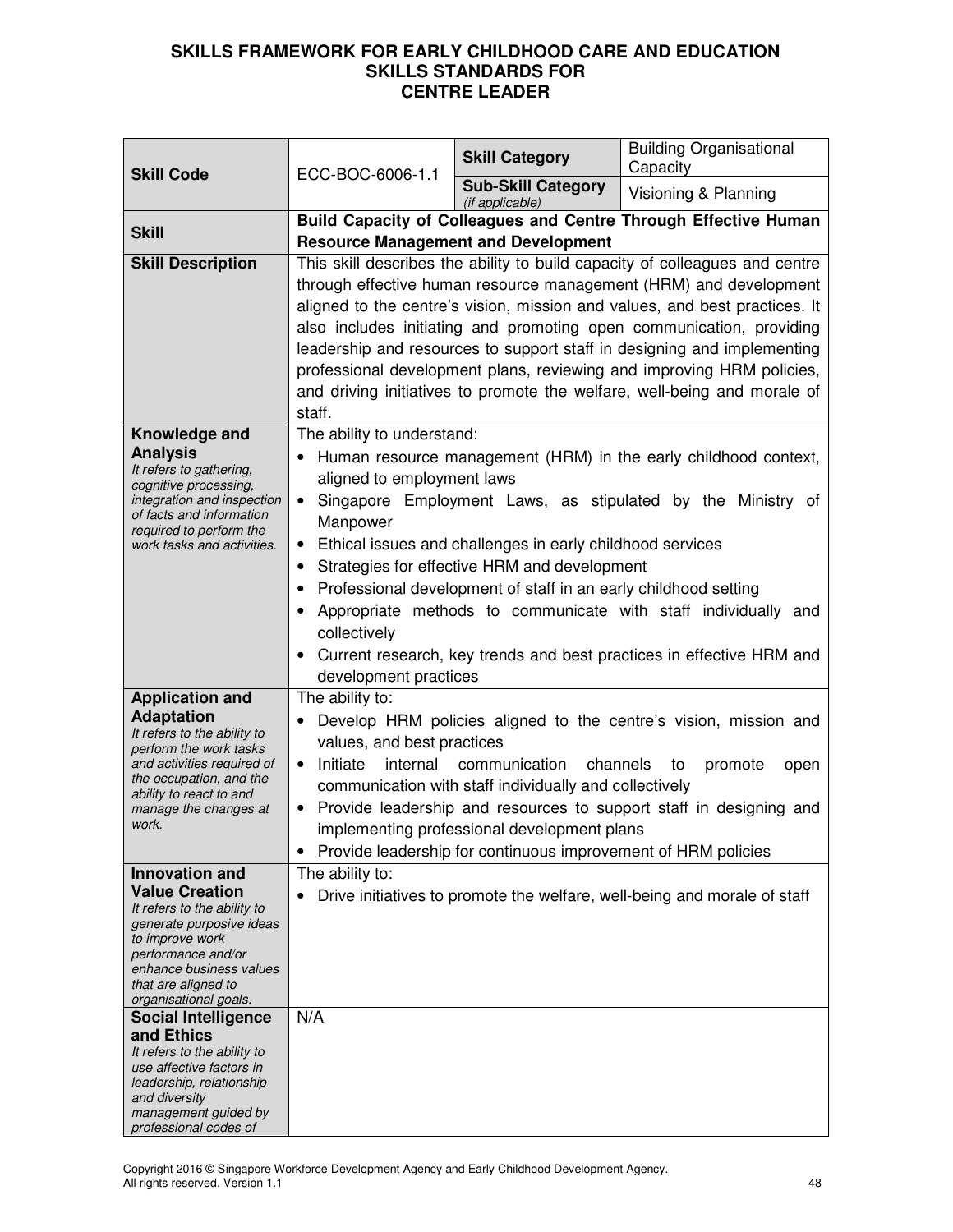| ethics.                                                                                                                                                   |                                                                                                                                                                                                                                                                    |
|-----------------------------------------------------------------------------------------------------------------------------------------------------------|--------------------------------------------------------------------------------------------------------------------------------------------------------------------------------------------------------------------------------------------------------------------|
| <b>Learning to Learn</b><br>It refers to the ability to<br>develop and improve<br>one's self within and<br>outside of one's area of<br>work.              | N/A                                                                                                                                                                                                                                                                |
| Range of<br><b>Application</b><br>(where applicable)<br>It refers to the critical<br>circumstances and<br>contexts that the skill<br>may be demonstrated. | Human Resource Management (HRM) policies must include, but are not<br>limited to:<br>Recruitment, selection and deployment<br>• Performance management<br>• Talent identification and management<br>Change management<br>Career progression<br>Succession planning |

Remarks:

This Skill Standard should be referenced together with:

• **LPM-VIS-401C-0** Lead Team Leaders to Develop Business Strategies and Governance Management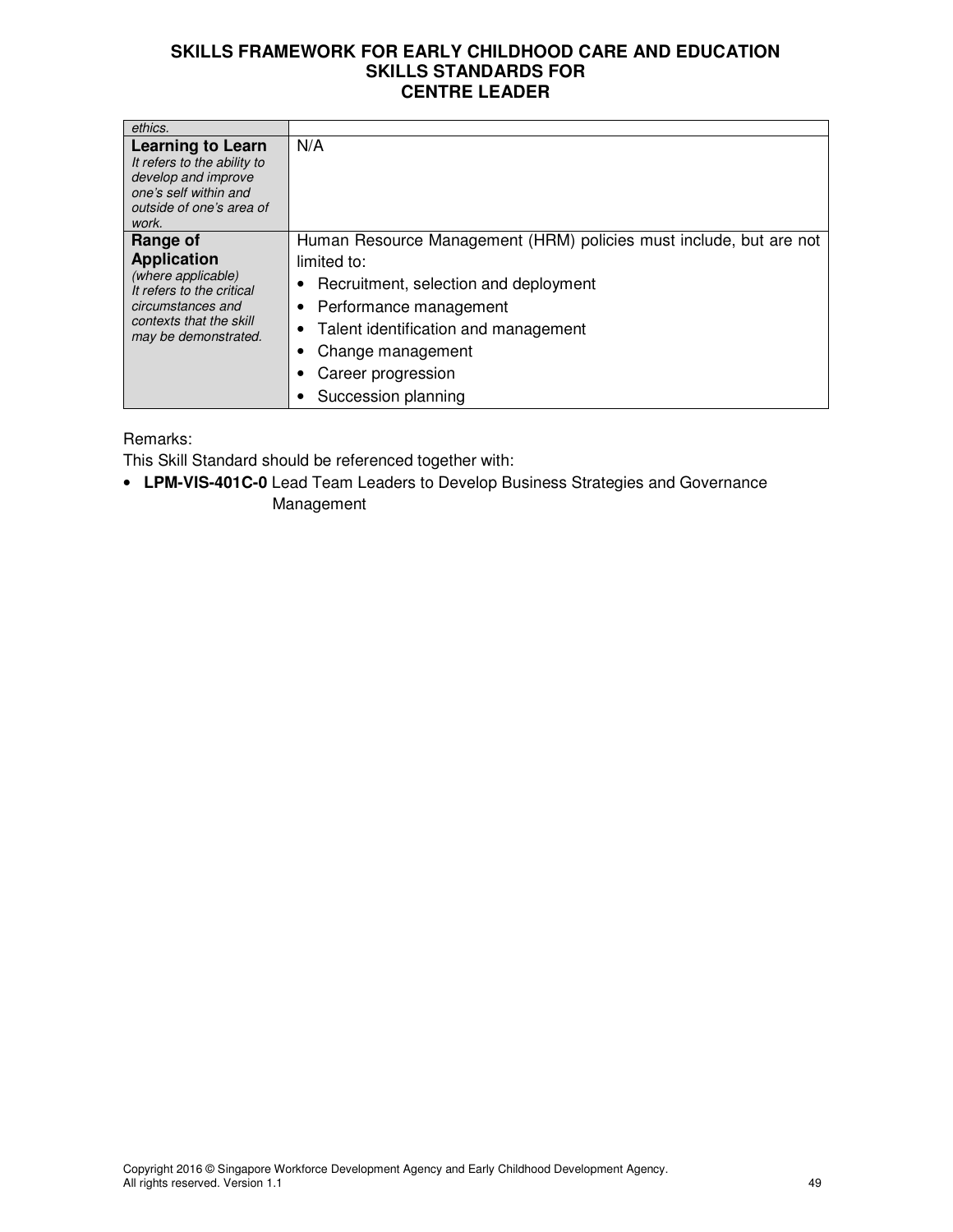|                                                       |                                                                                | <b>Skill Category</b>                      | Leadership and People<br>Development                                        |
|-------------------------------------------------------|--------------------------------------------------------------------------------|--------------------------------------------|-----------------------------------------------------------------------------|
| <b>Skill Code</b>                                     | LPM-VIS-401C-0                                                                 | <b>Sub-Skill Category</b>                  |                                                                             |
|                                                       | Lead<br><b>Leaders</b><br>Team                                                 | (if applicable)<br><b>Develop</b><br>to    | <b>Business</b><br><b>Strategies</b><br>and                                 |
| <b>Skill</b>                                          | <b>Governance Management</b>                                                   |                                            |                                                                             |
| <b>Skill Description</b>                              |                                                                                |                                            | This Skill describes the ability to lead team leaders in the development of |
|                                                       |                                                                                |                                            | business unit strategies, operational plans and corporate governance        |
|                                                       |                                                                                |                                            | management to meet organisational needs. It also includes providing         |
|                                                       |                                                                                |                                            | direction and guidance to team leaders through regular engagement and       |
|                                                       | modelling of leadership and expected behaviours.<br>The ability to understand: |                                            |                                                                             |
| Knowledge and<br><b>Analysis</b>                      |                                                                                |                                            | The relationship between high level strategy and the development and        |
| It refers to gathering,                               |                                                                                | implementation of team plans and processes |                                                                             |
| cognitive processing,<br>integration and inspection   |                                                                                |                                            | The relationship between high level strategy and the development and        |
| of facts and information                              |                                                                                |                                            | implementation of business systems and processes to support                 |
| required to perform the<br>work tasks and activities. | corporate governance                                                           |                                            |                                                                             |
|                                                       |                                                                                |                                            | • Organisational policies and procedures relating to the development of     |
|                                                       |                                                                                |                                            | departmental or business unit strategies, and corporate governance          |
|                                                       | compliance management                                                          |                                            |                                                                             |
|                                                       |                                                                                |                                            | Legal and ethical considerations relating to corporate governance           |
|                                                       |                                                                                |                                            | Relevant professional or industry codes of practice and standards           |
|                                                       | relating to corporate governance                                               |                                            |                                                                             |
|                                                       |                                                                                |                                            | Implications and impact on employees and the organisation arising           |
|                                                       |                                                                                |                                            | from team planning process and corporate governance management              |
|                                                       | process                                                                        |                                            |                                                                             |
| <b>Application and</b><br><b>Adaptation</b>           | The ability to:<br>Facilitate<br>team                                          | leaders'<br>involvement in                 | the                                                                         |
| It refers to the ability to                           |                                                                                | departmental or business unit strategies   | development<br>of<br>achieve business<br>to                                 |
| perform the work tasks<br>and activities required of  | objectives                                                                     |                                            |                                                                             |
| the occupation, and the                               |                                                                                |                                            | Lead team leaders to identify trends and issues impacting team              |
| ability to react to and<br>manage the changes at      |                                                                                |                                            | performance and develop team operational plans to achieve team              |
| work.                                                 | objectives                                                                     |                                            |                                                                             |
|                                                       |                                                                                |                                            | Communicate organisational values and expectations of behaviour in          |
|                                                       |                                                                                |                                            | the workplace to guide team leaders in their behaviour and                  |
|                                                       | performance                                                                    |                                            |                                                                             |
|                                                       |                                                                                |                                            | Engage regularly with team leaders to provide the required support to       |
|                                                       | achieve business unit goals                                                    |                                            |                                                                             |
|                                                       |                                                                                |                                            | Model leadership and behaviours to demonstrate application of               |
|                                                       | actions                                                                        |                                            | organisational values, behaviours and governance priorities in all          |
| Innovation and                                        | The ability to:                                                                |                                            |                                                                             |
| <b>Value Creation</b>                                 |                                                                                |                                            | Develop and modify systems and processes to improve compliance              |
| It refers to the ability to                           |                                                                                |                                            | management on corporate governance and social responsibilities              |
| generate purposive ideas<br>to improve work           | requirements                                                                   |                                            |                                                                             |
| performance and/or<br>enhance business values         |                                                                                |                                            |                                                                             |
| that are aligned to                                   |                                                                                |                                            |                                                                             |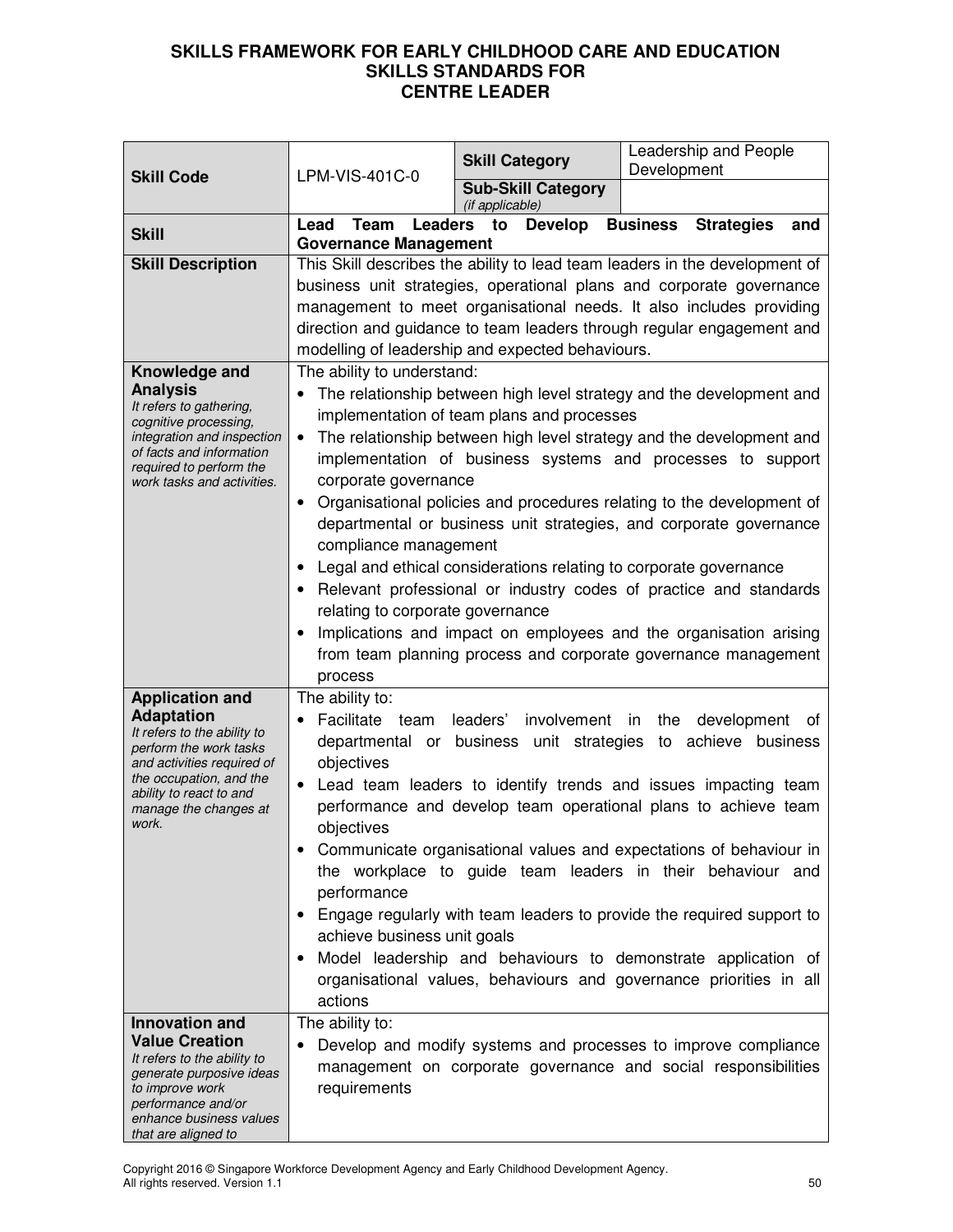| organisational goals.                                                                                                                                                          |                                                                                                                                                                                                                                                                                                                            |  |
|--------------------------------------------------------------------------------------------------------------------------------------------------------------------------------|----------------------------------------------------------------------------------------------------------------------------------------------------------------------------------------------------------------------------------------------------------------------------------------------------------------------------|--|
| <b>Social Intelligence</b>                                                                                                                                                     | The ability to:                                                                                                                                                                                                                                                                                                            |  |
| and Ethics<br>It refers to the ability to<br>use affective factors in<br>leadership, relationship<br>and diversity<br>management guided by<br>professional codes of<br>ethics. | Communicate departmental or business unit strategic priorities to<br>stakeholders to garner their support and buy-in<br>Assess emotional states of team leaders and respond appropriately to<br>٠<br>emotional cues when leading team leaders to ensure individual needs<br>are addressed                                  |  |
| <b>Learning to Learn</b><br>It refers to the ability to<br>develop and improve<br>one's self within and<br>outside of one's area of<br>work.                                   | The ability to:<br>Engage in regular self-reflection to identify own areas for improvement<br>$\bullet$<br>in leading strategy planning<br>Improve own strategy planning skills by subscribing to diverse learning<br>$\bullet$<br>channels and participating in peer review platforms to enhance<br>workplace performance |  |
| Range of<br><b>Application</b><br>(where applicable)<br>It refers to the critical<br>circumstances and<br>contexts that the skill<br>may be demonstrated.                      | N/A                                                                                                                                                                                                                                                                                                                        |  |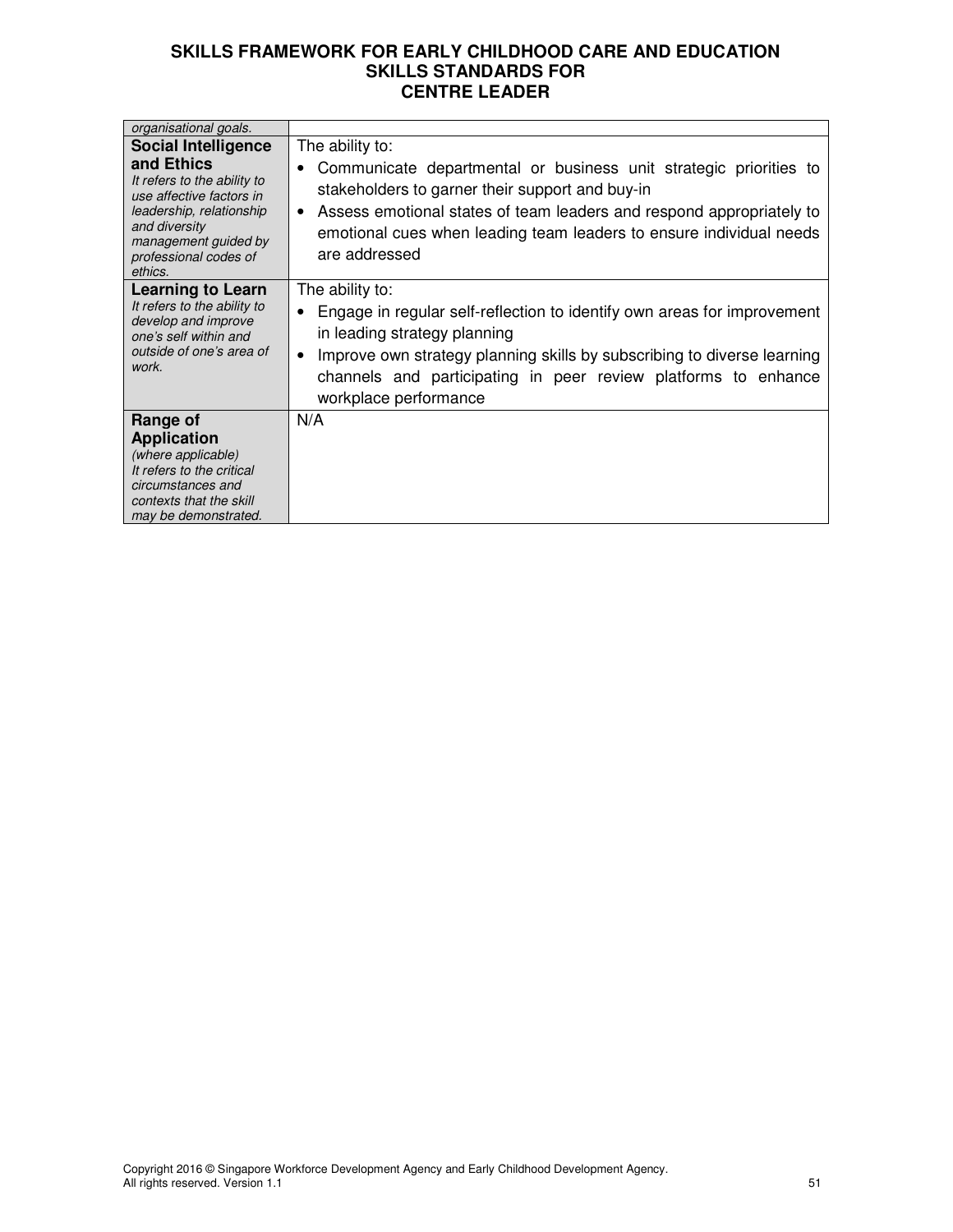#### **Version Control**

| <b>Version</b> | <b>Date</b> | <b>Changes Made</b> | <b>Edited by</b> |
|----------------|-------------|---------------------|------------------|
|                | l Oct 2016  | Initial Version     | ECDA/WDA         |
|                |             |                     |                  |
|                |             |                     |                  |